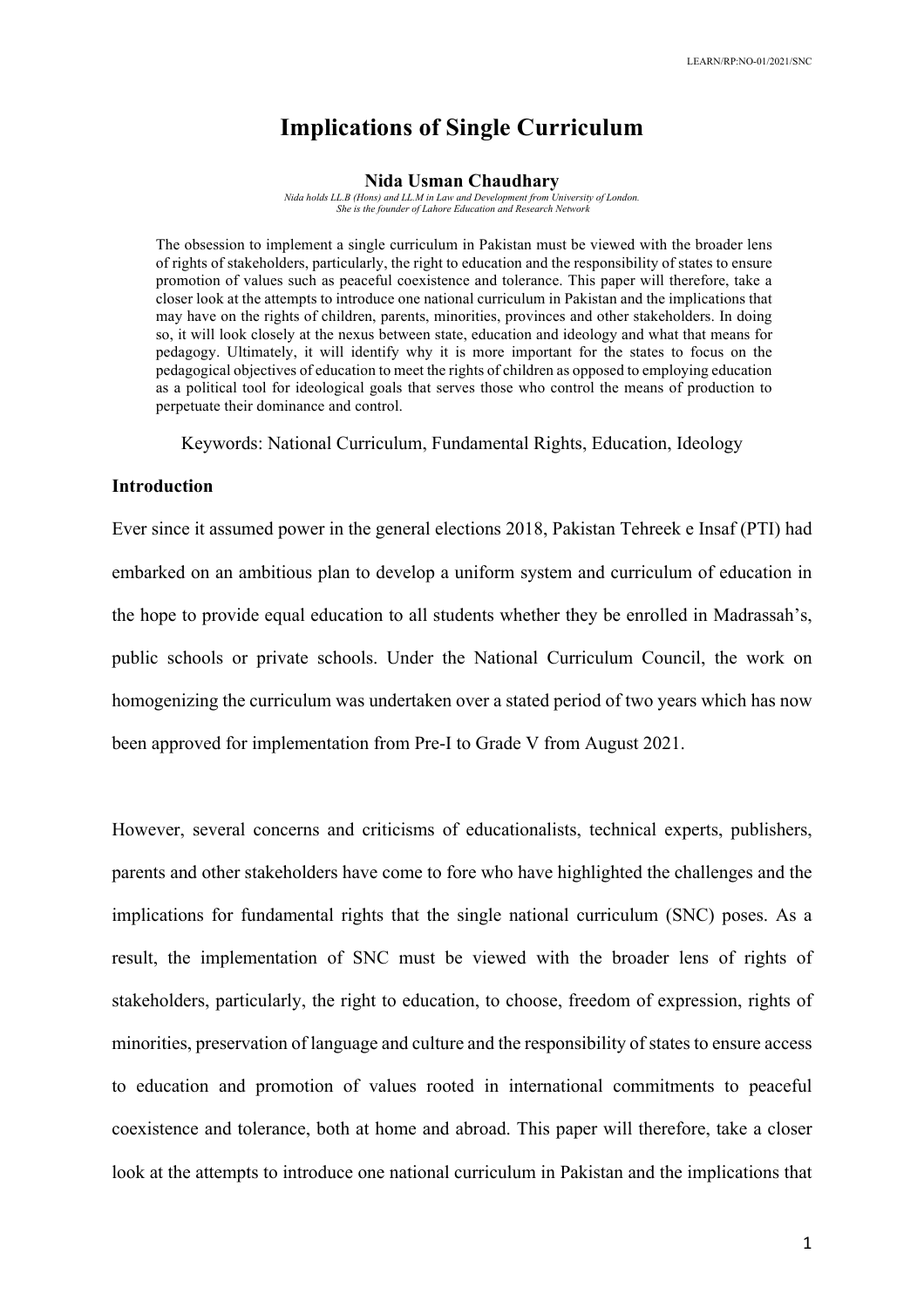may have on the rights of children, parents, minorities, provinces and other stakeholders. In doing so, it will look closely at the nexus between state, education and ideology and what that means for pedagogy, the constitutional and legal implications post the  $18<sup>th</sup>$  amendment and ultimately, it will identify why it is more important for the states to focus on the pedagogical objectives of education to meet the rights of children as opposed to employing education as a political tool for ideological goals that serves those who control the means of production to perpetuate their dominance and control. It will also endeavor to address some of the misplaced assertions on which the ethos of SNC has been built including answering questions as to whether uniformity can pave the way for equality and end 'educational apartheid' and whether or not different streams of education (private, public and seminaries) are responsible for creating the economic disparities and different mind-sets in the society which can be in turn be harmonized by virtue of a single curriculum.

## **The Purpose of Education**

There is no single answer to the question of what the purpose of education is. The response has tended to depend on whom one is asking. Educationists have long been grappling with these questions, but the answers have been ever-evolving, at times responsive or even reactive to circumstances that a society finds itself in and what the needs and requirements or the aims and objectives of channelizing education are for that society at a given point in time. It has ultimately remained a political goal, which is why it varies in line with the dominant political ideology of its time.

Functionalists believe that education equips people to perform different functional roles in society. Conflict theorists view education as a means of widening the gap in social inequality. Feminist theorists point to evidence that sexism in education continues to prevent women from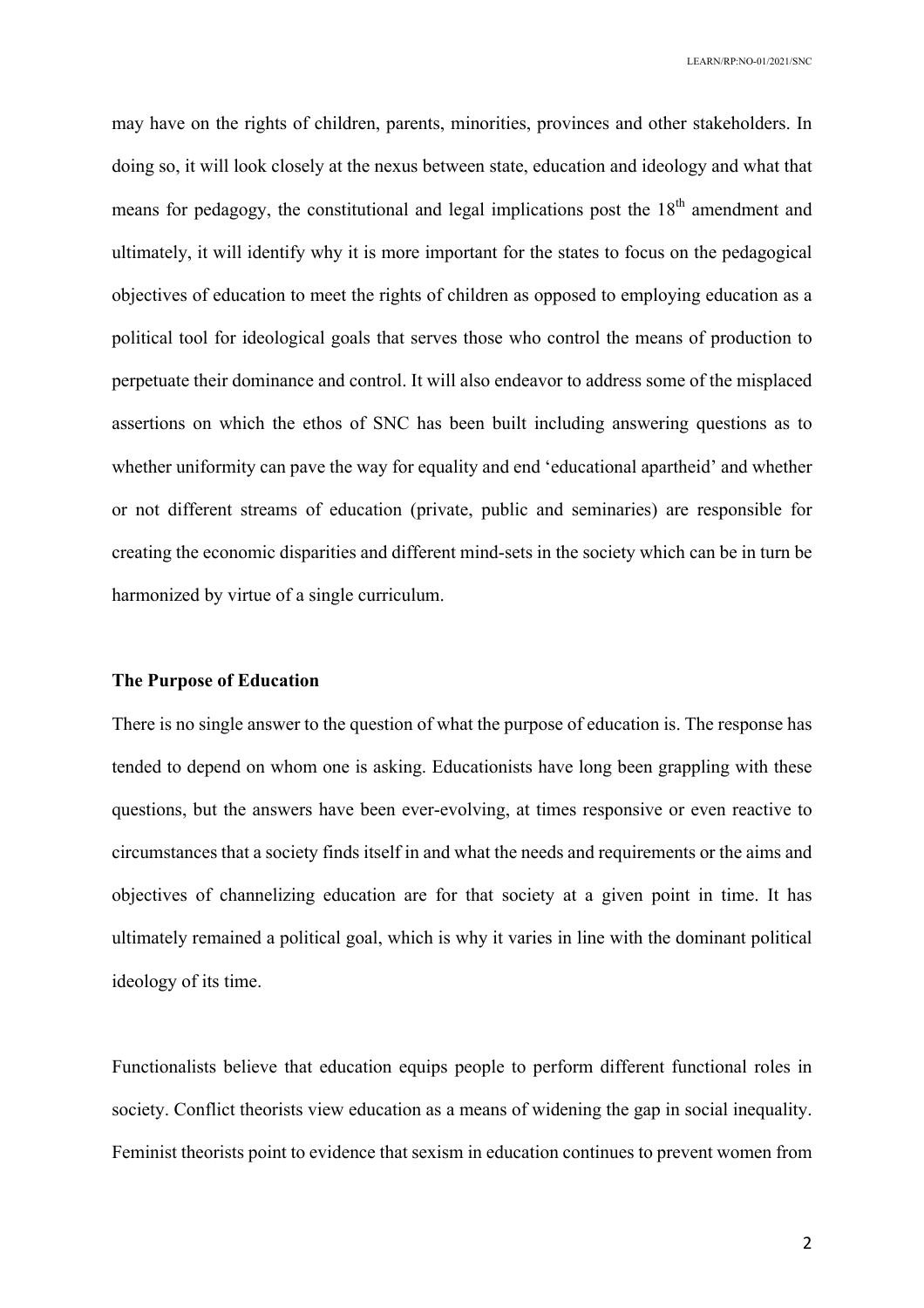achieving a full measure of social equality, while symbolic interactionists study the dynamics of the classroom, the interactions between students and teachers, and how those affect everyday  $life.$ <sup>1</sup>

In the context of nation states, the response has further depended upon the point of time at which the nation is developing its education policy and the corresponding goals it aims to achieve in that period as a result. India and Pakistan for instance have grappled with this question too often from the point of view of their national goals which have alternated between indoctrination of religious values to promotion of innovation and skills for progress and human advancement.

The same has been the case in America where education's primary purpose has ranged from instructing youth in religious doctrine, to preparing them to live in a democracy, to assimilating immigrants into mainstream society, to preparing workers for the industrialized 20th century workplace and still yet, to preparing them for a rapidly changing world in the 21<sup>st</sup> century and for them to be able to compete in a global economy.<sup>2</sup>

Throughout history, education policies, have more often than not, remained hostage to political goals and have tended to serve the interest of the bourgeoisie, even though multilateral forums and international conventions have tended to highlight the importance of the pedagogical objectives of education for the fulfillment of the rights of children.<sup>3</sup>

 $2$  Willona M. Sloan, 'What is the Purpose of Education?', ASCD Education Update, Vol 54, No 7, July 2012. Available at: http://www.ascd.org/publications/newsletters/education-update/jul12/vol54/num07/What-Is-the-Purpose-of-Education%C2%A2.aspx.<br><sup>3</sup> See for instance, Principle 7 of the Declaration on the Rights of Child 1959 and Recommendati Recommendation concerning Education for International Understanding, Co-operation and Peace and Education relating to Human Rights and Fundamental Freedoms. Available at: http://portal.unesco.org/en/ev.php-URL\_ID=13088&URL\_DO=DO\_TOPIC&URL\_SECTION=201.html.

<sup>&</sup>lt;sup>1</sup> Introduction to Sociology 2e. OpenStax CNX. Located at: https://openstax.org/books/introduction-sociology-2e/pages/1-3-theoreticalperspectives in Lumen Learning, Chapter on Theoretical Perspectives on Education, Available at:

https://courses.lumenlearning.com/sociology/chapter/theoretical-perspectives-on-education/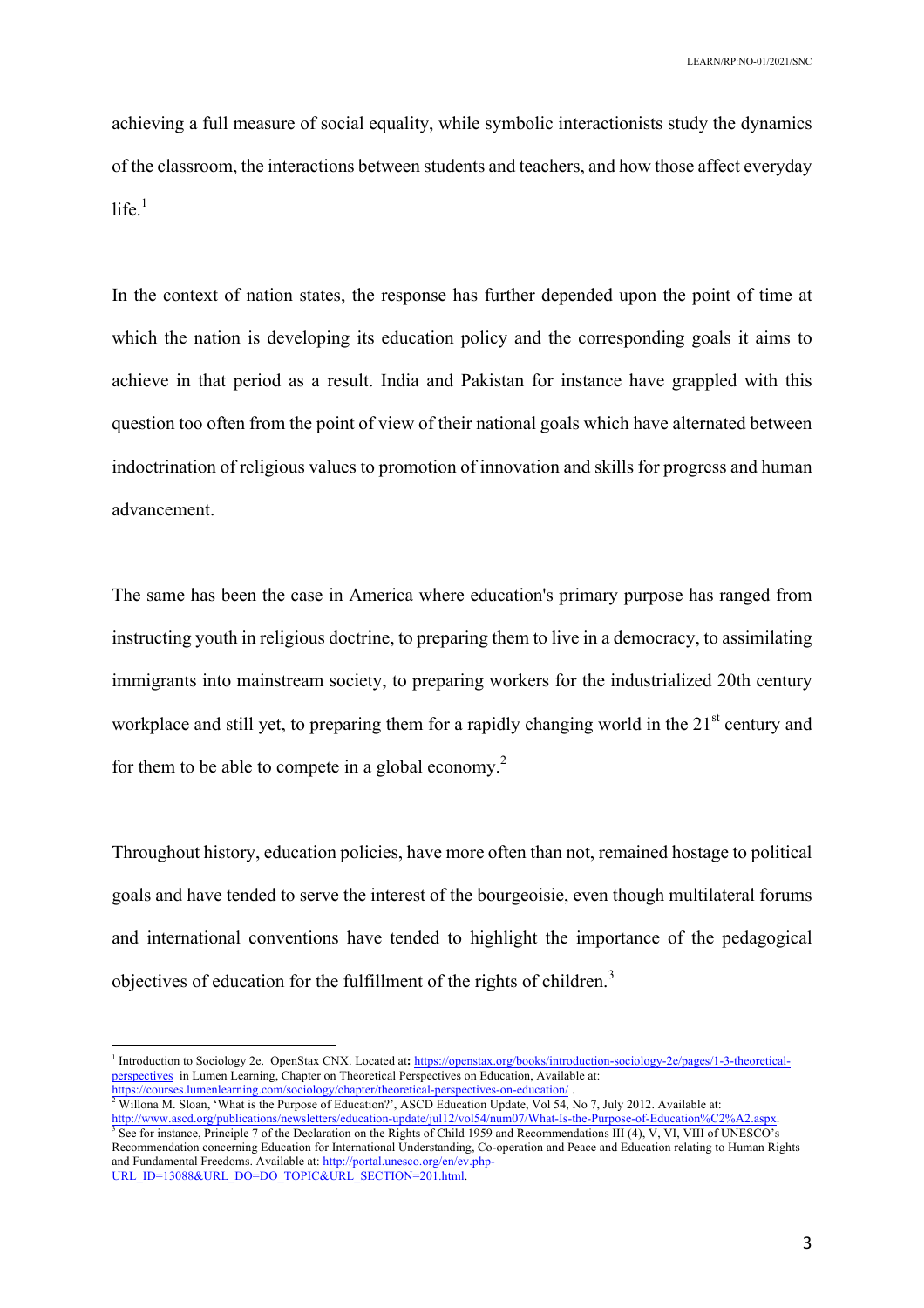Ideology is the philosophical basis on which a system of beliefs and ideas is developed and promulgated. The term *ideology* originates from French *idéologie*, itself deriving from combining Greek: *idéā* and *-logíā* ('the study of'). These ideas or systems of belief may in turn be based on religious, social, economic or political outlook of those who have the power to promulgate their ideas, which overtime may come to characterize a particular culture.

On the other hand, pedagogy is the manner in which teaching is imparted to students and is a more technical and scientific field that focuses on the relationship between the methodology and the learning outcomes of the student. Under the lens of pedagogy, the focus is to evaluate and assess what the best learning techniques are for a given set of students. Like ideology, the manner of teaching also varies depending upon the underlying objectives of education at a given point in time in a given state.

Education therefore, is rarely neutral. Its underpinning in ideology has been explored by several notable scholars in the field.<sup>4</sup>

As Per F. Laursen believes,

"The basic form of power in education is the ideological power that can make learning seem reasonable to the students. The power sources behind the educational system and behind the role of education in the labour market are primarily political and economic. But the political and economic

 <sup>4</sup> See for instance, Rubina Saigol, 'Knowledge and Identity: Articulation of Gender in Educational Discourse in Pakistan', ASR 1995, Rubina Saigol, 'The Pakistan Project: A Feminist Perspective on Nation and Identity', Women Unlimited, 2013, Per F. Laursen, 'Ideological Power in Education', European Education Research Journal, Vol. 5 No 3 & 4, 2006. Michael Morris, 'Knowledge and Ideology: The epistemology of social and political critique', Cambridge University Press, 2016. DOI: https://doi.org/10.1017/9781316819289.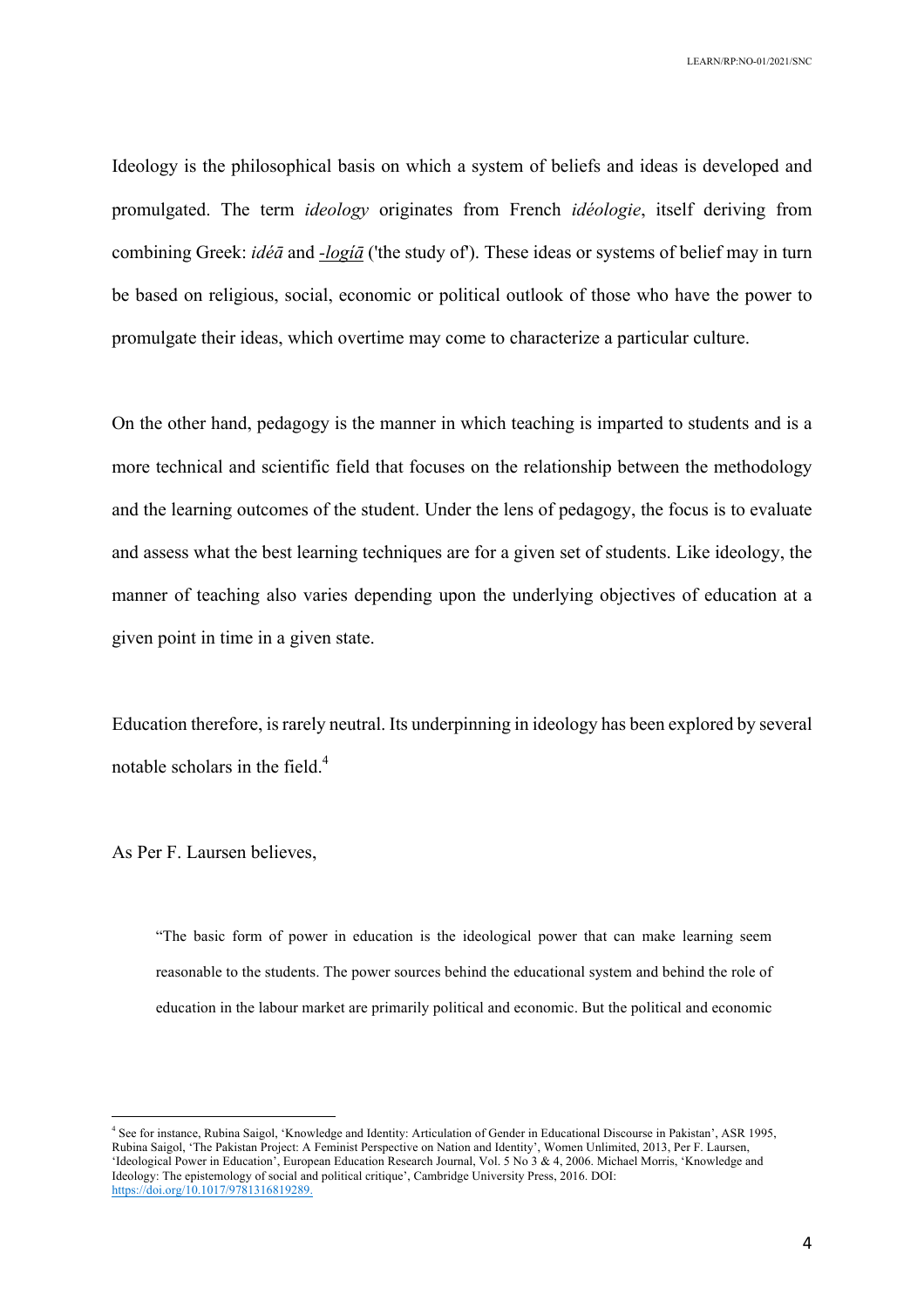powers in education are ultimately dependent upon ideological power: only ideological power can make students learn." 5

In many instances, ideology trumps pedagogy because the overwhelming focus of states has remained on the substance of what forms the basis of the learning of children and the political ends which are expected to be met at the end of the learning process and the teaching methodologies have accordingly followed suit. From rote-learning and memorizing to critical and independent thinking, analytical and other skills, the learning process has followed the ideological imperatives of its time. Likewise, the purpose of education is likely to depend on the ideological power at play in a given state at a given time. What we need to ask is whether those ideologies in line with existing international commitments under human rights treaties, particularly those related to rights of children or not.

## **The Goals of Education under International Instruments**

The right to education is one of the most pivotal rights of children recognized in several international instruments.<sup>6</sup> It was enshrined in Article 26 of the Universal Declaration of Human Rights (UDHR) in the following terms:

"Everyone has the right to education. Education shall be free, at least in the elementary and fundamental stages. Elementary education shall be compulsory. Technical and professional education shall be made generally available and higher education shall be equally accessible to all on the basis of merit. Education shall be directed to the full development of the human personality and to the strengthening of respect for human rights and fundamental freedoms. It shall promote

<sup>6</sup> Right to education has been recognized under Universal Declaration of Human Rights 1948, Declaration of Rights of Child 1959, UNESCO Convention against Discrimination in Education 1960, International Covenant on Economic, Social and Cultural Rights 1966, UNESCO Recommendations concerning Education for International Understanding, Co-operation and Peace and Education relating to Human Rights and Fundamental Freedoms 1974, Convention against Elimination of Discrimination against Women 1981, UN Convention on Rights of Child 1989, World Declaration on Education for all 1990, UN Convention on Persons with Disability 2006. The right to education has also been recognised in ILO Conventions and international humanitarian law, as well as in regional treaties.

 <sup>5</sup> Per F. Laursen, 'Ideological Power in Education', European Education Research Journal, Vol. 5 No 3 & 4, 2006, Pg 276.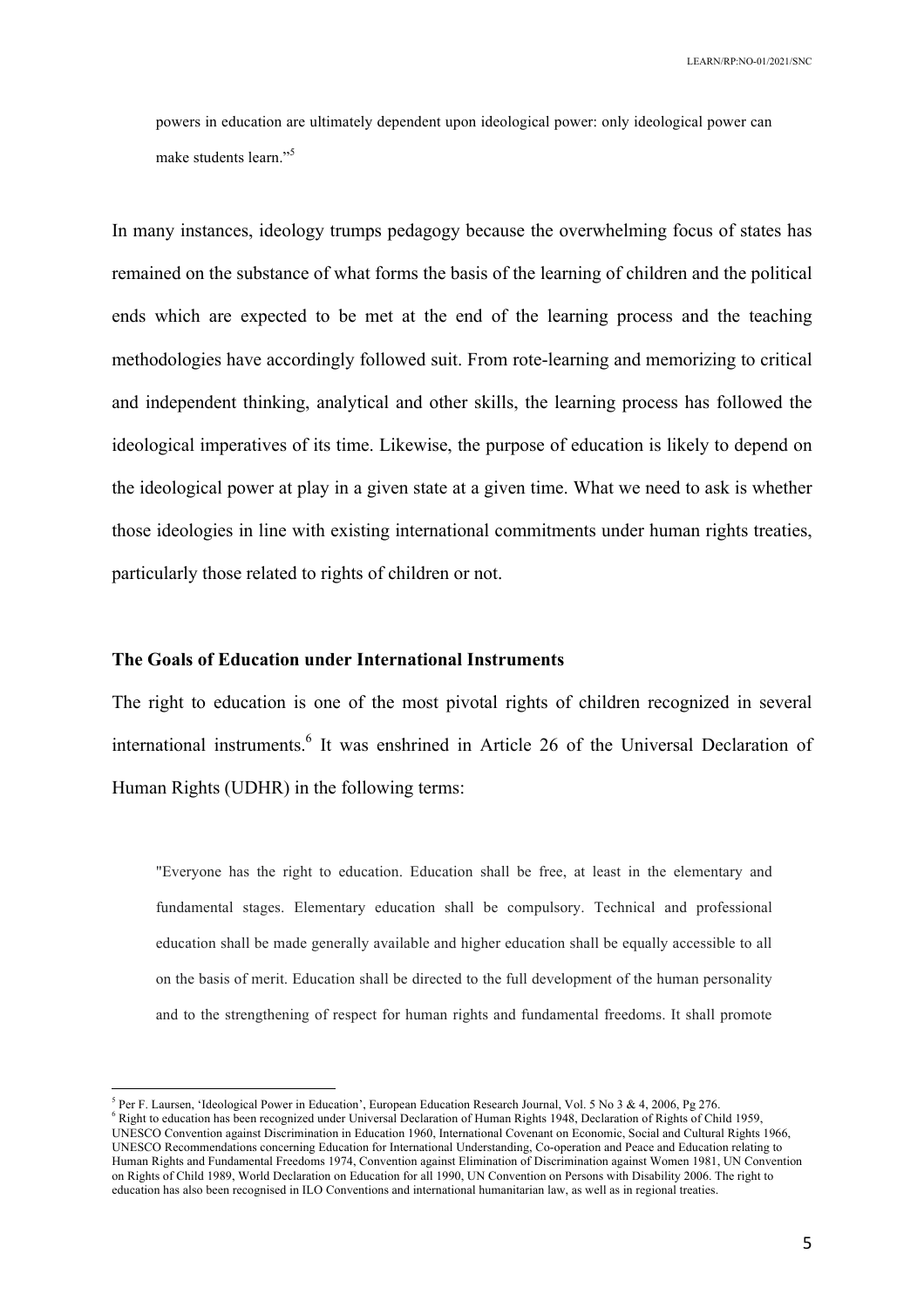understanding, tolerance and friendship among all nations, racial or religious groups, and shall further the activities of the United Nations for the maintenance of peace. Parents have a prior right to choose the kind of education that shall be given to their children."<sup>7</sup>

There are several aspects of this definition through which the goals of education as envisaged internationally may be ascertained. As per the UDHR, education must be directed for the full development of the human personality and strengthening of respect for fundamental rights but more importantly that it should promote tolerance, understanding and friendship across all nations, racial and religious spectrum. Similar theme is adopted in all subsequent documents which also call upon upholding similar goals. $8$ 

The most important aspect to note however, is that Article 26 further recognises the rights of parents to *choose* the kind of education that they would like for their children. This appreciates the fact that there may not be a single way to educate a child. 'Choice' is a very important democratic value to consider, in fact, it is the cornerstone of and inherent to the concept of democracy that people have the right to choose. Taking that away at any instance in a bid to promote 'uniformity' is not the kind of 'equality of access' that international instruments promote.

The UN Convention on the Rights of Child (UNCRC) 1989 is an important international instrument recognizing the fundamental rights of children because it is one of the most widely ratified UN human rights treaties.<sup>9</sup> This leading charter of rights of children recognizes

 <sup>7</sup> Article 26, Universal Declaration of Human Rights, 1948. Available at: https://www.un.org/en/universal-declaration-human-rights/ .  $\frac{8}{3}$  see (n 13).

<sup>\*</sup> Nida holds LL.B (Hons) and LL.M in Law and Development. She is a diversity and inclusion advocate based in Lahore and is the founder of Women in Law Initiative Pakistan. She can be reached at nida@learnpak.com.pk.

As of Feb 9, 2021, 196 countries are parties to it save for United States which is a signatory but has not yet ratified the convention. Available at: https://indicators.ohchr.org/.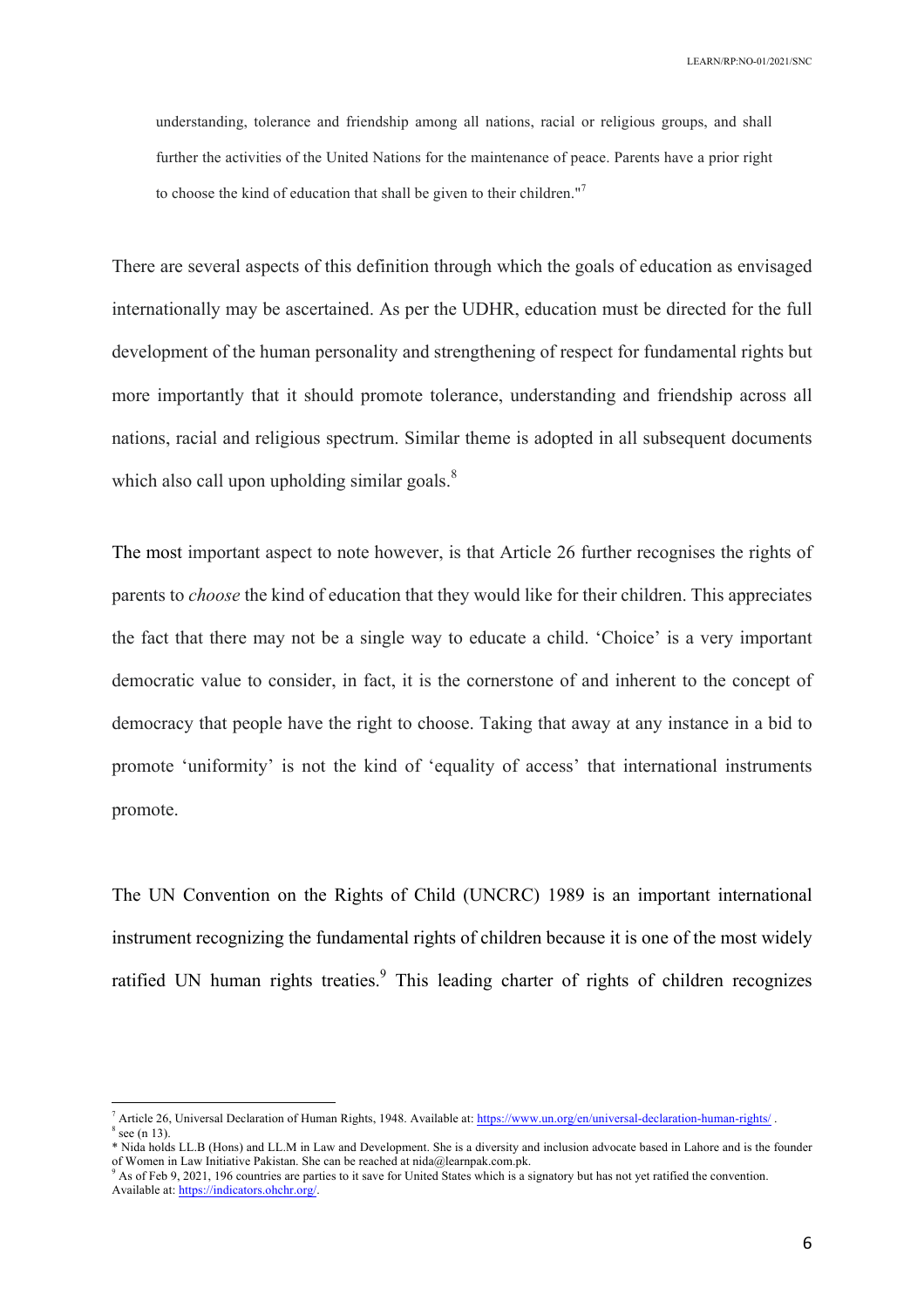amongst others, the right to education,<sup>10</sup> freedom of thought conscience and religion,<sup>11</sup> the right to preservation of identity,<sup>12</sup> the right to access information and material from a diversity of national and international sources, especially those aimed at the promotion of the social, spiritual, moral well-being and physical and mental health of the children.<sup>13</sup> It also lays stress on the fact that in states where ethnic, religious or linguistic minorities or persons of indigenous origin exist, a child belonging to such a minority or who is indigenous shall not be denied the right, in community with other members of their group, to enjoy their own culture, to profess and practise their own religion, or to use their own language.<sup>14</sup>

Although, this convention, like any other consensus based multi-party document comes with several caveats for states as regards reservations they may have in the context of local, religious, cultural, national security or other sensibilities, nevertheless, it does offer a comprehensive charter of child rights with an approach that encourages the state parties to take a holistic view of the development of children and take appropriate steps to ensure that the children should be fully prepared to live in a society and are brought up in the spirit of understanding, peace, tolerance, equality of sexes, and friendship among all peoples, ethnic, national, religious groups and persons of indigenous origin.<sup>15</sup> Given that it does categorically recognize certain fundamental rights of children, those rights then must form the backdrop of every measure that has a potential impact on one or several of those rights.

Although, Pakistan is not yet a signatory to the 1960 Convention against Discrimination in Education by United Nations Education Scientific and Cultural Organization (UNESCO), this

<sup>&</sup>lt;sup>10</sup> Articles 28 and 29, UN Convention on Rights of Child 1989. Available at: https://www.ohchr.org/EN/ProfessionalInterest/Pages/CRC.aspx

<sup>11</sup> *Ibid*. Article 14.

<sup>12</sup> *Ibid.* Article 8. <sup>13</sup> *Ibid.* Article 17.

<sup>14</sup> *Ibid.* Article 30.

<sup>&</sup>lt;sup>15</sup> *Ibid.* Article 29(d).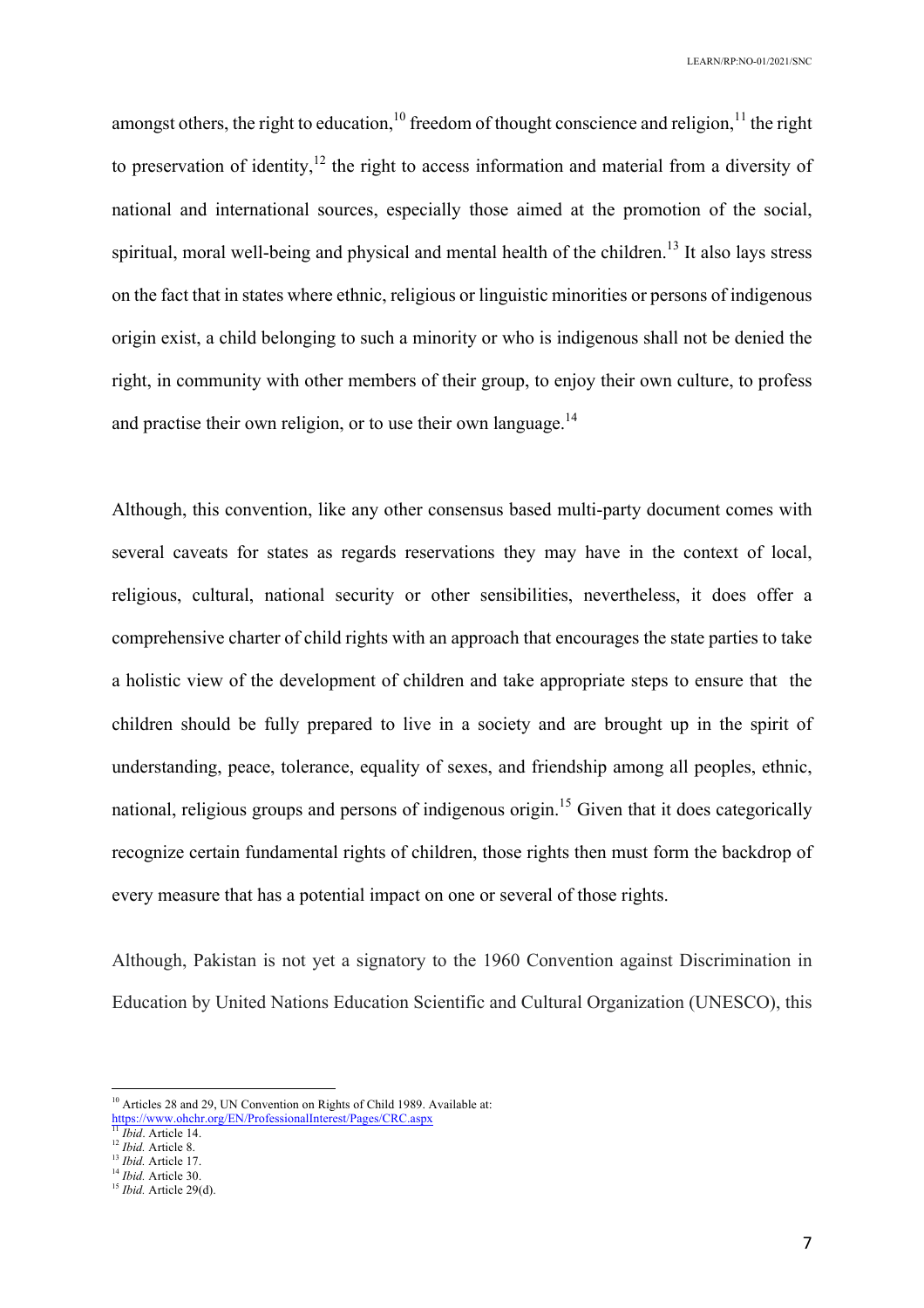convention is designed to eliminate discrimination in accessing education and to ensure equal access to quality education for all. It calls for 'equivalent' (not equal or identical) standards of education in all 'public' educational institutions of the 'same' level. It seeks to safeguard the minimum standards of education that each child should be able to access without distinction as to their race, sex, colour, language, religion, social origin, birth, political or other opinion etc. Those standards are however, not expected to be the ceiling. Furthermore, despite the egalitarian approach, the convention understands and acknowledges the liberty of the parents to choose their children's education and the right of minorities in a state to carry on their own educational activities. It also believes that the purpose of the education should be to achieve the full development of the human personality and to strengthen respect for human rights and fundamental freedoms.

More recently, the Sustainable Development Goals (SDG), and in particular, SDG Goal 4 (Quality Education) lays down 7 outcome targets and 3 means of implementation which includes the provision of 12 years of free, publicly-funded, inclusive, equitable, quality primary and secondary education, of which at least nine years are compulsory, without discrimination; equitable access to learning relevant technical and vocational skills for decent jobs and entrepreneurship; gender equality and inclusion in terms of access to schools; education for sustainable development and global citizenship to be implemented through safe, inclusive and effective learning environments, trained and qualified teachers and scholarships to enable people from disadvantaged backgrounds to access education.

All in all, the main focus of international goals of education remains on firstly, improving access to education, which includes focus on ensuring enrolments, particularly of marginalized classes and investing in infrastructure and support schemes like scholarships and secondly to ensure that education in substance is able to lead to a holistic development of the child with a

8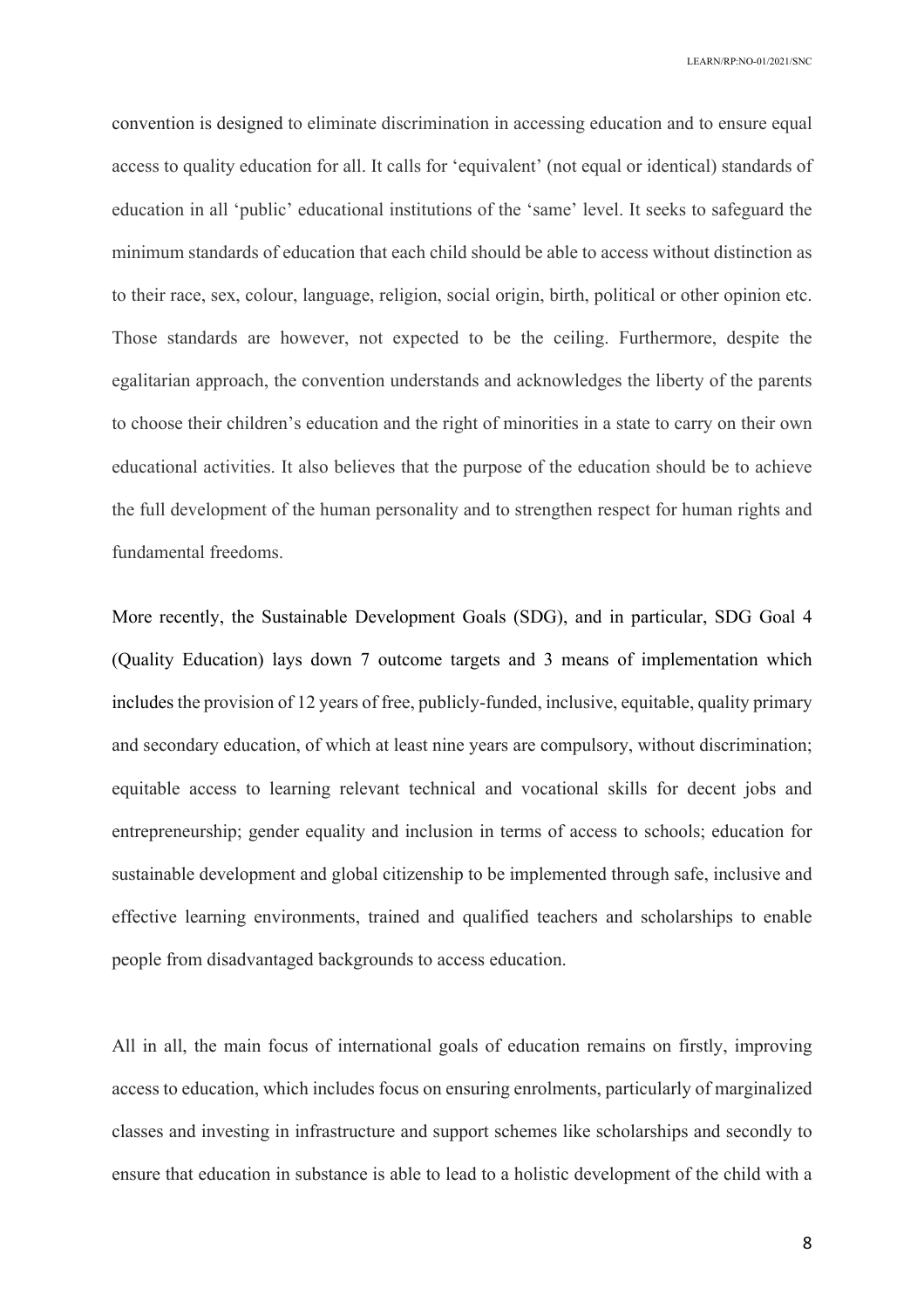global worldview and ideals of peace and tolerance with respect for fundamental rights and freedoms along with a sense of their own unique history, identity and space. In an increasingly interdependent and interconnected world, this appears to be the correct approach as it gives the children an opportunity to identify who they are whilst embracing and accepting the diversity around them, equipping them with necessary tools to relate, connect and engage with the world as is what they would need in practice as well in order to succeed.

Can Single National Curriculums (SNC) ever be wide enough to deliver such outcomes or should they be less prescriptive to allow room for diversity? I will attempt to answer this by first looking at the new single national curriculum in Pakistan and its related legal framework in the next sections.

# **SNC and the Conflict with the 18th Amendment of the Constitution of Pakistan**

The process of developing the SNC was spearheaded by the National Curriculum Council (NCC) comprising 46 members including federal minister for education and professional training as chairman, the provincial and area education minister, chairman HEC, heads of Ittehad Tanzimat ul Madaras Pakistan, chairmen of provincial textbook boards, representatives from army, navy, air force and educational institutions and eminent scholars and educationists<sup>16</sup>

However, since the 18<sup>th</sup> Amendment of the Constitution of Pakistan 1973 in 2010, education has been a provincial subject. In that, the provinces have the authority to determine their own curricula and matters related to education whereas the Federal Government merely has a

<sup>&</sup>lt;sup>16</sup> Minutes of the Meeting of Punjab textbook Board with Private School Owners on orientation of Single National Curriculum and adoption and Implementation of 30 Model Textbooks from Class Pre I-V, 7 January, 2021. Available at: https://pctb.punjab.gov.pk/system/files/Minutes%20of%20the%20Meeting%20with%20Private%20Schools%20for%20orientation%20on% 20SNC%20dated%2007-01-2021.pdf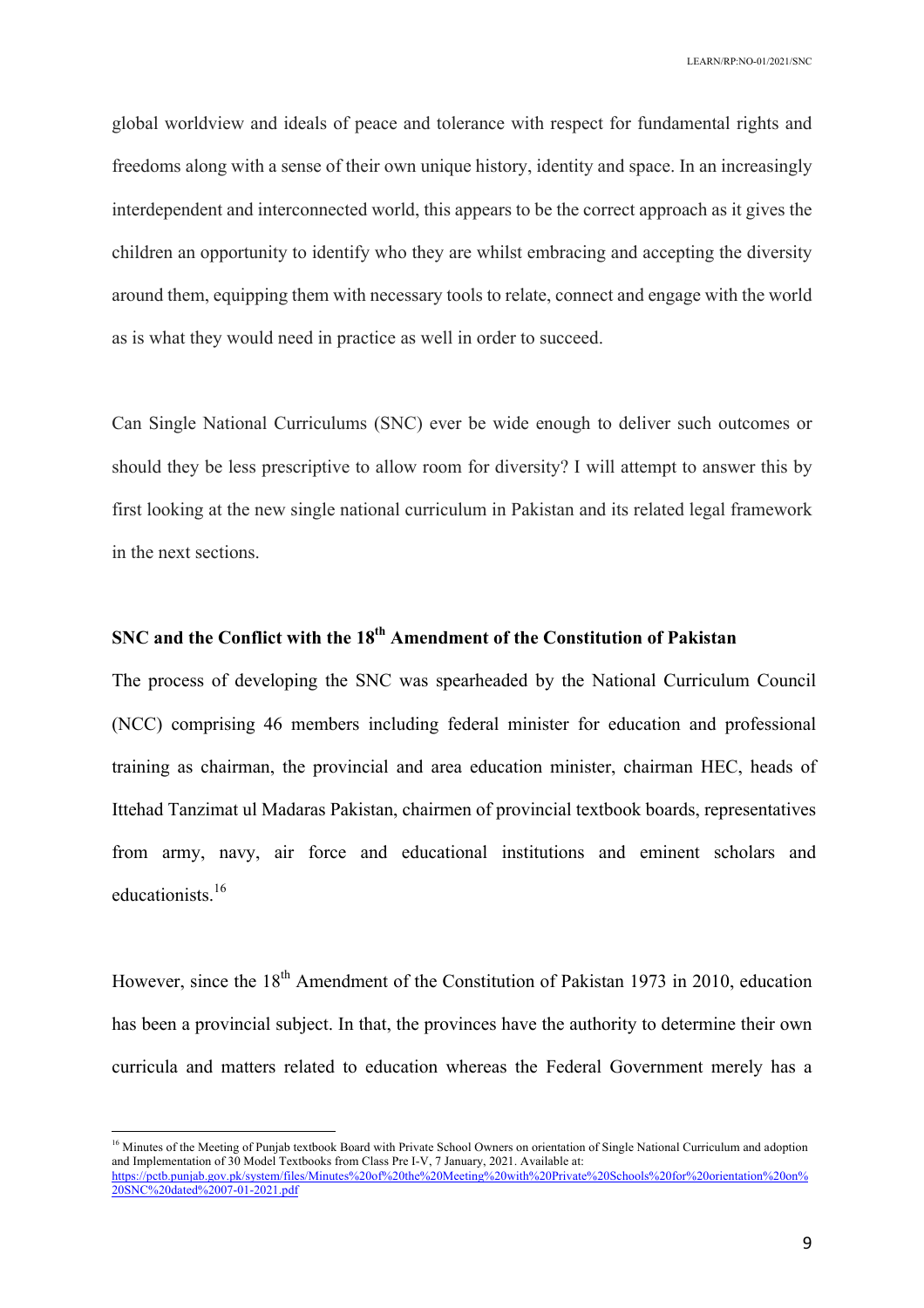residual role mainly with respect to Pakistani students in foreign countries and foreign students in Pakistan. It is therefore, intriguing to note the role and responsibility that the Ministry of Federal Education and Professional Training (MOFEPT) has assumed in the crafting of the Single National Curriculum which is not its constitutional mandate. This point was explored further in writ petition No 49211 of 2020.<sup>17</sup>

In the petition, the petitioners had alleged amongst other things, that after formulating a National Curriculum Council with the coordination of the Interprovincial Education Ministers Conference ("IPEMC"), the Federal Government was now preparing a Single National Curriculum for Grades Pre-I to V, which was against the dictates of provincial autonomy being adopted by the Provinces resulting from the devolution of powers under the Constitution (Eighteenth Amendment) Act, 2010.

The counsel for the petitioners also explained that the Federal Government functions under Article 90 of the Constitution with executive powers provided under Articles 97 and 99 of the Constitution and its jurisdiction is completely defined in the Federal Rules of Business, 1973 whereas the Provincial Government exercise powers under Article 129 read with Article 137 of the Constitution with the Provincial Rules of Business, thus after the 18th Amendment, the issue of curriculum comes within the scope of the Provincial Government because the Punjab Board is mentioned in Column-3 of the First Schedule (Rules 2 and 3) of the Punjab Government Rules of Business, 2011.

The Additional Attorney General for Pakistan, Ch. Ishtiaq Ahmed Khan, in his contentions however, took the view that under Article 25-A of the Constitution (right to education), the

<sup>&</sup>lt;sup>17</sup> Al Bakio International and 8 Others V Federation of Pakistan and 8 Others, W.P No 49211 of 2020. Available at: https://sys.lhc.gov.pk/appjudgments/2020LHC2439.pdf .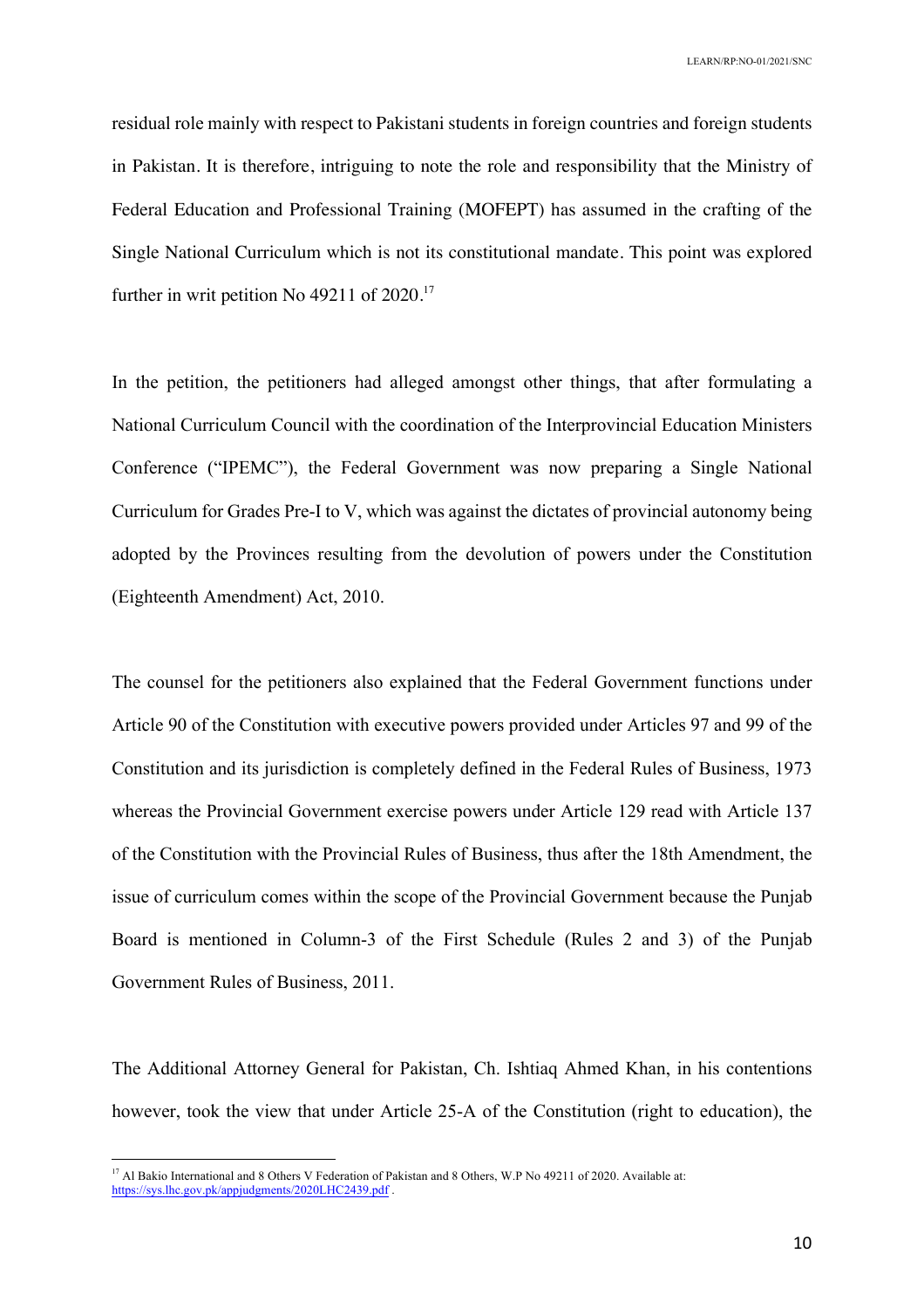state had a duty to provide education to children between ages 5 to 16 therefore, the Federal Government had not been absolved from taking initiatives to secure fundamental rights for the children and that the State in terms of Articles 37-A of the Constitution shall form such policies on the basis of which the State shall promote with special care the education and economic interest.

Furthermore, he contended that under Article 144 of the Constitution, the Provinces could give mandate to the Federal Government through resolutions to promulgate laws for uniform applicability throughout the country on the *request of the Provinces*.

The Additional Attorney General also submitted that the Federation had supervisory powers to consult all federating units for the sake of unity and uniformity and argued that SNC was a national cause to unite the Nation and a Nation could not stand without unity. He regarded education as the central pillar in commanding the nation building which he claimed was lacking since creation of Pakistan. He also asserted that uniformity in syllabus would eradicate sense of deprivation amongst federating units and it will uplift federalism, as it encourages cooperation and inter-departmental coordination.

To further cement the role of the Federal Government, Assistant Attorney General, Sadia Malik added that under Schedule-II, Serial 8 of the Federal Rules, the Education Division had control over the development and coordination of National Policies/Plans/Programs in education, development of curricula and textbook, national book foundation, etc.

In the same spirit, Dr. Faisal Zahoor, Special Secretary (Planning) School Education Department, Government of the Punjab, Lahore, who was present in the Court highlighted that

11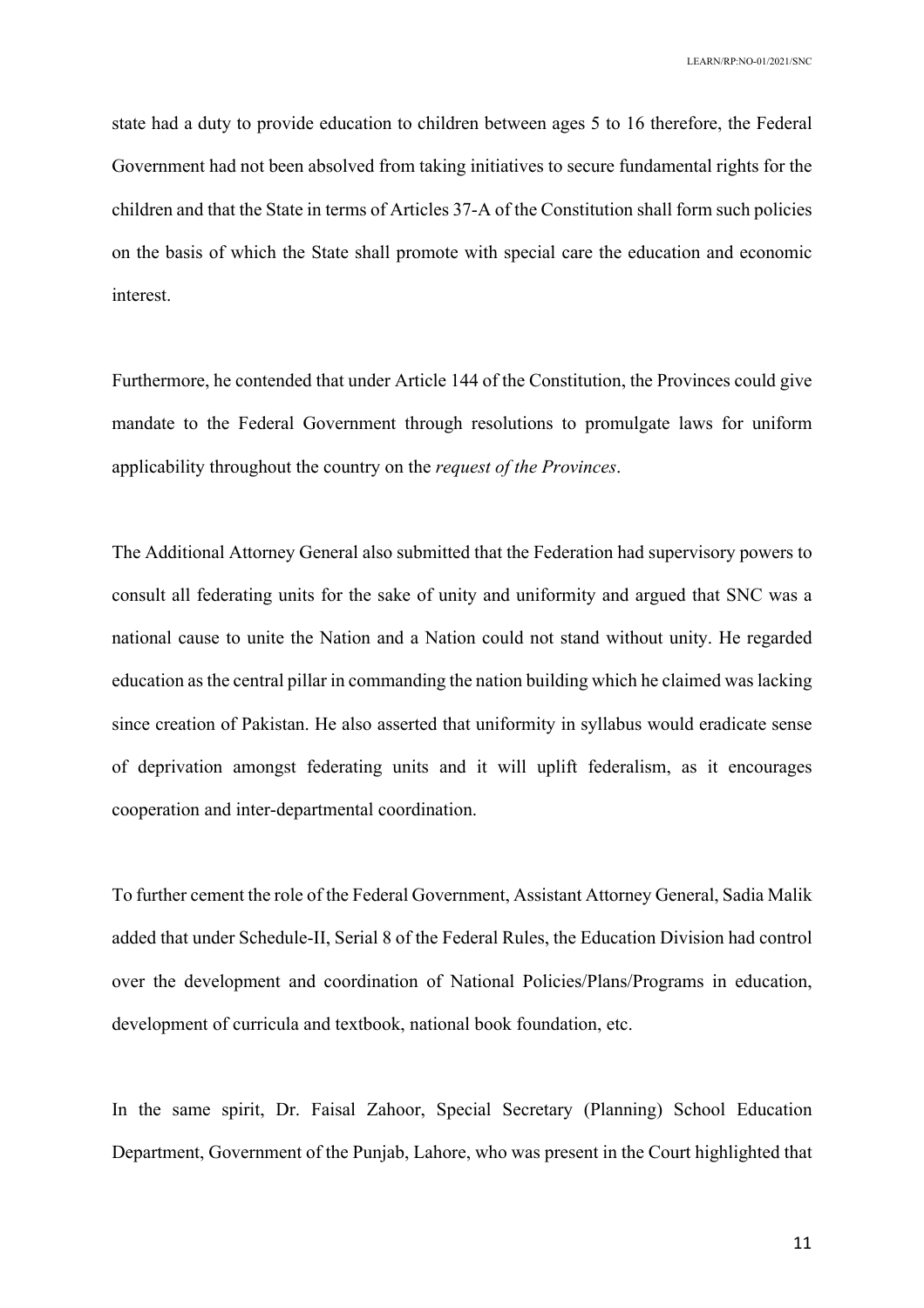even though after 18th Constitutional Amendment, education is a devolved subject and development of curriculum is the responsibility of the Provinces, however, IPEMC, Ministry of Federal Education and Professional Training, and NCC with representation from all federating units *had been taking provinces into confidence* on educational matters for the purpose of national cohesion and ensuring uniformity in education. Under what authority, that he did not mention. He also conceded that, the development of curricula and its notification within the province of Punjab was the mandate of Punjab Curriculum and Textbook Board (PCTB) and though SNC had not been developed by the PCTB, it was 'reviewed' and 'concurred' by it.

Justice Jawad Hassan agreed with the contention of the Additional Attorney General that Article 25-A of the Constitution did indeed not limit the obligation of any government in Pakistan to provide free and compulsory education to all children from age of 5 to 16. The learned judge accepted that in view of the definition of the State, the Federal Government had not been absolved from taking initiatives to secure the fundamental rights for the children or to promote their education and well-being.

He summarized the position with respect to the role of Federal Government in para 24 of the judgement as follows:

'24. As far as the powers of the Federal Government are concerned, the "inter-provincial matters and co-ordination" is within the legislative and policy competence of the Federal Government under Entry 13, Part II, Fourth Schedule, Federal Legislative List. If we look at the definition of the term 'co-ordination', it is defined by Advanced Law Lexicon 4th Edition, Volume 1 p. 1070 with respect to the Indian Constitution as: *"The expression 'co-ordination' occurring in Sch. VII, List I Entry 66 of the Constitution means harmonization with a view to forge a uniform pattern for a concerted*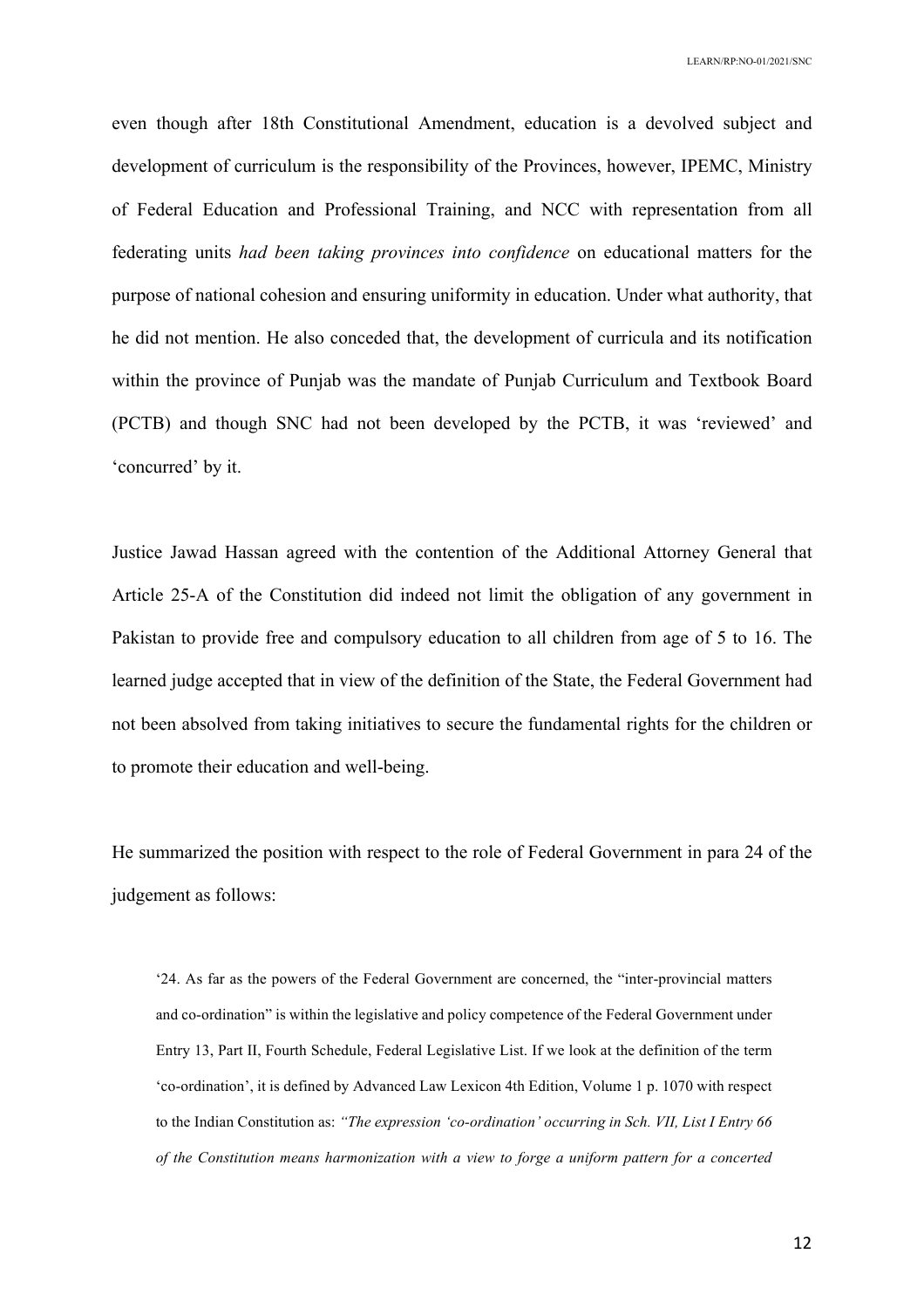*action according to a certain design, scheme or plan of development. It will include power to do all things, which are necessary to prevent what would make 'co-ordination' either impossible or difficult."* 

In view of the above, *co-operative and consultative federalism* can be a way forward with regard to issues such as education - which *falls within the exclusive domain* of provincial legislative competence after the 18th Amendment. *If all the Provinces desire or agree* to bring a sort of uniformity in curriculum for specified kindergarten till primary standard, such an idea can only be made to work through a well-articulated and comprehensive inter-provincial co-ordination and objective consultation which can be performed by the Federal Government while functioning within its domain as per abovementioned Entry 13 of the Federal Legislative List.<sup>18</sup>

It is pertinent to note here that the Honourable judge views the role of the Federal Government as one of 'coordination' but goes on to define coordination in terms of harmonization to forge a uniform pattern for concerted action. This interpretation of coordination has the potential to make serious in-roads into the effect of  $18<sup>th</sup>$  amendment and sets a dangerous precedent that could roll back all gains made for provincial autonomy up till now. In that, it makes legal headway for recentralisation of a previously devolved subject and opens the entire scheme to the general criticism that PTI is looking to undo the  $18<sup>th</sup>$  amendment altogether and relocate the power to the centre. The political implications of such a move could be devastating for a country that was already 27 years late in devolving the promised rights back to the provinces which they initially set aside in order to strengthen the centre of the new state that had come into being. 19

 <sup>18</sup> *Ibid,* Para 24.

<sup>&</sup>lt;sup>19</sup> The powers had to be devolved within 10 years of the 1973 Constitution but the  $18<sup>th</sup>$  amendment came in 2010. See Abid Mustikhan, 'Ambiguities of the 18<sup>th</sup> Amendment', Tribune, Jan 12, 2015. Available at: https://tribune.com.pk/story/820769/ambiguities-of-the-18thamendment .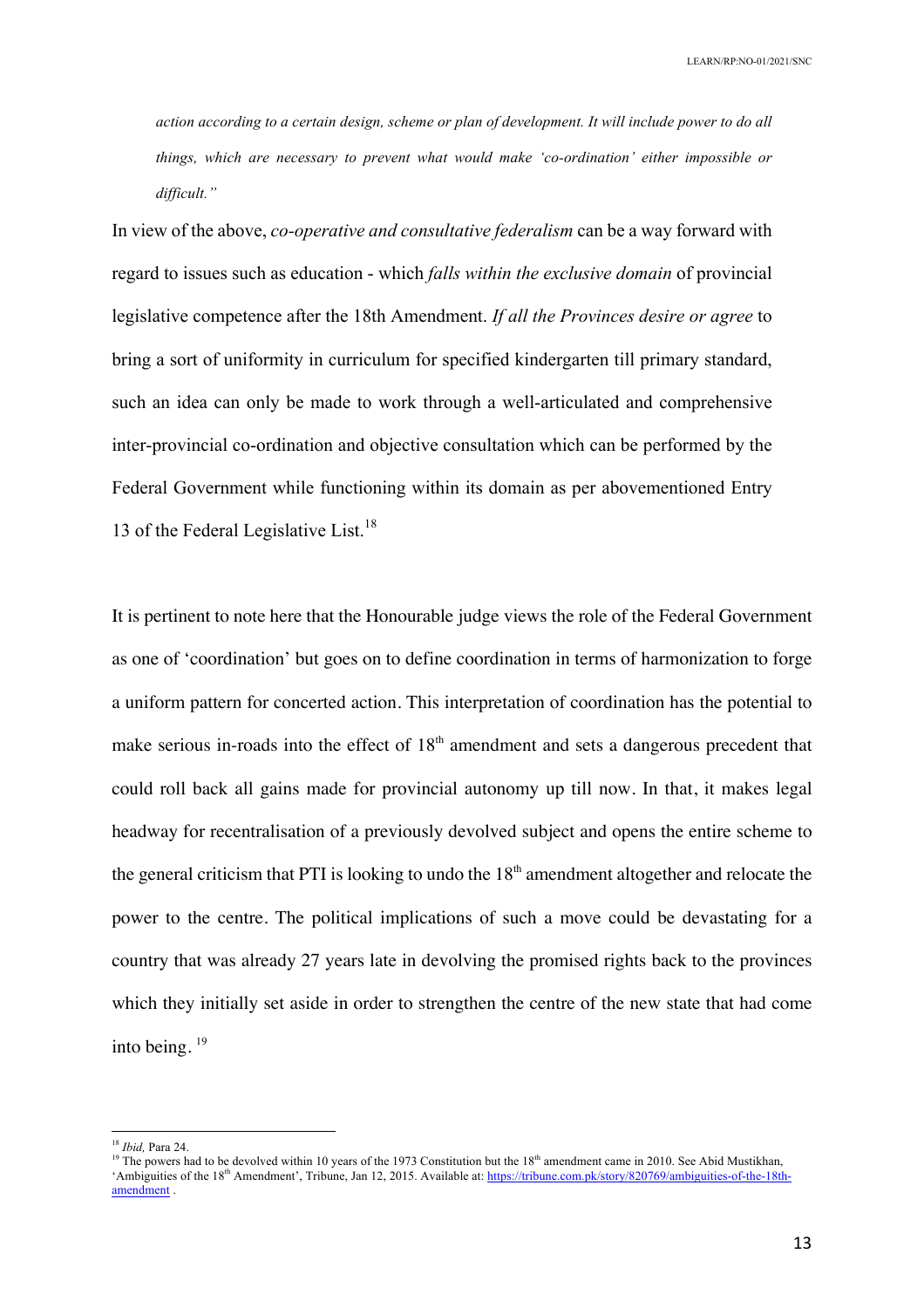For now, until it is turned over, it seems that the judiciary has endorsed the right of the Federal Government to helm the affairs as regards harmonization of education but more critically, and what is of real concern here is that it may also have legitimised the idea of 'cooperative and consultative federalism' (an idea that is not envisaged so much in the Constitution itself) as a viable and hybrid way forward based on normative values such as 'desire' or 'agreement' instead. This begs the question as to why would these values be more important than constitutional parameters to uphold and does this mean that Provincial and Federal Governments can override the Constitution by simply desiring or being in agreement? It would also be interesting to explore whether fundamental freedoms argument could be used to subvert the Constitution itself such as to erode the impact of  $18<sup>th</sup>$  amendment or should the same have been interpreted in a manner so as not cause any inconsistency or conflict between them? In other words, do fundamental rights of people prevail over constitutional rights of provinces, which in turn, are also the rights of the people of those provinces?

That said, however, the question of erosion of provincial autonomy did not begin with SNC and neither will it end with it, but this development has the serious potential to open many floodgates in terms of setting the wrong precedent as regards the erosion of provincial autonomy in the future on at least a de facto if not a de jure basis.

This is a very alarming course for the future of  $18<sup>th</sup>$  amendment and so A H Nayyar defiantly urges the provinces to reclaim their policy domain. He suggests that,

'The federal government has extended itself beyond its constitutional domain. Education in its entirety is a provincial subject and it is the provinces that will be eventually held responsible for the

14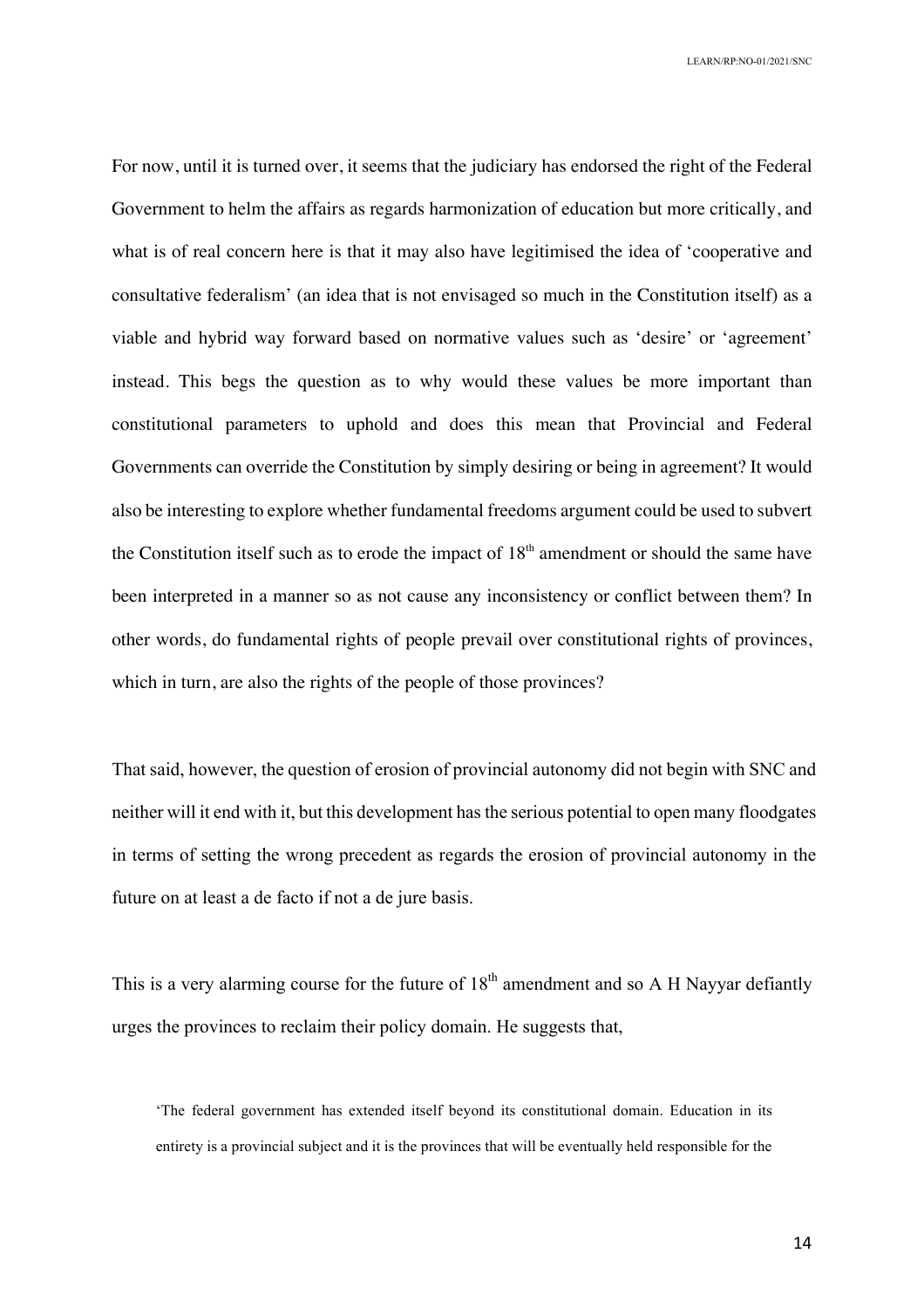intellectual development of their young generations. They must not feel bound to an exercise carried out in violation of the constitution, even though they had consented to sit in consultations on SNC.'<sup>20</sup>

### **SNC: Vision, Objectives and Content**

Having discussed the constitutional position at length and seeing how the Federal Government has made its case for assuming the role and responsibility to develop the SNC, let us turn our attention to what the SNC actually is, what its vision and objectives are, how it proposes to achieve them and assess how successful those proposals likely to be in light of the right to education as proclaimed by PTI and as enshrined under international law.

The official website on the Single National Curriculum by the Ministry of Federal Education and Professional Training (MOFEPT) lists the vision, objectives, key considerations, phases of implementation, development process, consultation with stakeholders and the salient features of the curriculum.<sup>21</sup> It also makes accessible the subject wise curriculum, learning outcomes and guidelines prepared for the users of the new curriculum which gives an insight into the kind of content that is expected to be covered.

Although, 30 model textbooks have been approved<sup>22</sup> as the only books ought to be used by everyone in the following academic year, they have not yet been published and so at the time of writing this paper, I have no means to assess the extent to which the content will match the objectives and the guidelines, however, the guidelines themselves are quite illustrative of the topics that the course intends to include. To that extent, they can be compared with the stated objectives to see how closely they co-relate.

<sup>&</sup>lt;sup>20</sup> A. H Nayyar, 'Dissecting the Single National Curriculum', Dawn, 9 August 2020. Available at: https://www.dawn.com/news/1572130. <sup>21</sup> Ministry of Federal Education and Professional Training:

http://www.mofept.gov.pk/Detail/YzJiNGVjODgtNjIwOC00YzRiLThmNmUtNjJjYWIwYmJkMWY2  $^{22}$ *Ibid,* (n 16).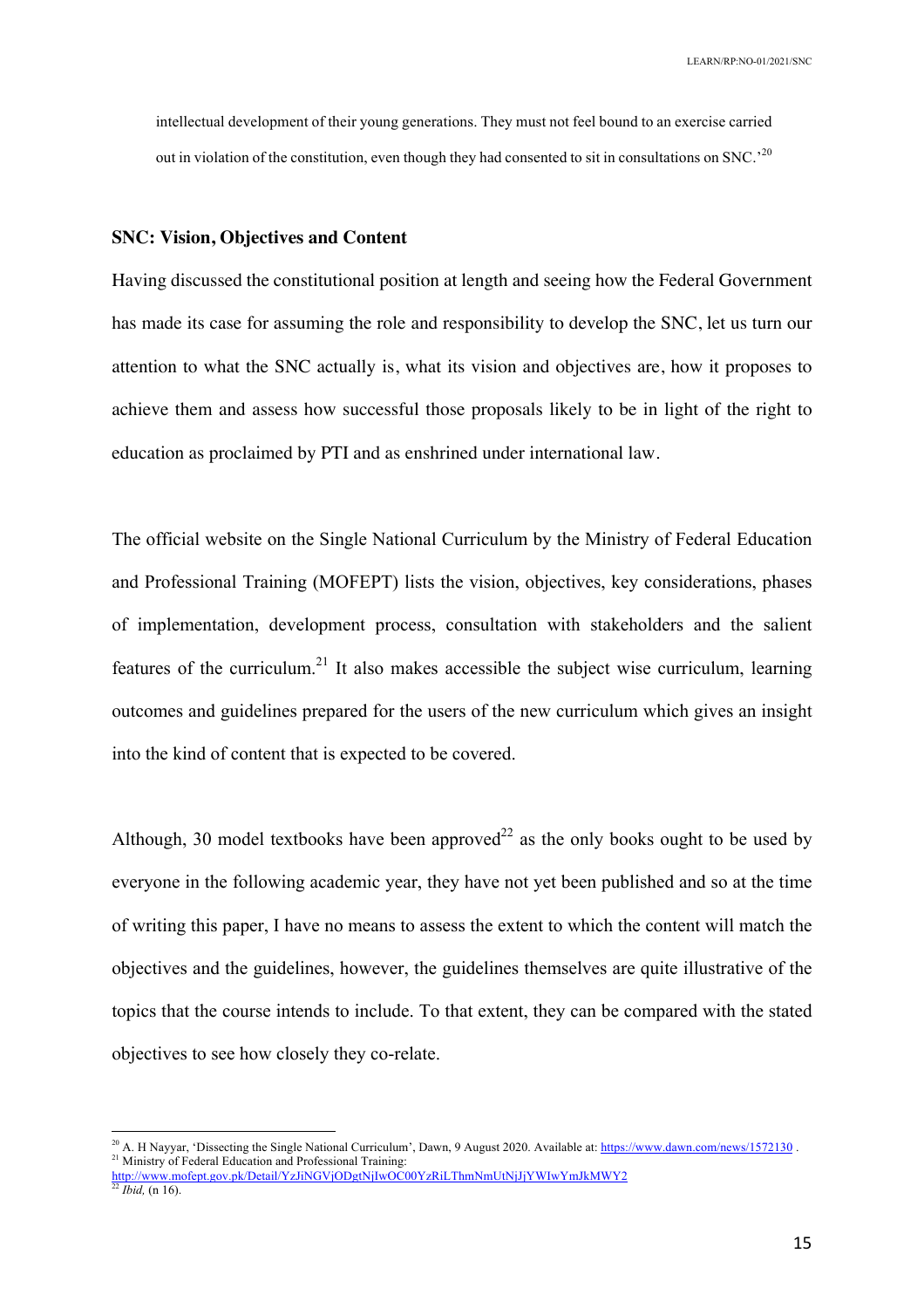The SNC is based on the vision and objective to develop one system of education for all, in terms of curriculum, medium of instruction and a common platform of assessment so that all children have a fair and equal opportunity to receive high quality education and to ensure:

- Social Cohesion and National Integration,
- Alleviation of disparities in education content across the multiple streams,
- Equal opportunities for upward social mobility,
- Equity in education,
- Holistic development of children in the light of emerging international trends and local aspirations,
- Smooth inter-provincial mobility of teachers and students.

The key considerations that underlie the curriculum are:

teachings from the Quran and Sunnah; vision of Quaid-e-Azam Muhammad Ali Jinnah and Allama Iqbal; the Constitution of Pakistan, national policies; international commitments, including Sustainable Development Goals (SDGs); latest trends in education; societal values; inclusive education; human rights and child protection; hygiene and sanitation; environment and climate change; global citizenship; life skills based and civic education; respect for religious and cultural diversity; move away from rote learning; activities and project based learning; 21st century skills; use of information and communication technology; and the ever evolving challenges and trends of the new era.

From this, it appears that SNC is an attempt to achieve three major goals:

- (i) one 'system' of education,
- (ii) emphasis on national identity that looks upon religion as the unifying factor, and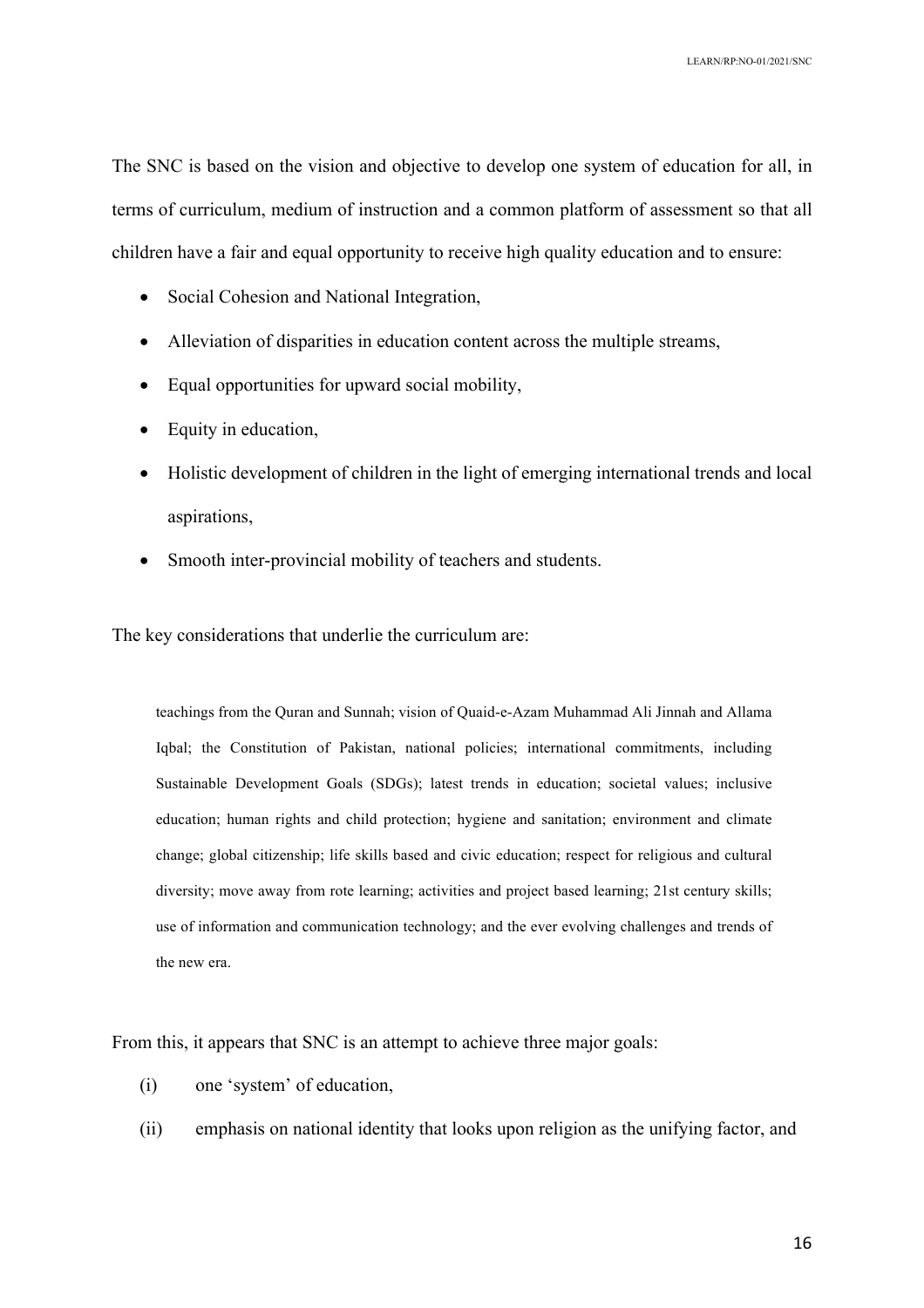(iii) desire to modernise learning with progressive elements, global citizenship and  $21<sup>st</sup>$ century skills.

Each of these will be analysed below:

## *(i) One System of Education*

The PTI government is desirous to replace the different streams of education prevalent in the country i.e. the Deeni Madaris (religious seminaries), public schools and private schools under one system led by the Federal Government with coordination among provinces as per the 'consultative federalism' model.

In our beloved country, different systems of education cater to the educational needs of children in the different classes of society. These include public sector schools, low cost private schools and the well-endowed state of the art private schools. Alongside, across the length and breadth of the country there are madrassahs which cater to the educational needs of approximately three million children. These different educational institutes follow completely different curricula, and resultantly we have graduates with completely different *thinking* and *approach* to life and livelihoods. These are precisely the differences that become stumbling blocks for nations aspiring to become great. A single national curriculum is therefore, an important step in the journey to building a strong nation.<sup>23</sup>

Their reasons for doing so may be wrapped in misplaced ideals of equality which will be assessed below but before that, it is important to understand the impact of this move from the perspective of state control of private entities and the resulting consequences on the private sector.

 <sup>23</sup> Para 3, Preface, Social Studies Curriculum Available at:

http://www.mofept.gov.pk/SiteImage/Misc/files/SNC%20Social%20Studies%204-5.pdf. Similar paras appear in other subjects as well which are all available at: http://www.mofept.gov.pk/Detail/NWJmMmM2YTQtM2YzYi00NjJkLTgzNDEtYzMxMTI4MTllY2Qw .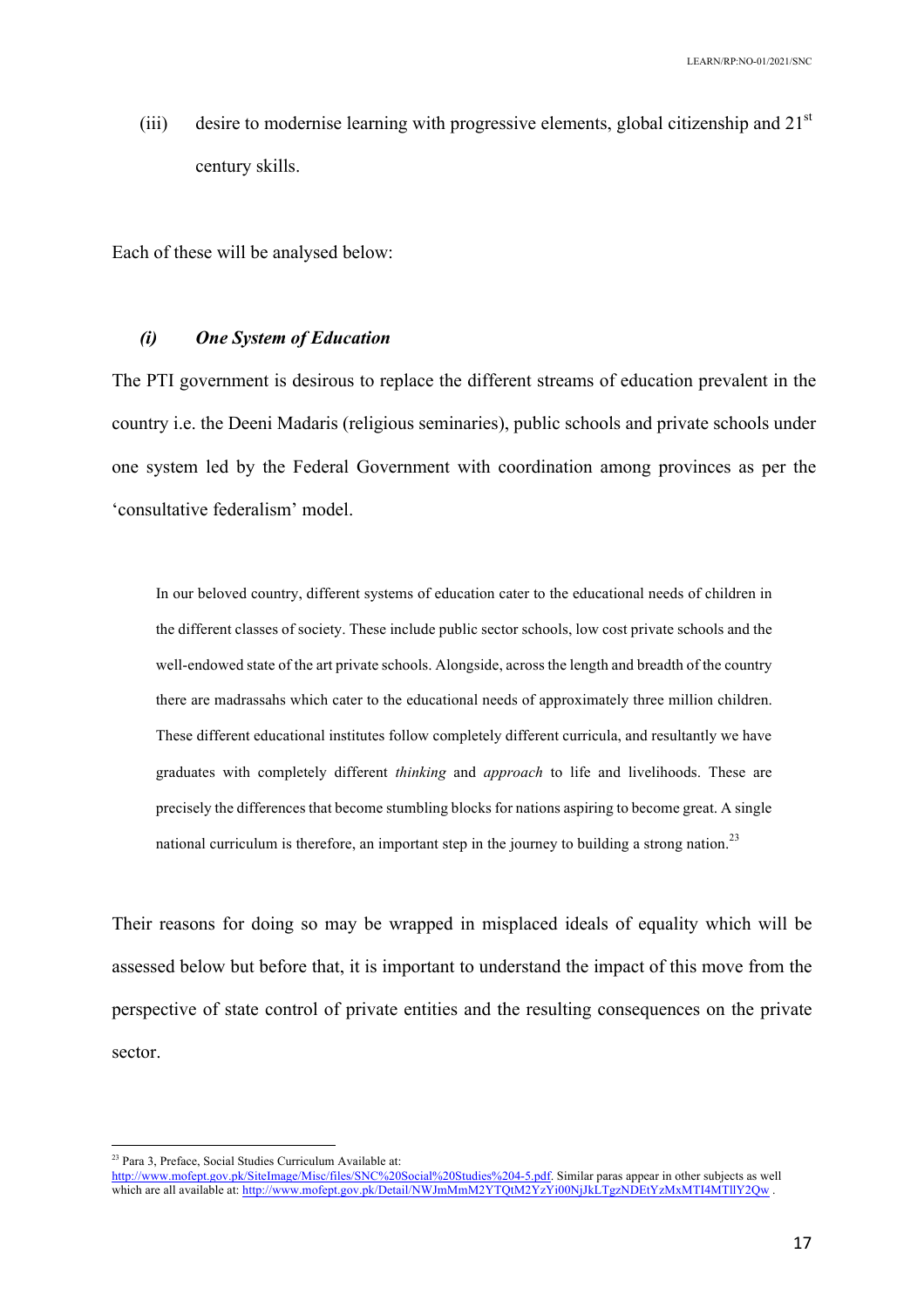Private sector is a feature of all capitalist nations. Private healthcare, private housing, private schooling, are all embedded into the capitalist framework. As against this backdrop, the social contract, international law as well as the constitutions of most countries accept and recognise the state duty to provide free and compulsory education up to a stated grade, usually up till the  $12<sup>th</sup>$  grade but it may vary depending upon each state. Under the capitalist strain, the duty entails that the state ensures that there is a public alternative to access quality education by developing good quality public schools at par with a stated benchmark, not by eliminating the private sector, but by working alongside it.

This duty of the state will not be discharged by deflecting the blame on private schools or by their excessive, unfair and unnecessary regulation. In order to fulfil this duty, the state has to ensure that a certain standard of quality education is provided in state schools and the necessary funding to ensure the minimum standards of infrastructure, equipment and teacher's trainings is delivered so that the gap between state and private schools is reduced. The private schools are neither responsible for the widening of the 'quality' gap between their institutions and the state schools nor it is their duty to provide free and compulsory education to all. In doing so, the state is penalizing the private institutions for their own failure to deliver quality education and schooling at par with globally recognised standards. A duty that they were supposed to have fulfilled, not by eliminating competition, but by offering comparable or equivalent standards.

However, if the very existence of a private sector is the bone of contention, then the reform the state is looking for is not going to come by attacking the private schools alone and insinuating them as the 'big enemy' standing in the way of access to quality education of all children. If the problem is the existence of a private sector then essentially the problem is capitalism itself

18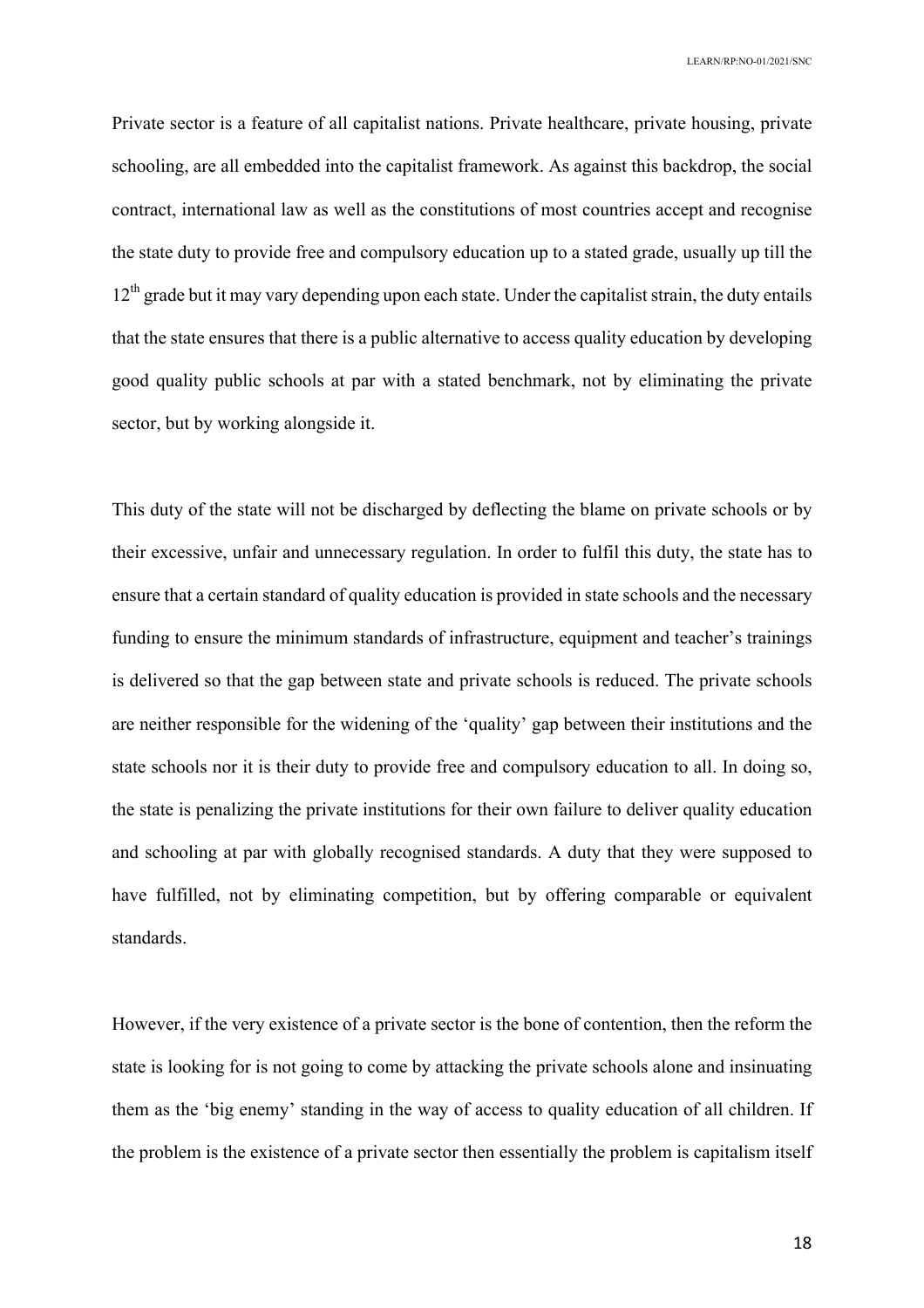and to address it, a complete overhaul of the economic system is required from its capitalist foundations to that of a socialist or communist system. One wonders if this is what the ultimate intention really is but if it is not, then cherry picking one or two sectors for state control won't eliminate the inequalities that they expect to neutralize.

This is because PTI places the blame for class inequality on the different schooling systems and the different curriculums prevalent in the country without truly understanding the class dynamics.

It insists that,

The decades old educational apartheid amongst the different streams of education in the country has not only kept the different educational institutions, educational quality, teachers and students divided, but has also perpetuated inequity in opportunities of social and economic progress amongst the population. These systems or streams of education in the country are creating disparities and different mind-sets.<sup>24</sup>

The assumption appears to be that if differing educational systems and curriculums are the source of unequal access to opportunities then perhaps standardization is the answer. In fact, that could not be any further from truth. This is not only an oversimplification of the challenge of ensuring quality education for all, but also flawed, both in theory and in practice at many levels. At best, it is akin to a treatment of the symptoms, as opposed to the actual disease i.e. economic inequality. One of the key considerations of the new SNC is to move from rote learning to project based learning and project based learning requires a learning eco-system and investment beyond the classroom as well as teacher training but the schools even with a

<sup>&</sup>lt;sup>24</sup> Para 2, Preface, Early Childhood Care and Education. Available at: http://www.mofept.gov.pk/SiteImage/Misc/files/SNC%20ECCE.pdf .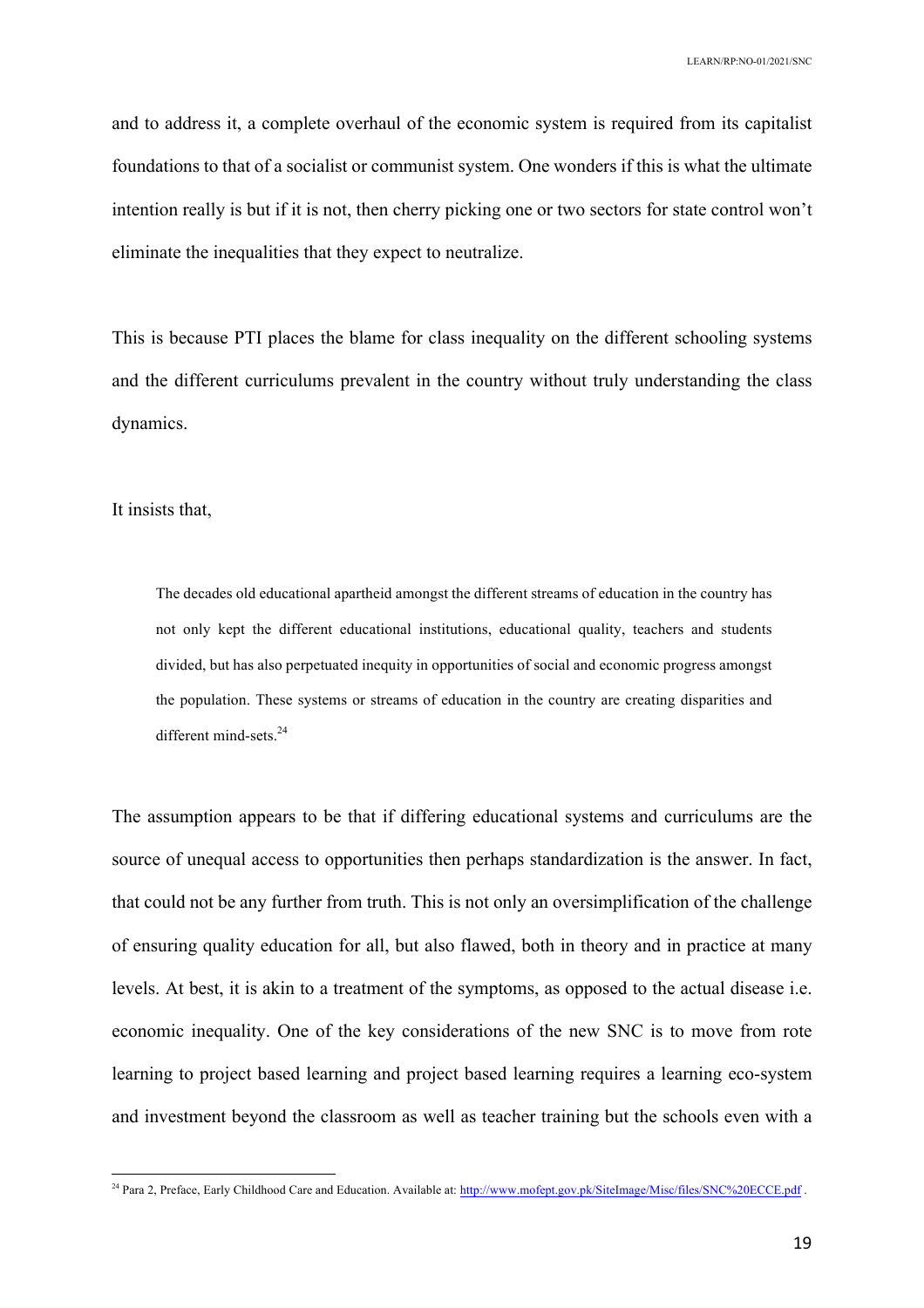single curriculum are not identically placed in terms of resources. How then would the class difference be eliminated merely by imposing a homogenized curriculum, is not clear.

The question really is whether education the cause or the product of class inequality? Until this fundamental difference is understood, it is likely that all responses to eradicate the class inequality in Pakistan would remain symptomatic and consequently ineffective for a long-term and sustainable cure to the growing divide between the rich and the poor.

## *Class Inequality and SNC*

A class-based society originates when the means of production and wealth are unequally held and consequently determine, locate and place the distribution of power in the society. Those who control the means of production, also control the production and distribution of knowledge to perpetuate and reproduce ideas that ensure that the narrow and vested interests of the ruling groups, classes or castes are widely accepted as the interests of everyone.<sup>25</sup> The fewer such actors are in a society, the more unequal it is. The lesser the diversity of thoughts and ideas, the more it is an indicator of the concentration of power in a few hands.

As Karl Marx said,

"The ideas of the ruling class are in every epoch the ruling ideas, i.e. the class which is the ruling material force of society, is at the same time its ruling intellectual force. The class which has the means of material production at its disposal, has control at the same time over the means of mental production, so that thereby, generally speaking, the ideas of those who lack the means of mental production are subject to it."<sup>26</sup>

<sup>&</sup>lt;sup>25</sup> Marx and Engels, The German Ideology, Theses on Feuerbach, Introduction to the Critique of Political Economy, Amherst, N.Y. Prometheus Books, 1998. Available at: https://www.marxists.org/archive/marx/works/1845/german-ideology/ch01b.htm. <sup>26</sup> *Ibid.*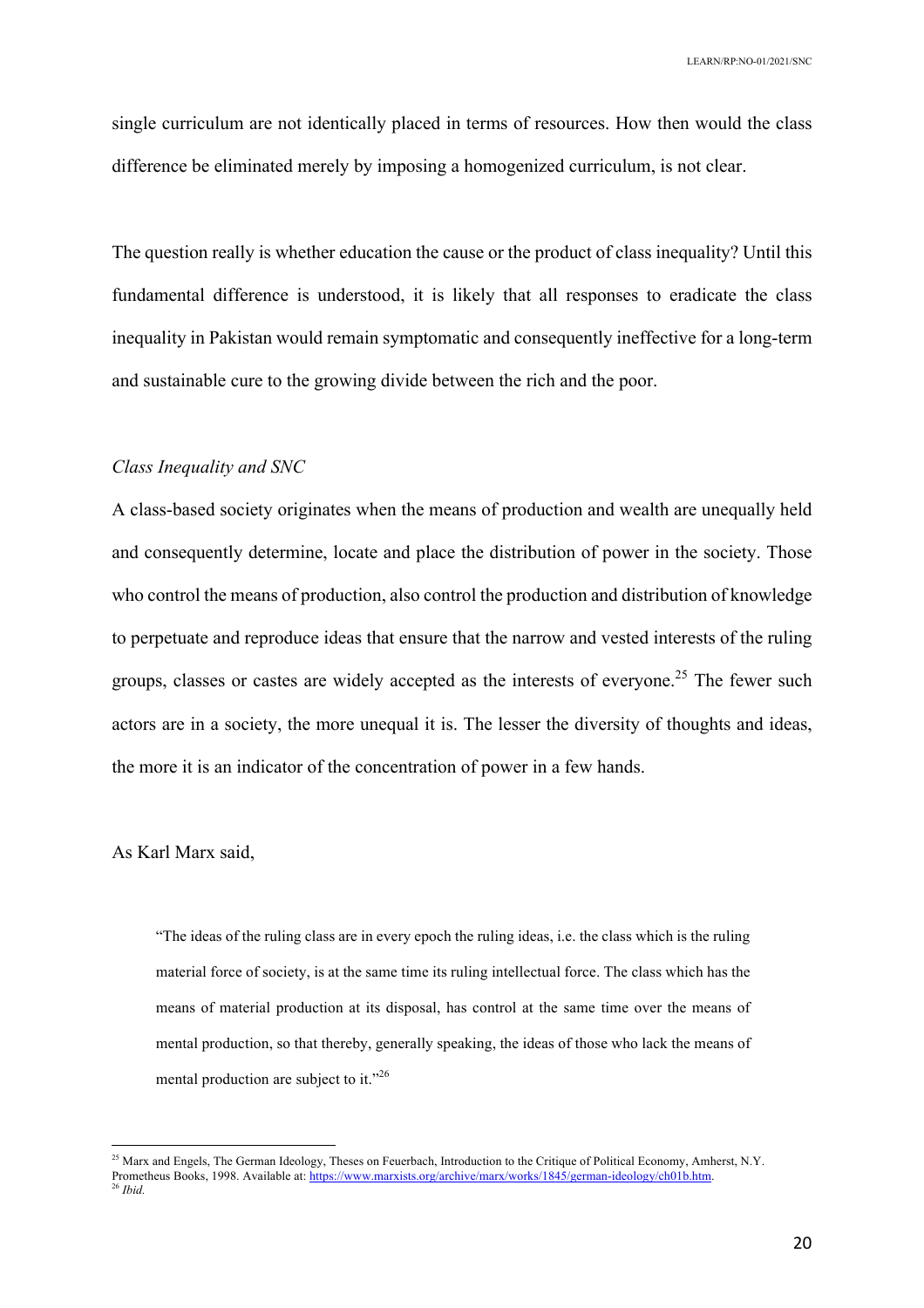In other words, ideology follows the classes, not the other way around, as has been dangerously assumed under the single national curriculum. That means, that the inequalities in the society are not created because of the differing methods of schooling or curriculum, rather that the differing schooling and curriculums are created by the ruling elite as a means to perpetuate the inequalities or its dominant ideology. They are not the *reason* why the inequalities exist in the first place, rather they are the *consequence* of an unequal society based on an exploitative and unequal system of distribution of resources and power. To assume otherwise, would be to turn a blind eye to the glaring economic disparities and the systemic factors that place the means of production in the hands of the ruling few at the expense of the masses.

If there was any genuine desire on part of the government to create equal opportunities, they would be devoting precious time and resources to reconfiguring the economic power relations amongst people and improving their chances of accessing means of production by redistributing the means of production more equitably; instead, they are enforcing a single curriculum that would result in monopolising the ideas, thinking and approach of the students. As a result, this might lead to hegemony over ideas which from the perspectives of students is not very encouraging given that students should be able to refer to a variety of resources to formulate their opinions and develop their views. As far as the SNC goes, the ability of the students to do that is likely to be severely restricted.

#### *Limited Resources under SNC*

The Punjab Textbook Board Act 2015 as amended in 2020 gives wide and discretionary powers to the board to approve the printing, publishing and selling of any textbooks or supplementary

21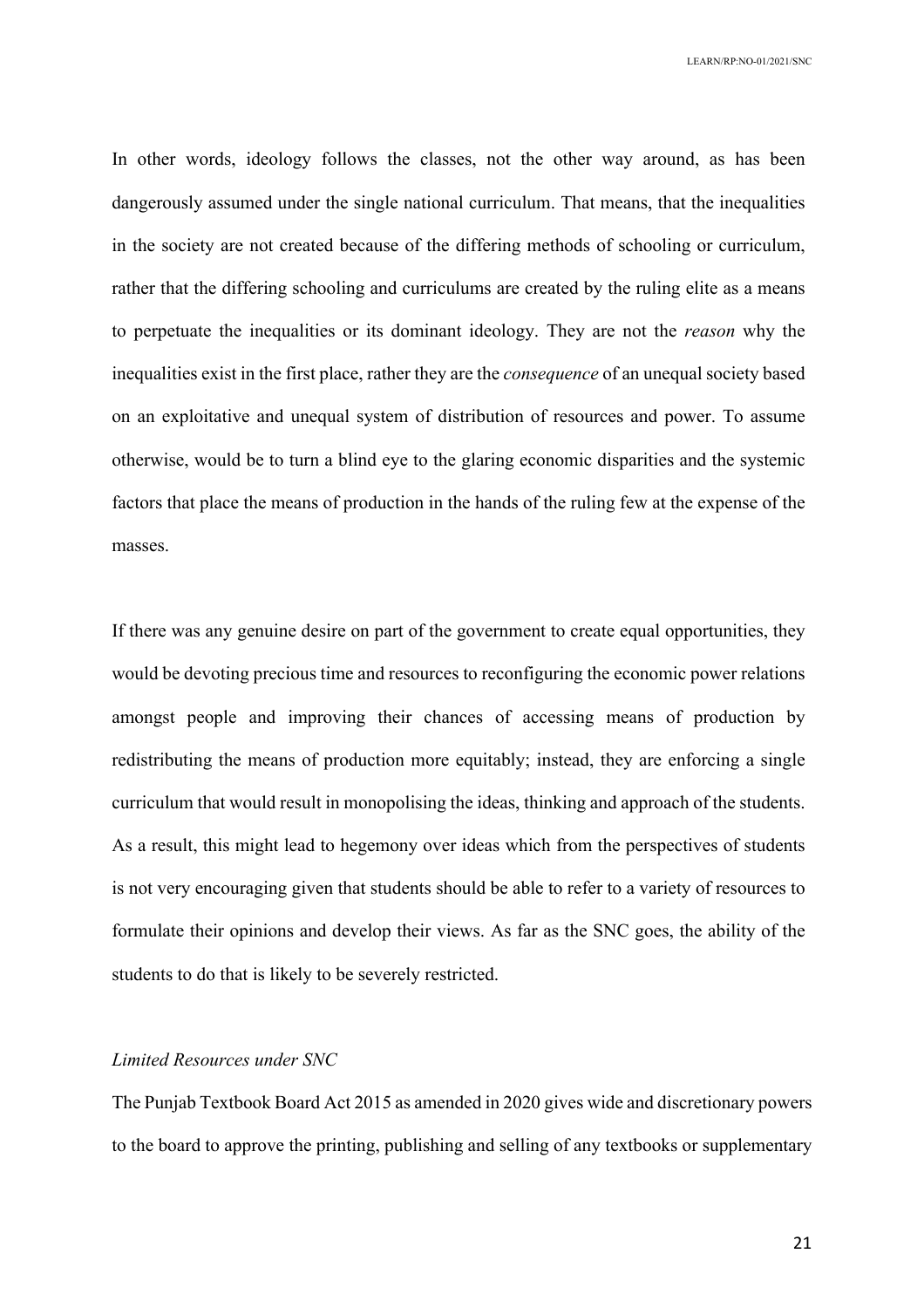materials in the institutions<sup>27</sup> and where any subject has contents or material related to Islam, such as history, Islamiat, Pakistan studies, Urdu, literature etc. then as per Section 2(a) of this Act, the approval of Muttahida Ulema Board in addition to the approval of the Punjab Board will have to be sought.<sup>28</sup> Although, it is stated that private publishers are allowed to develop their textbooks on SNC, after obtaining prior No Objection Certificate from the concerned authorities in the respective provinces and areas,  $2<sup>9</sup>$  the instructions that private schools have allegedly received from the PCTB mandates that the 30 model textbooks developed by the government are to be used from the upcoming academic session. No other textbooks or workbooks are currently permitted.<sup>30</sup> Private publishers may work on developing textbooks in conformity with the SNC, but these may not be used until they have been approved by the PCTB, the Muttahida Ulema Council and the External Review Committees. All of this will result in increasing the prices of the books.

With dearth of comparative textbooks and control over the content that is published there is likely to be a serious control over the narrative and ideology by those in charge to give approvals. The children will be exposed to a limited set of knowledge with no comparative options which could indicate the death of dissent and consequently of social change. If everyone is studying the same thing, from the same books how will they be exposed to other opinions or points of view? As a result, this ambitious social experiment may lead to the creation of a hegemonic state where there is one party rule, one leader, one system, one curriculum, one set of books and one narrative, to the exclusion of any other thoughts, ideologies, freedom of expression, choice and dissent which are the hallmarks of any

 $^{29}$  Minutes of the PCTB Meeting, (n 16).

 $27$  Sections 9 (3) of Punjab Curriculum and Textbook Board Act 2015. Available at: https://punjablaws.punjab.gov.pk/en/show\_article/UGVQZ1ZkBzA- .

*Ibid.* Section 10.

<sup>&</sup>lt;sup>30</sup> LGS letter dated 29 January 2021, available at: https://twitter.com/SanvalNasim/status/1355474223465115649?s=20. See also, Ayesha Razzaque, 'Eliminating Private School Competition', The News, 31 January 2021. Available at: https://www.thenews.com.pk/print/782664-.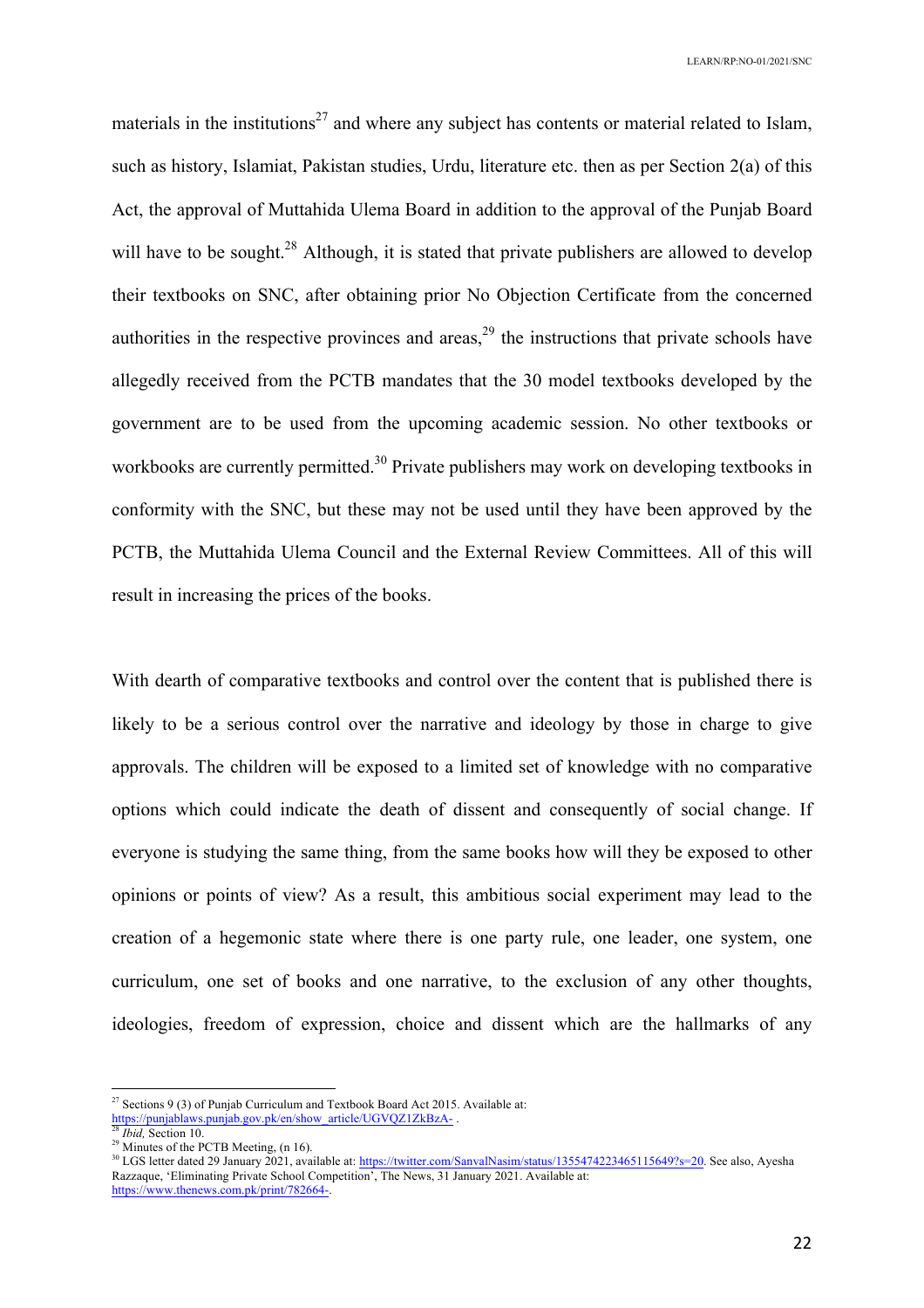democratic and civilised state. The stifling of choice and innovation is perhaps, one of the most significant implications of SNC. How will the children with such a closed vision ever be able to navigate their way in an increasingly interdependent and global world where 'education without borders' and 'learning without boundaries' is the call of the day?

It is important to highlight that although, the minutes of the meeting organised by PCTB with private school owners for orientation on SNC and the adoption of 30 model textbooks from Pre 1-V held on  $7<sup>th</sup>$  January 2021 claim that the Lahore High Court in ICA No 55556 of 2020 *decided* that,

"No private or public school shall prescribe or suggest any kind of book or reading material without getting its approval from the Government or its authorized officers / department / organization and in case of its violation all kind of legal action shall be taken."<sup>31</sup>

These words were actually part of the statement made by Dr. Sohail Shahzad, the Secretary of the School Education Department which the LHC records and reproduces. Thus, whether that can be attributed as a *decision* of the court remains debateable.

## *(ii) National Identity that looks upon Religion as the Unifying Factor*

Pakistan is a product of the partition of 1947. Its people however, belong to various communities whose history goes back to many thousands of years and may even be traced back to ancient civilizations such as Mohenjo-Daro and Harappa. Each part with its own unique identity, norms, culture, language, food, music, role models and struggles stitched together to create one new state. The idea of Pakistan therefore, was susceptible to various

<sup>&</sup>lt;sup>31</sup> Altamush Saeed v Govt of Punjab etc. ICA No 55556 of 2020. Available at: https://sys.lhc.gov.pk/appjudgments/2020LHC3336.pdf.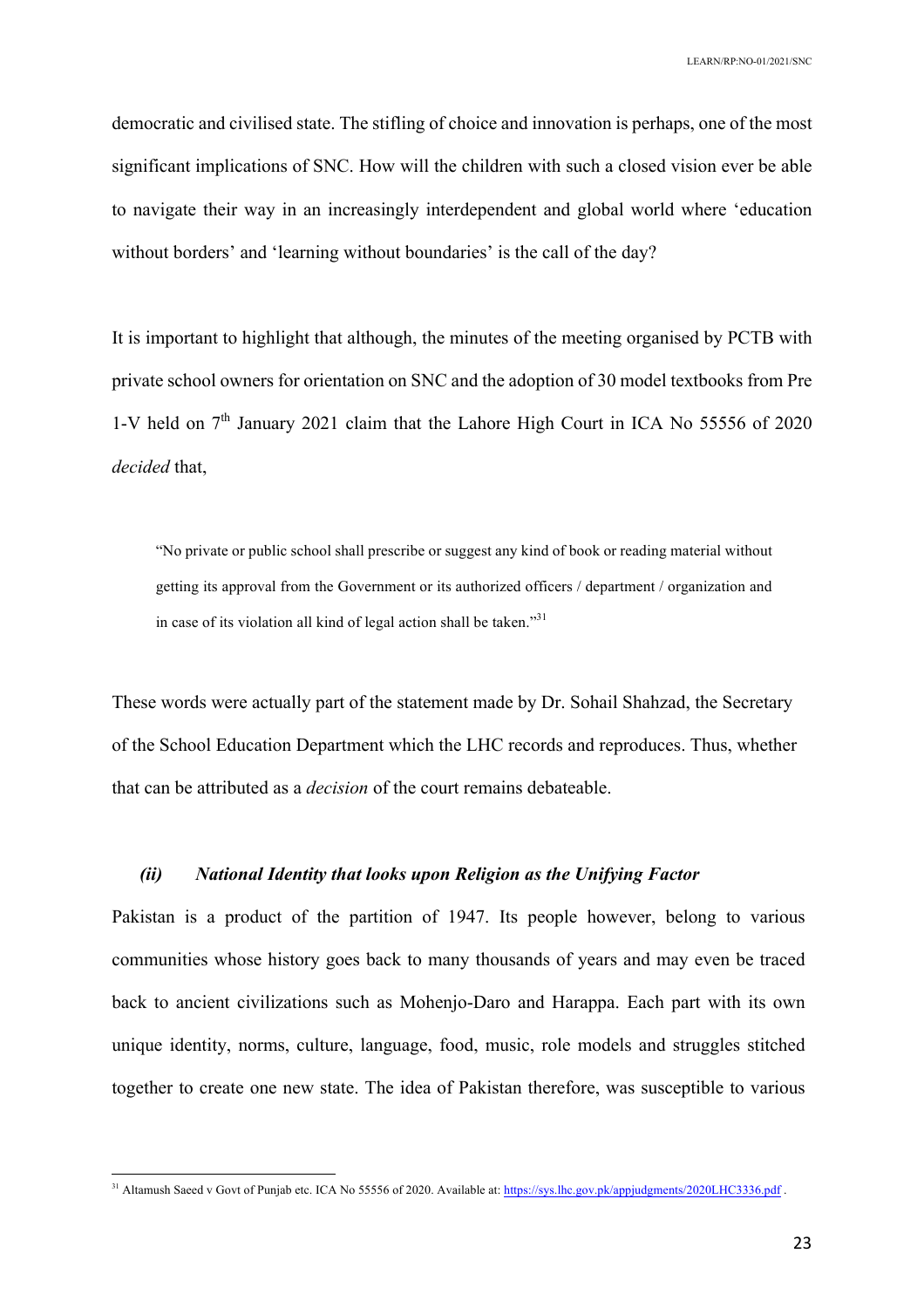interpretations and as Saigol expounded in her book,  $32$  it represents different things to different classes, ethnicities, regions, genders, religions and sects. It was not a coherent, monolithic, homogenous idea but, and she quotes Hamza Alavi who very succinctly states that,

The moment that Pakistan was established, Muslim nationalism in India had fulfilled itself and outlived its purpose. Now there was a fresh equation of privilege and deprivation to be reckoned with in the new state. Virtually overnight there were ethnic redefinitions. Punjabis who were the most numerous could boast of a greater percentage of people with higher education and were most firmly entrenched in both the army (being 85% of the armed forces) and the bureaucracy. They were the new bearers of privilege, the 'true' Muslim for whom Pakistan was created. The weaker 'salariats' of Bengal, Sindh, Sarhad and Baluchistan did not share this and accordingly they redefined their identities as Bengalis, Sindhis, Pathans, and Baloch.<sup>33</sup>

In addition to the ethnic tension, Saigol highlights that Pakistan was also caught between religious nationalism based on the two-nation theory and the secular ethos of 'equal citizenship' that M. A Jinnah intended to base the new state on.<sup>34</sup> His death just a year into independence made space for defining the new state but other influential people like Maulana Maududi who led the movement for creation of theocratic state in Pakistan. Saigol explains that the movement for Pakistan was now reinterpreted as 'as a movement not for the establishment of a national state but for an Islamic state'.<sup>35</sup>

She writes,

<sup>&</sup>lt;sup>32</sup> Rubina Saigol, 'The Pakistan Project, A Feminist Perspective on Nation and identity', (Delhi: Women Unlimited 2013) Pg 1.

<sup>&</sup>lt;sup>33</sup> Hamza Alavi, 'Politics of Ethnicity in Pakistan', in S Akbar Zaidi (ed.) Regional Imbalances and the National Question in Pakistan (Lahore: Vanguard 1992) Pg 270, in Rubina Saigol, 'The Pakistan Project, A Feminist Perspective on Nation and identity', (Delhi: Women Unlimited 2013) Pg 11.

<sup>34</sup> *Ibid,* (n 33), Pg 10.

<sup>35</sup> *Ibid,* (n 33), Pg 12.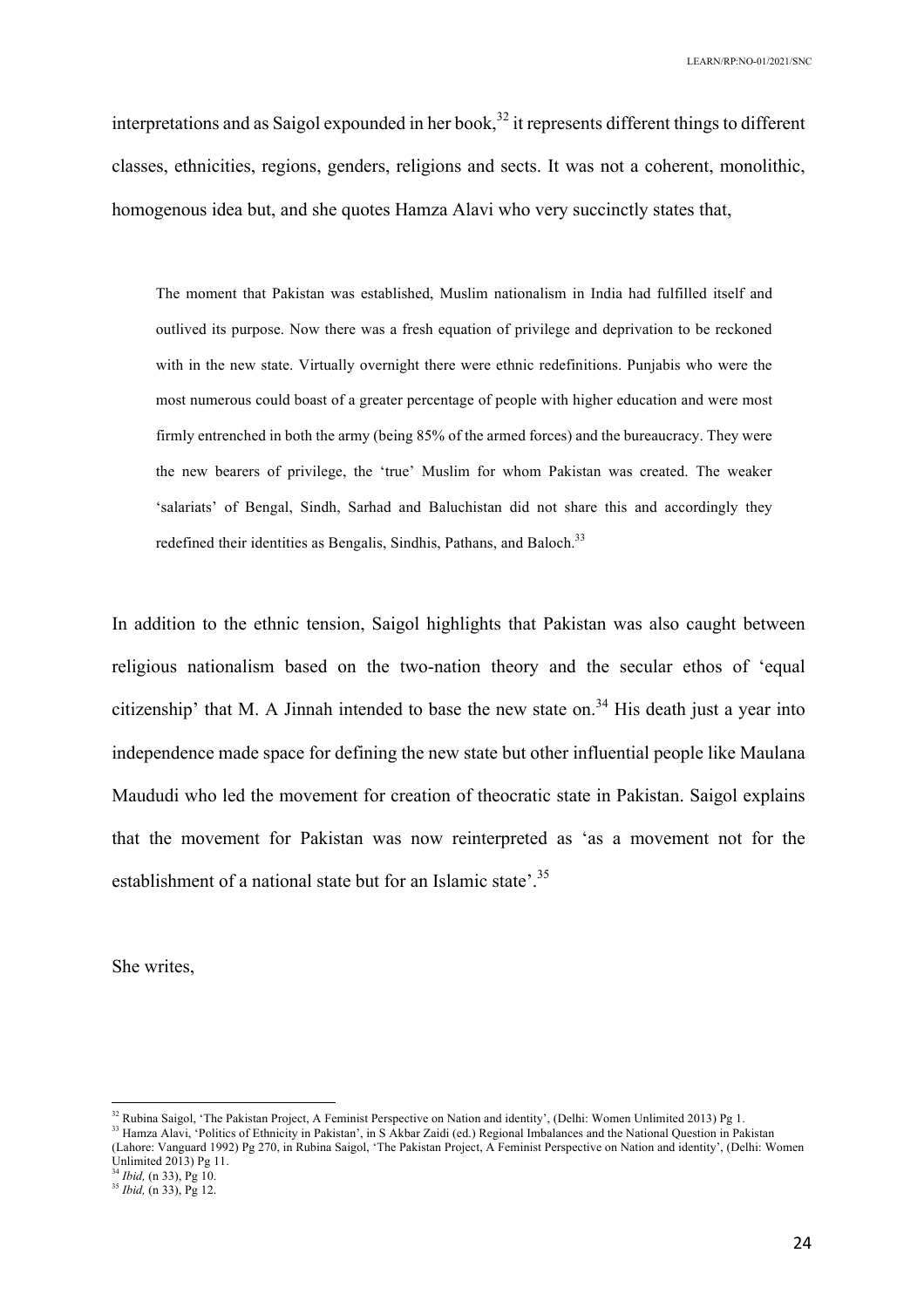Needless to say, equality of citizenship is unattainable so long as a single religion is established as the state religion. The moment that this happens the citizenship of those belonging to other religions is rendered secondary.<sup>36</sup>

So, on the one hand there were the 'others' on grounds of faith such as the Hindus, the Sikhs, the Christians etc. with whom Muslims had little in common, and on the other, the Sindhis, the Balochis and the Pakhtoons with whom at least one aspect, the religion, was more or less common, so it is not surprising to see why it is often used as the string to tie it all together.

The new nation grappling with competing objectives of building intellectual and scientific base capable of ushering in progress and prosperity on one hand and endeavouring to unify a diverse populace into a singular whole on the other, set to achieve these ends by alternating educational policy goals across the two spectrums. The purpose of education within Pakistan has therefore, depended upon the various stages of its history, national concerns and outcomes upon the construction of the ideology and the narrative around geo-political goals of the ruling elite.

However, the aftermath of the 1971 war jolted the nation and proved as a catalyst to vehemently reconfigure a unified identity rooted in 'negative nationalism' and redefined the common enemy from 'backwardness' and 'ignorance' to tangible 'others' lurking behind territory, plotting and planning behind any and every door.<sup>37</sup> The ideological boundaries thus, came to be interpreted much more narrowly to the exclusion of 'others' who did not conform or belong to the majority. This was seen most devastatingly later in the Zia era (1977-1988) which relentlessly pursued a singular, majoritarian agenda.

 <sup>36</sup> *Ibid.*

<sup>&</sup>lt;sup>37</sup> Rubina Saigol, 'Between the Sacred and the Secular: Curriculum Debates in India and Pakistan', in Imtiaz Alam (ed), Religious Revival

in South Asia, SAPANA, 2007.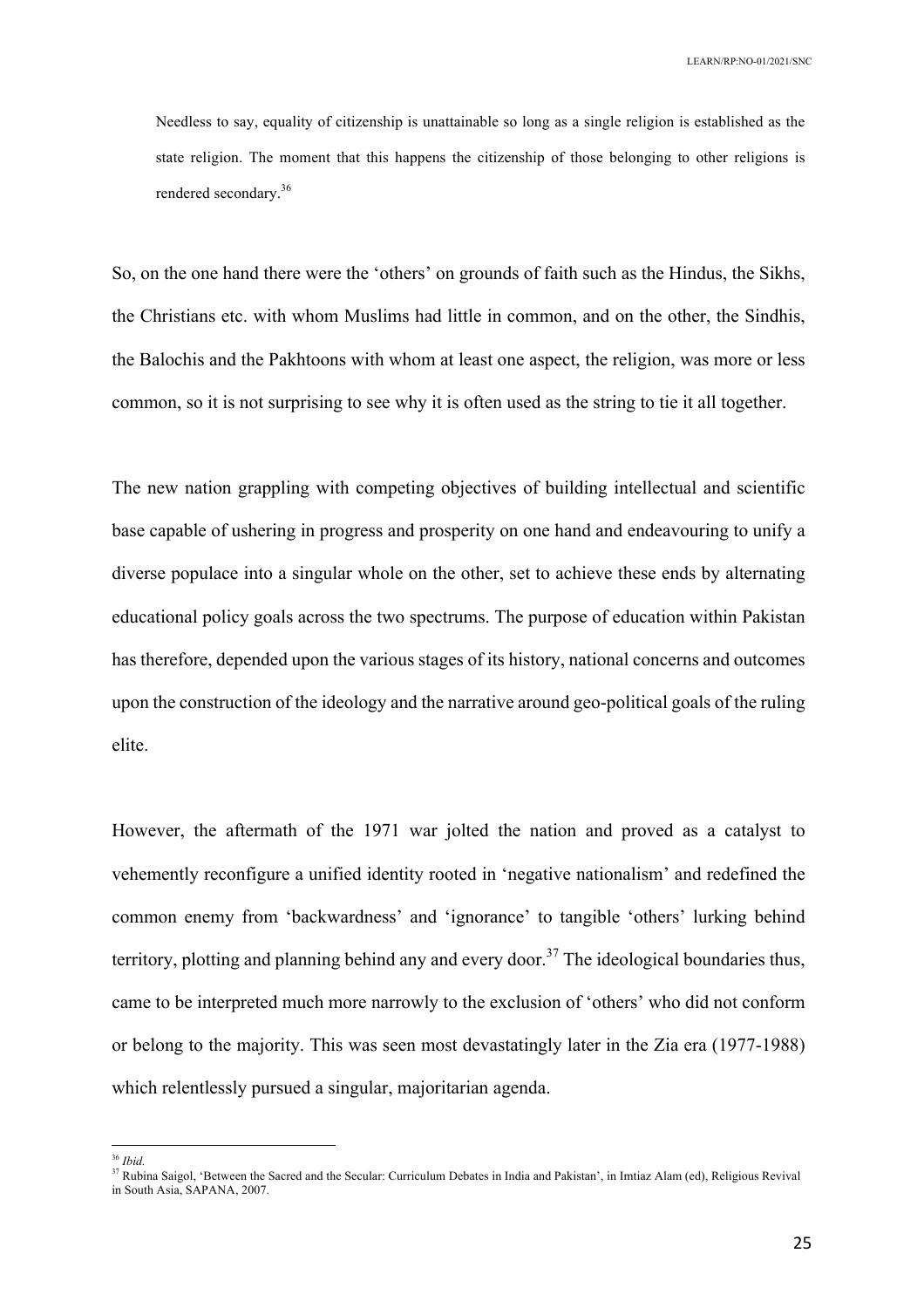### As Saigol recalls,

'a spate of discriminatory laws, derived from a narrow and communal version of history were drawn up to erase the ungodly secular influences of the social policies of Ayub and Zulfiqar Bhutto periods. Realizing the power of education to manipulate the mind, Zia quickly seized upon it to re-make the nation in a sectarian image. As expected, it was the subject of history that was subjected to maximum deletion and addition in the process of forging a Sunni Muslim Pakistan.<sup>38</sup>

In addition to that, the discipline of science was subjugated and debased to such an extent that at an official conference during Zia, period the academic and scholarly papers that were read comprised of topics such as 'the harnessing of Djinns to create an alternative energy source', 'chemical compositions of Djinns', 'measuring the temperature of Hell', 'calculating the formula for Sawab', 'measuring the angle of God', 'speed of Heaven' and so on, as highlighted in Pervez Hoodbouy's book, Muslims and Science: Religious Orthodoxy and the struggle for Rationality.<sup>39</sup>

In the recent most articulation of the attempt to curate the sense of an identity that is 'Pakistani', the single national curriculum reiterates the focus on religion and select national heroes that fall in line with the state narrative of its time such as M.A Jinnah the founder of the nation and Allama Muhammad Iqbal, the national poet. Whose interpretation of religion will it be and how much scope there would be to include the struggles and stories of ethnic figures of importance to specific provinces such as for instance Bacha Khan in Khyber Pakhtunkhwa is however, not clear. What is clear is that *'what is not said goes as much into the making of* 

 <sup>38</sup> *Ibid.*

<sup>&</sup>lt;sup>39</sup> Pervez Hoodbhoy, Muslims and Science: Religious Orthodoxy and the Struggle for Rationality. Vanguard, Lahore, 1991, in Dr. Rubina Saigol, 'Between the Sacred and the Secular: Curriculum Debates in India and Pakistan', in Imtiaz Alam (ed), Religious Revival in South Asia, SAPANA, 2007.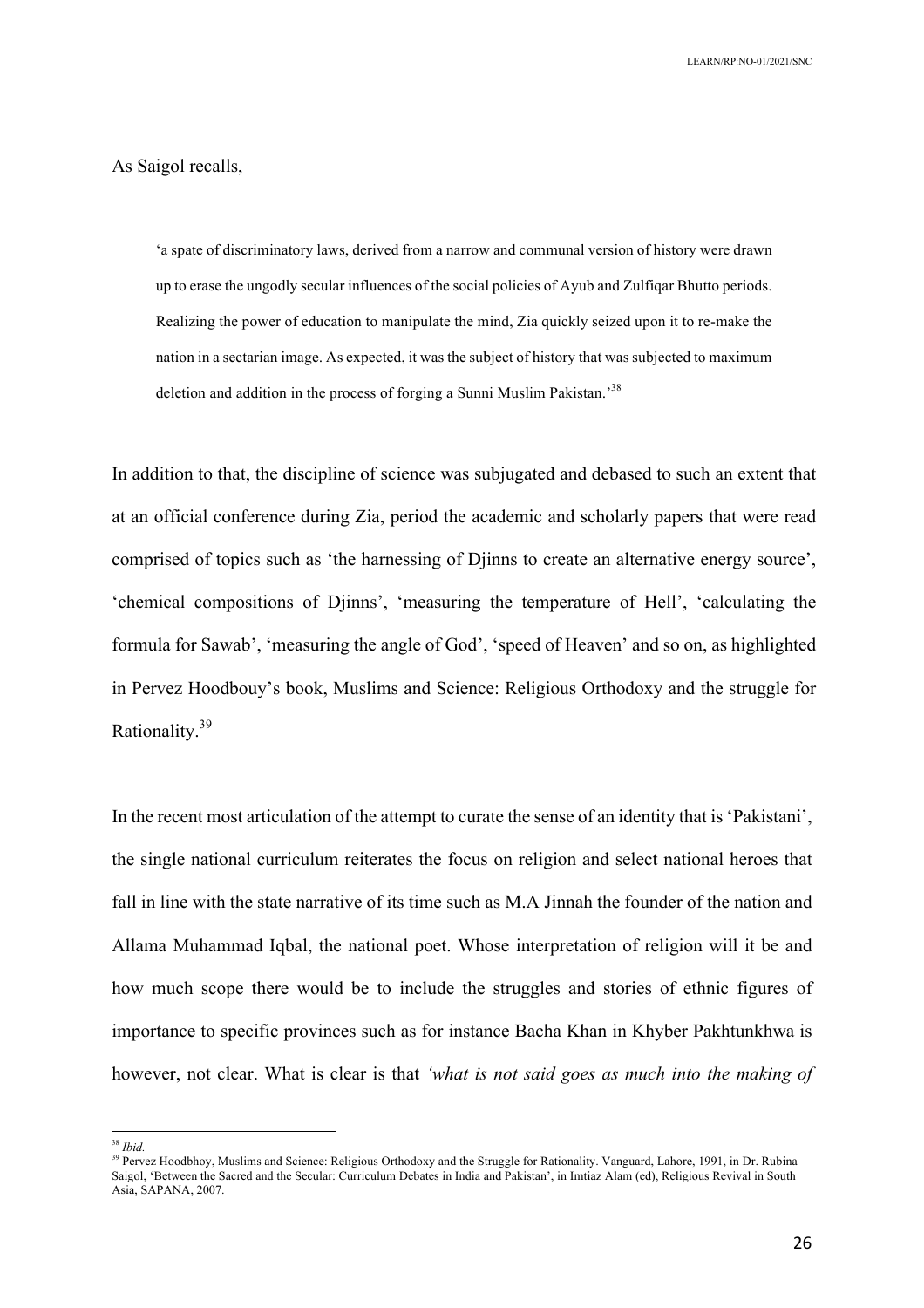*knowledge as what is said… The repressed consists of precisely that which does not fit into the hegemonic construction of the pure, singular, unified nation.'*<sup>40</sup>

### *The Language Conundrum*

The government directives for grades one to five also require the textbooks and teaching of English, mathematics and general knowledge to be in English. All other subjects are to be taught and examined in Urdu in all schools. In this way, the new curriculum reorients the medium of instruction to move towards a hybrid model between Urdu and English on the grounds that children learn best in their mother tongue. The mother tongue here being equated to Urdu which may be the national language but it is not necessary that it is also the mothertongue of a child.

## As Salman Akram Raja explains,

Given the overwhelming evidence from around the world, it is incontestable that concept formation and absorption in the early years is best achieved in the mother tongue or in languages familiar to the child. While the mother tongue is generally determined by ethnicity, the tongue or tongues that are most familiar to a child are determined by class and locale. Children of any ethnicity growing up in an upper middle-class household in Lahore or Karachi are far more likely to be familiar with the English language than the children of the domestic help growing up in the same area or those with an upper middle-class income growing up in a less metropolitan setting.<sup>41</sup>

In addition to that, the constitution expressly provides the right of citizens who may have a distinct language, script and culture to preserve and promote the same under Art 28. By

 $40$  Saigol, (n 38).

<sup>41</sup> Salman Akram Raja, 'Reforming Education?', The News, Feb 6, 2021. Available at: https://www.thenews.com.pk/amp/785636-

reforming-education? .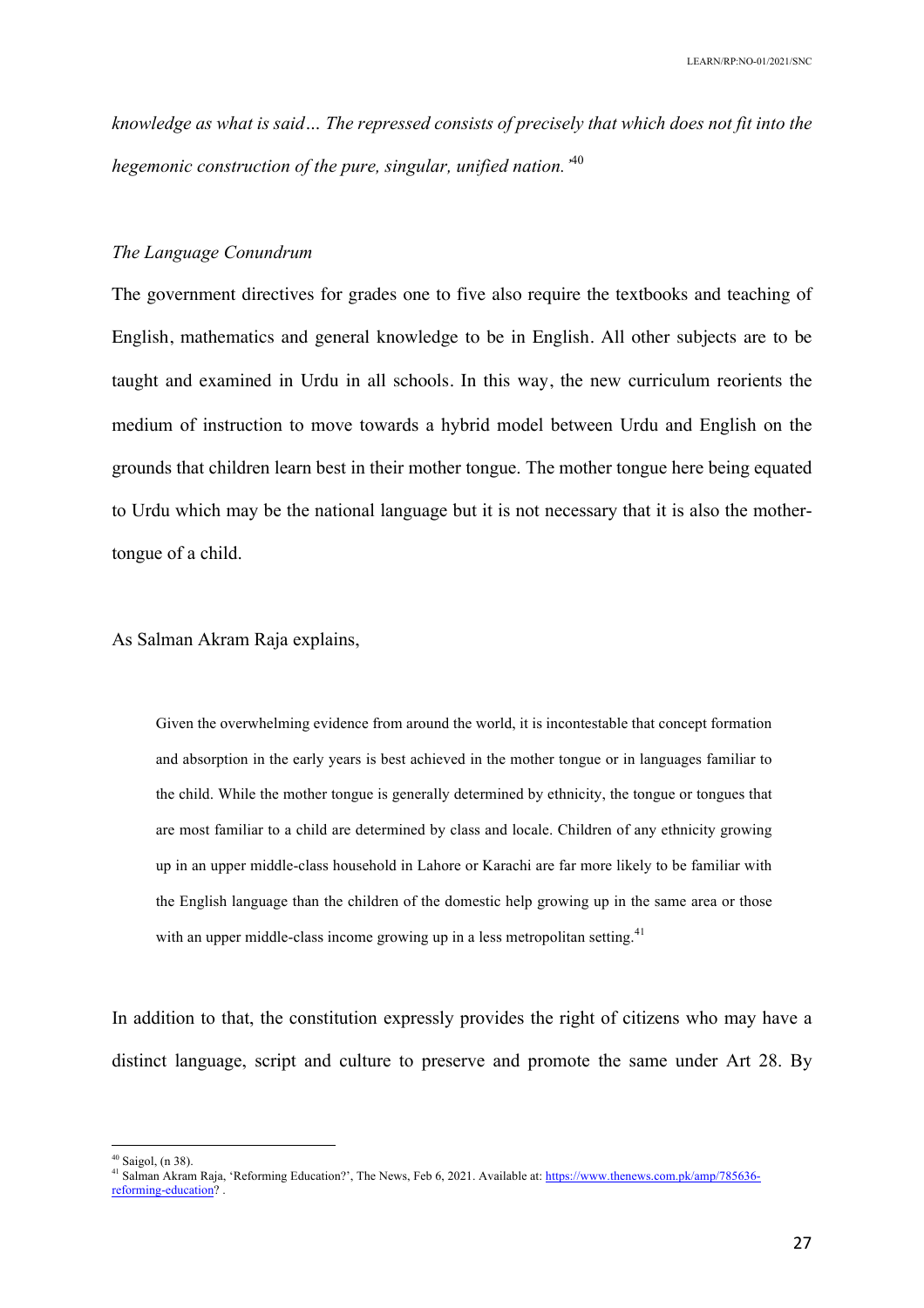imposing 'Urdu' languagde as a medium of instruction the curriculum again fails to appreciate the rich diversity of language and culture in Pakistan and ends up creating the dichotomy between the self and the other at yet another level.

As A.H Nayyar also highlights,

'in this re-centralised curriculum, the child is taken from awareness of self, to family, to the neighbourhood and then straight to the nation. A child under this leapfrog curriculum will never get to learn about their district or province which will be a serious loss to the child's worldview. The leapfrog seems to be a deliberate policy of those whose narrow view of nationalism insists on denying identities of constituent nationalities. Advocates of uniformity may like to keep in mind a well-known saying: uniformity has the colour of deserts while the beauty of gardens is in their diversity.<sup>42</sup>

## *(iii) Modernising Learning, Global Citizenship and 21st Century Skills*

The SNC proclaims to move away from rote learning towards project based learning, it attempts to include components on diversity, tolerance and human rights. Some of the ancient civilizations like the Mesopotamian, Egyptian and Indus are included.<sup>43</sup> There is stated focus on training children to be digital citizens for responsible online interaction and use of technology and the subject of 'ethics' which was based on moral values for minorities has been replaced with a new subject called 'religious studies' for minorities which will cover the fundamentals of 5 major minority religions prevalent in Pakistan.<sup>44</sup> These are all encouraging in-roads into an otherwise nationally oriented and patriotic curriculum. However, a few concerns still remain which are broadly related to the omission of minority religions not

 $42$  Nayyar, (n 21).

<sup>43</sup> Social Studies Syllabus, (n 24).

<sup>44</sup> Religious Education syllabus. Available at:

http://www.mofept.gov.pk/SiteImage/Misc/files/Religious%20Education%201%20to%205.pdf .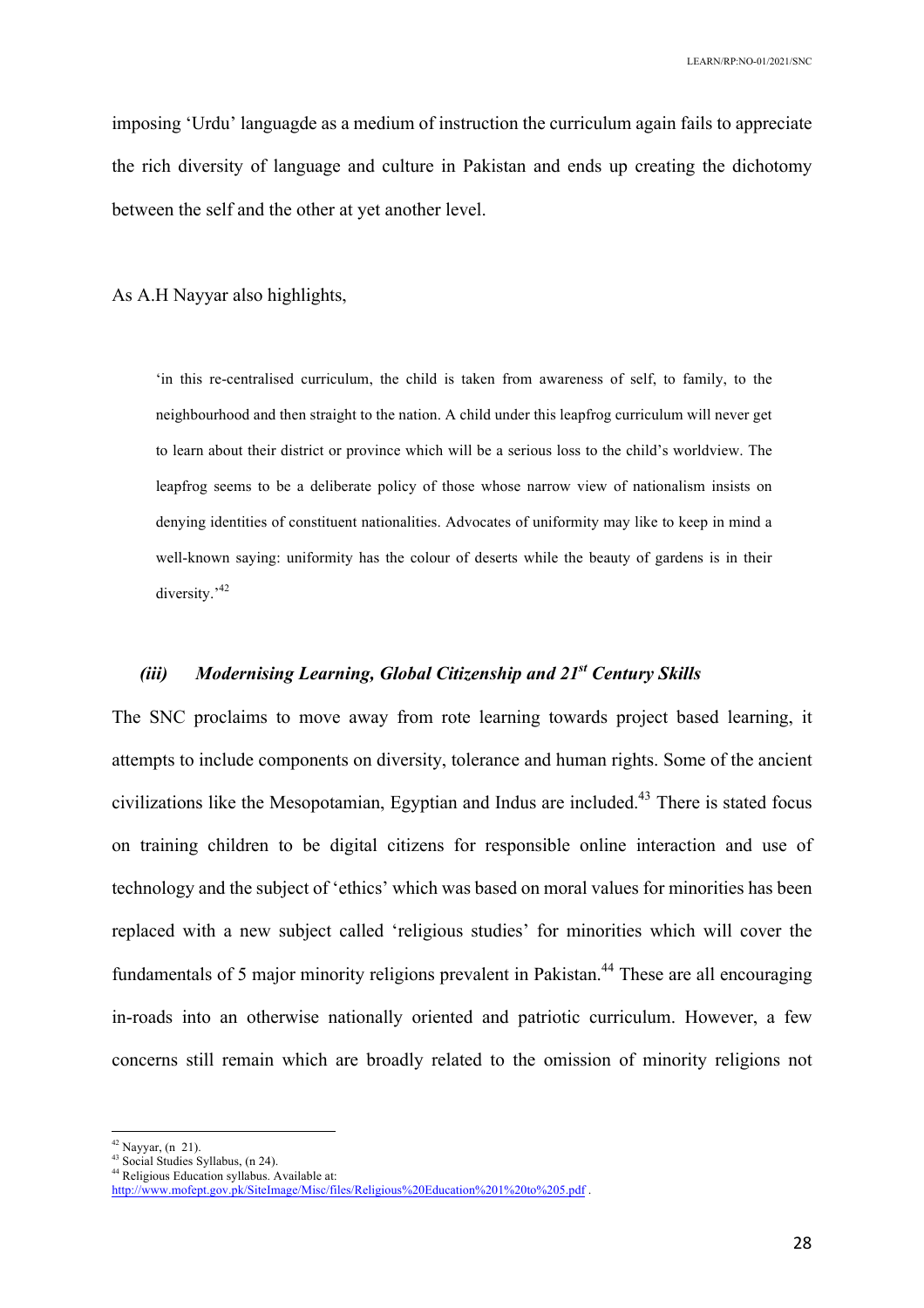covered in the curriculum and the implementation and delivery of this new curriculum in line with these new techniques.

Article 22 of the Constitution of Pakistan 1973 states that no person attending any educational institution shall be required to receive religious instruction, other than his own. Under SNC, even though there is a separate subject for the minorities and their religious instruction, some other subjects such as English have chapters in which religious personalities of Islam have been included.<sup>45</sup> The studying of those chapters becomes contentious in context of Article 22 as A H Nayyar highlights,

'The SNC violates fundamental rights of non-Muslim Pakistani citizens by prescribing lessons in urdu and English courses that are already part of the Islamiat curriculum… A lesson on Seerat-un-Nabi is also prescribed in English textbooks of all grades. This is in spite of the fact that the course on Islamiat has a substantial part on the Seerat. It also has another substantial part on sacred personalities of early Islam… when challenged to justify this violation of constitutional right, officials at MOFEPT refuse to correct the wrong. Instead they prescribe outlandish ways of avoiding the violation: they want teachers to ask non-Muslims students to leave the class during such lessons (and do what, they do not say). They also prescribe exempting non-Muslim students from answering examination questions relating to such lessons, a risk that few students would want to take since examiners could easily be prejudiced against non-Muslims.'46

A change in the curriculum alone will not lead to  $21<sup>st</sup>$  century skills if the examination and assessment techniques are not accordingly altered and the faculty teaching the curriculum is not trained to deliver it in the manner that it is intended. To begin with, the education budget

<sup>45&</sup>lt;br>45 Theme 8, English syllabus, Pg 60. Available at: http://www.mofept.gov.pk/SiteImage/Misc/files/SNC%20English%201-5.pdf

 $46$  Nayyar, (n 21).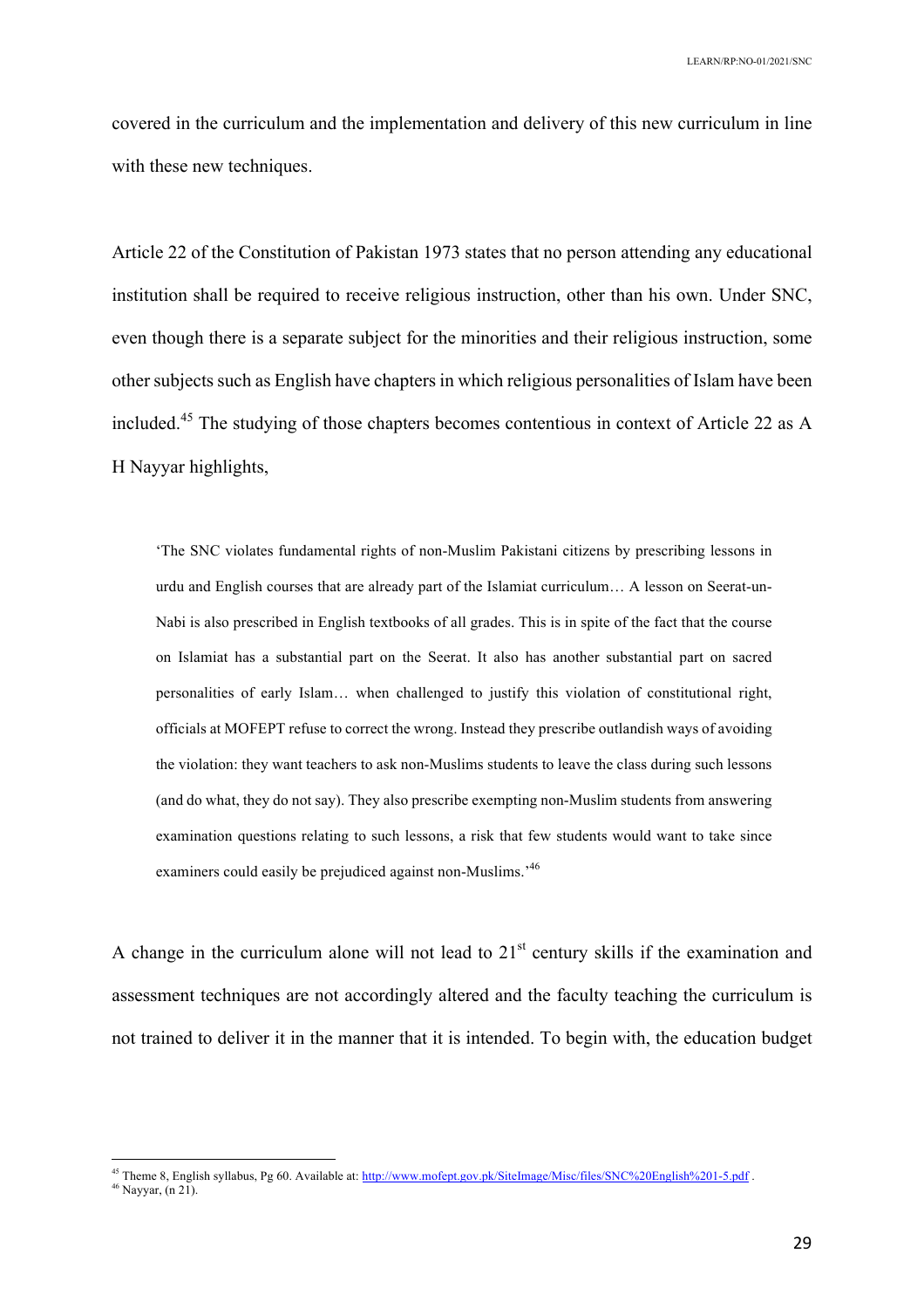under PTI government has seen several cuts and without the funding and resources equivalent standards of education cannot be ensured.<sup>47</sup>

Furthermore, although, the guidelines for the assessment are laid down in the syllabus, the actual examination questions and the contents of the textbooks when printed and released will determine the extent to which they are inclusive and the extent to which the critical and analytical components have been introduced and the descriptive or narrative questions reduced.

For now, a look at the learning outcomes in individual subjects call for the child to be able to either 'explain', 'define' or 'describe' a given concept such tolerance or diversity for example, which does not call upon the child to engage critically with the issue. Very few sections call for a more critical view that would require the students to 'differentiate', 'demonstrate', 'critically examine', 'analyse', 'compare' or 'assess' a subject matter.

SNC has also been criticised for subjecting children to oppositional systems, i.e. enquiry based approach for secular subjects and rote learning and memorisation for Islamiat. According to Women's Action Forum Policy Brief,

'The SNC syllabus is too heavy for pre-schoolers and classes 1-5 (ages 4-10) which will not only expose children to a process that will destroy their interest in learning, it will also kill their creativity and intellectual curiosity. The pressure this arrangement will put on them would come within the purview of serious psychological and emotional abuse, including vulnerability to physical and sexual violence.'48

<sup>&</sup>lt;sup>47</sup> Chaudhary and Alam, 'Institutional Reforms and Holistic Policy Recommendations for Child Protection in Educational Settings', Lahore Education and Research Network, 2020, Pg 20. Available at: http://learnpak.com.pk/wp-content/uploads/2020/12/Final-Institutional-Reforms-and-Holistic-Policy-Recommendations-for-Child-Protection-in-Educational-Settings.pdf .

<sup>&</sup>lt;sup>48</sup> Hussain and Saigol, 'Policy: Education for One and All?', Dawn, Sept 6, 2020. Available at: https://www.dawn.com/news/print/1577990.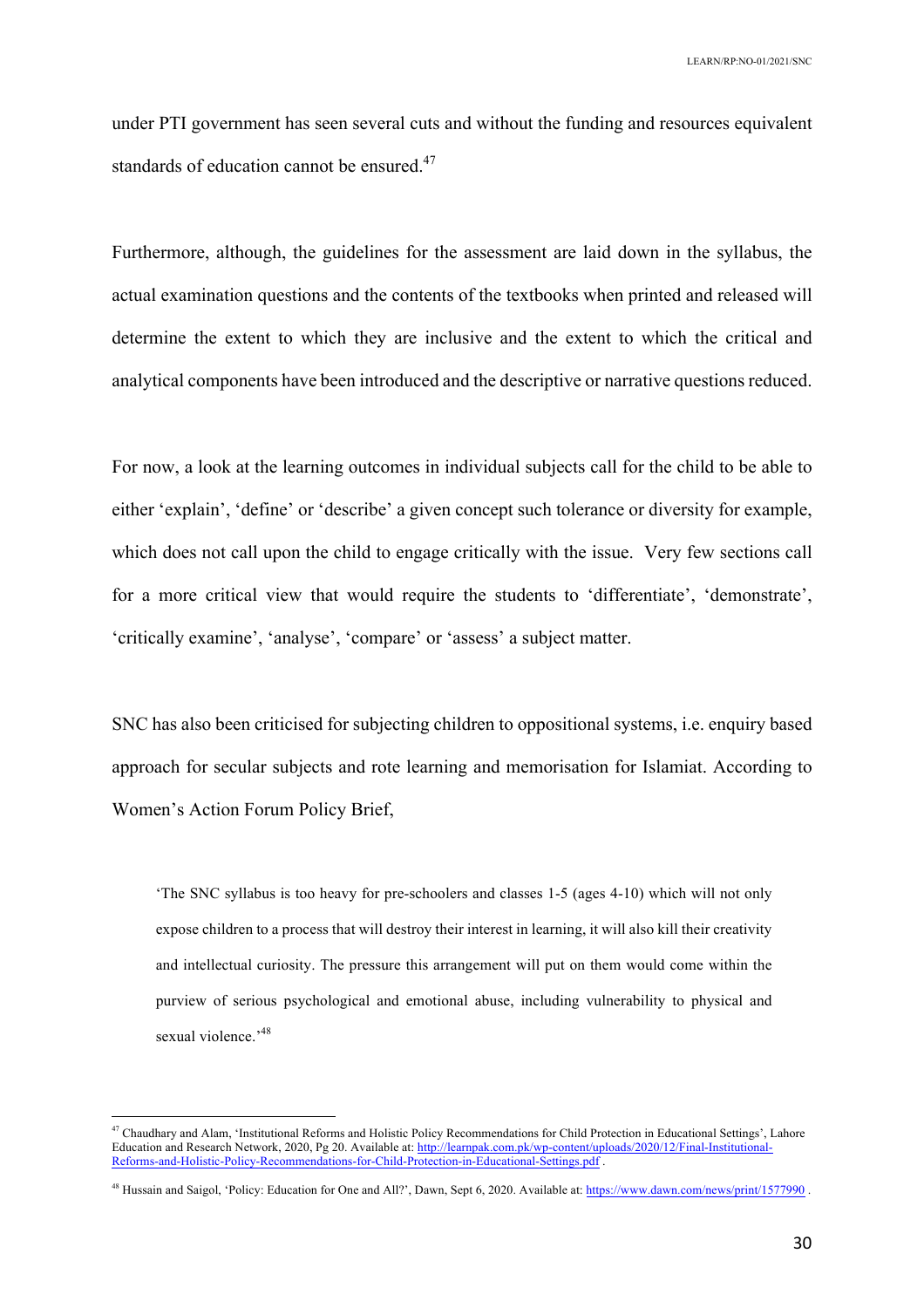As regards teacher training, with the amount of time that is left before the new curriculum kicks in from the upcoming academic year, it is unlikely that the requisite teacher training will be complete and so it is highly likely that the implementation of the SNC and its  $21<sup>st</sup>$  century goals may be impaired.

Another cause of serious concern is that the curriculum is silent on soft skills and co-curricular components such as sports, music, dramatics, and arts. This is likely because in consensus based initiatives often the lowest common denominator becomes the ceiling.

Alternatively, it could mean that by remaining silent on this aspect, the Federal Government and the NCC has left the scope for schools and provinces to develop their own policies as regards provisions of these add-ons options based on their own beliefs, financial standing and resources.

In either case, this appears to be a serious omission from the perspective of the child's holistic development and another feature where class difference may yet be reflected, in that richer, private schools may be able to offer more to their students as compared to state and even low cost private schools so again, it must be asked whether curriculum alone is sufficient to eliminate class difference or is that a misnomer?

The combined effect of one system of education and the emphasis on national identity, points to the danger of equating equality with homogenization so instead of being a great equalizer in terms of advancing people collectively at a chance in life, this endeavour is likely to equalize people by lowering them all the same instead. Equality upwards and onwards may

31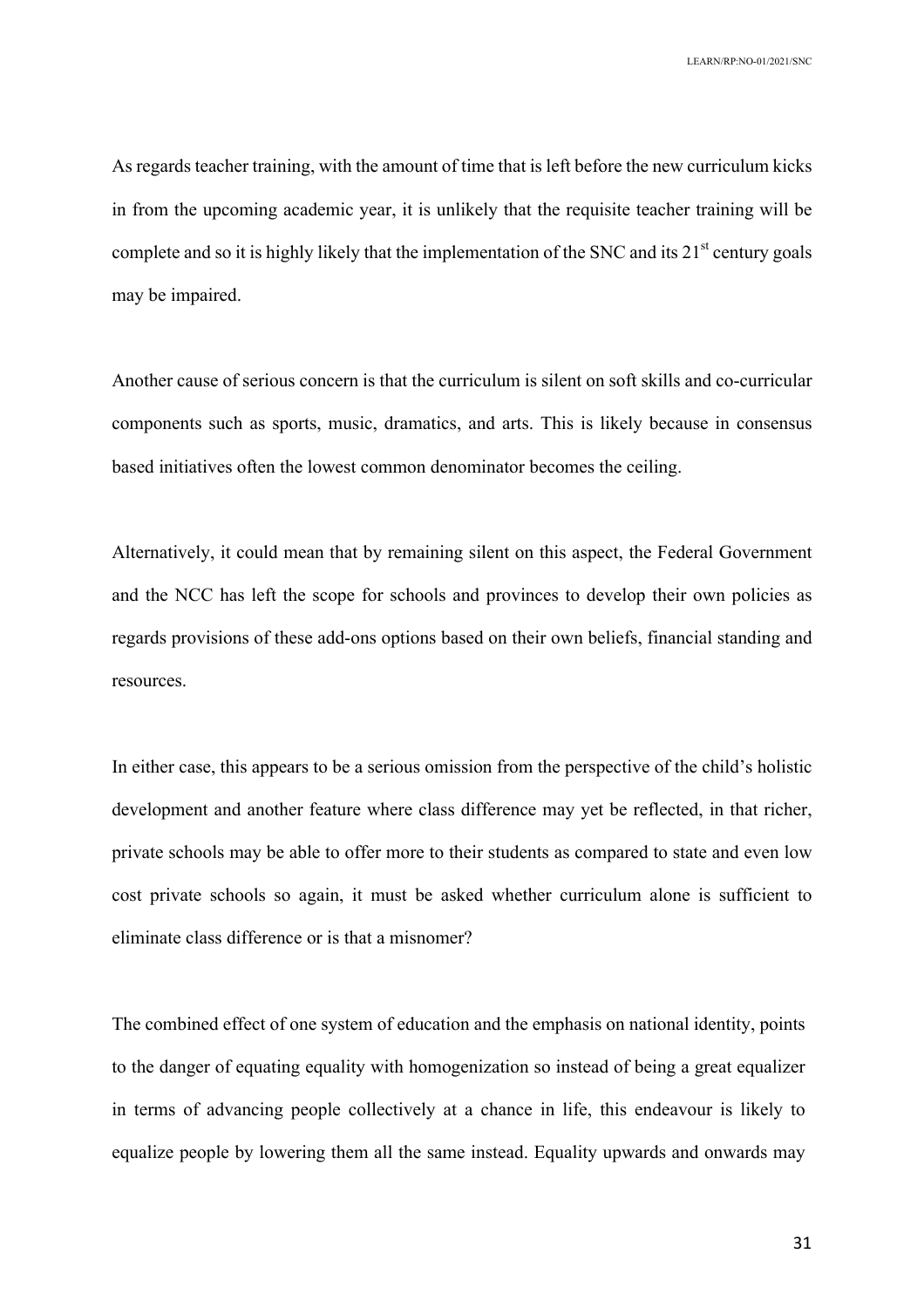be progress, but equality that brings everyone collectively down and that silences others, not so much.

To understand this, lessons can be drawn from India's attempt to homogenise education in the year 2000 by attempting to introduce a National Curriculum Framework based on unmistakably similar claims of reconstitution of identity originating from the majoritarian religion that Pakistan also appears to be appeasing to in its own context. The similarities therefore, are uncanny but India's prior experience can serve as a cautious reminder for Pakistan that may still have some time to correct its course.

## **Homogenising Education: India's Experience**

In India, under the Bhartya Janata party (BJP), the goals were focused on '*saffroning'* of education by the Sangh Parivar i.e. BJP and its ideological wing, the Rashtriya Swamsevak Sangh (RSS) and the Vishwa Hindu Parishad (VHP) in a quest to reconstitute India as a nation of indigenous Hindus suffering a series of alien invasions from multitude of enemies including most prominently by the Muslims who were the marauders, the warriors and the illegitimate foreign conquerors.49 As a result, in the year 2000, the National Council for Educational Research and Training (NCERT) produced a highly controversial 'National Curriculum Framework' (NCF) which radically redefined the educational agenda of the state.

Saigol, in her seminal paper, *'Between the Sacred and the Secular: Curriculum Debates in India and Pakistan'*, discusses at length the ideology, trajectory and impact of the curriculum in India and Pakistan particularly in context of its reconfiguration and realignment with the ruling party's political agenda in both states. $50$ 

 $49$  Saigol, (n 38).

<sup>50</sup> *Ibid.*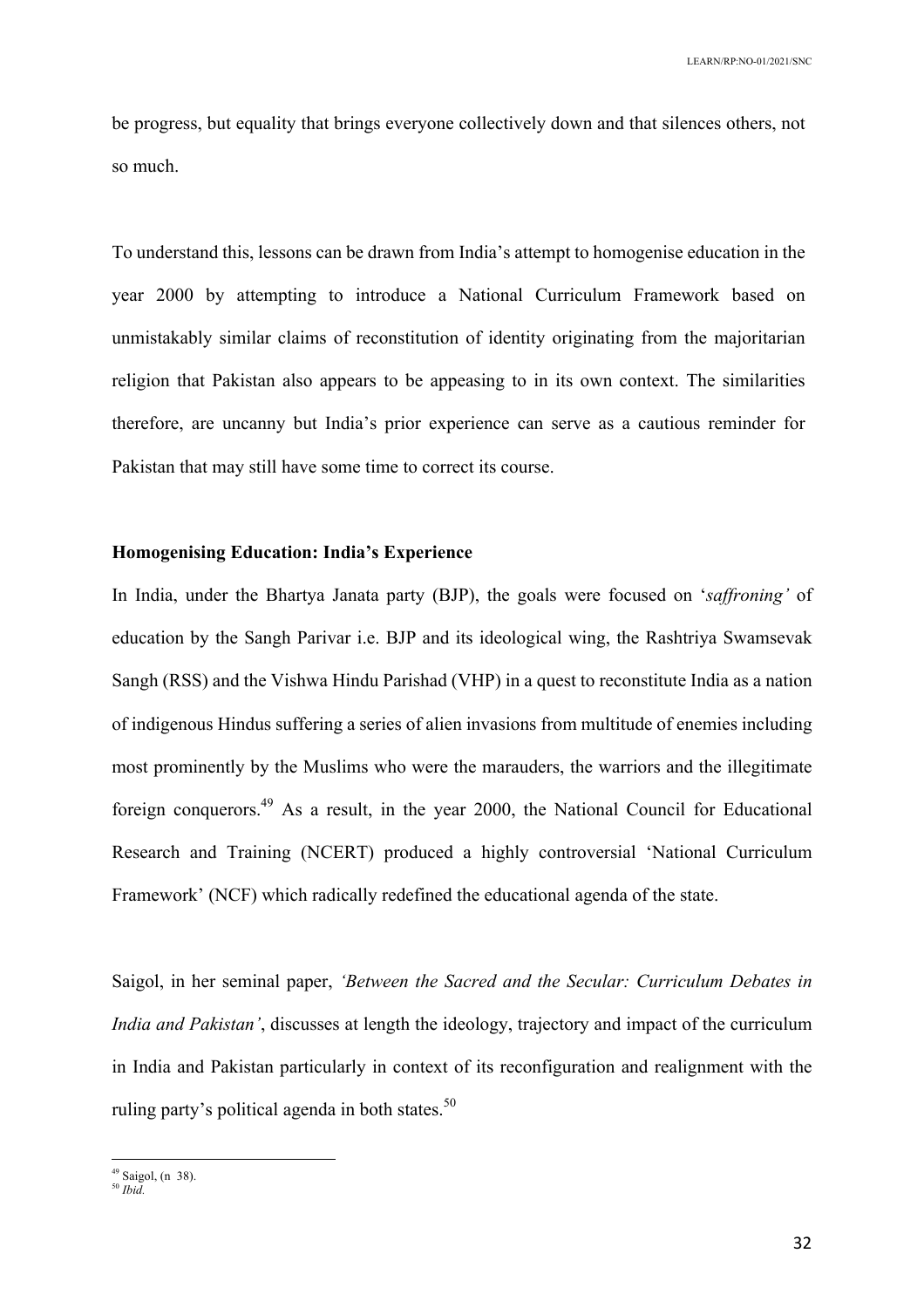She locates RSS as an alternative site of production of historical knowledge and explains how the Sangh Parivar, when in power, relied on this knowledge to redraw the ideological map of the nation and state. One of the methods employed included changing the textbooks and teaching their version of Hindu supremacy via teaching 'Indian' values to the students. As a consequence, India's diverse history, its multiple truths and pasts and its secular ethos was suppressed to promulgate a homogenized version of state sanctioned ideology leaving little or no space for alternative discourse. By diminishing, silencing and erasing 'other' histories, the singular, dominant tales were rigidified and consolidated through textbooks to ensure a monolithic and colourless past leading towards a construction of an artificial, false and a monolithic identity as the one 'truth' and one 'correct' base of knowledge.<sup>51</sup>

In her paper, she explains how the RSS ideology was mainstreamed and disseminated in the leading institutions for the production and dissemination of historical and social knowledge in India.

'The vacant posts in these institutions were filled with dubious names of people with known Hindutva sympathies rather than outstanding accomplishments in historical or social research… This allowed the Hindu nationalists to get a firm grip on the institutional sites of the production of historical knowledge and by extension over the process and content of the knowledge construction.'52

 <sup>51</sup> *Ibid.* <sup>52</sup> *Ibid.*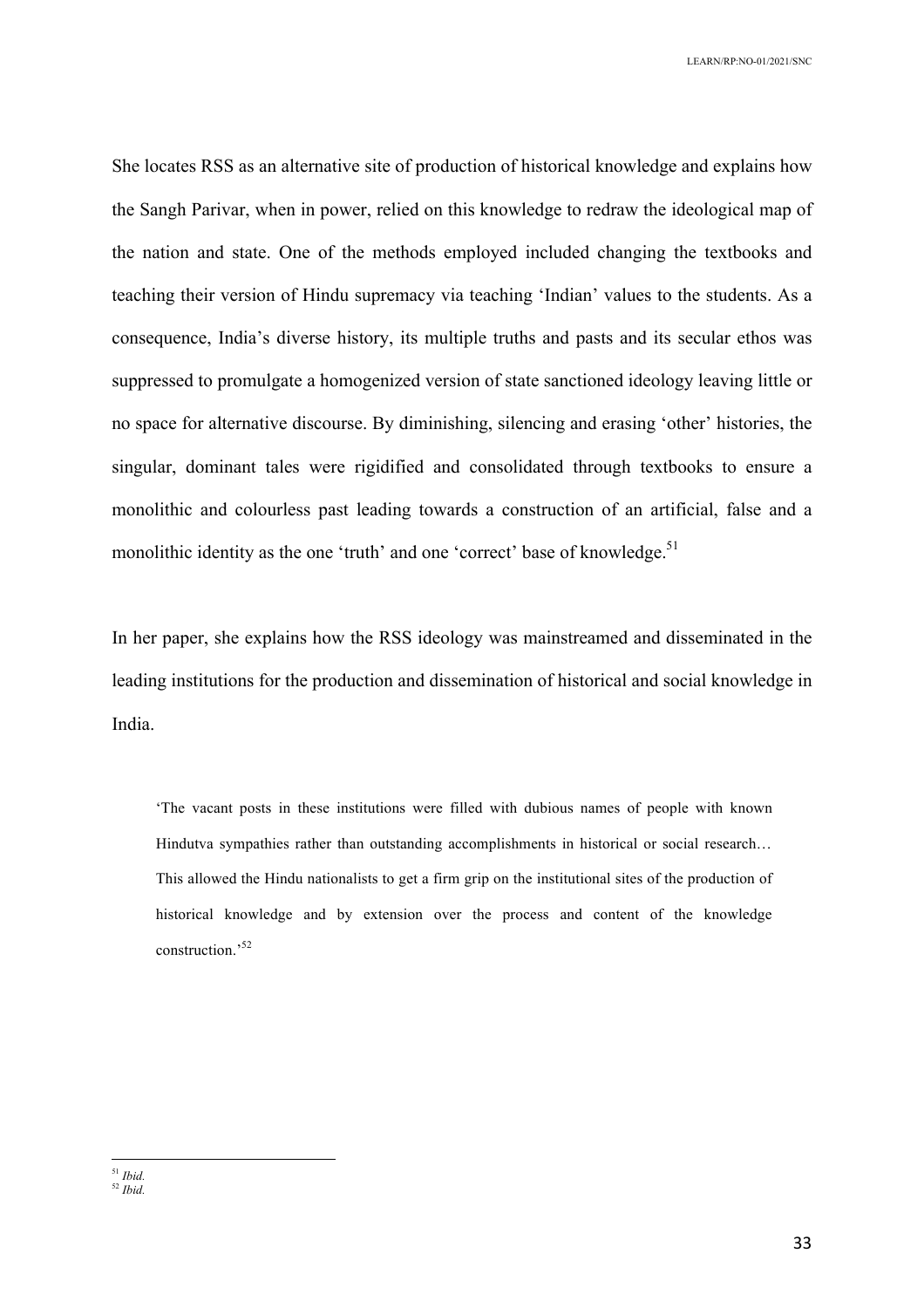Perhaps, homogenizing different streams of knowledge is not always the most prudent way forward as it can have the impact of diluting the less dominant voices necessary for critical reflection and development of ideas.

Homogeneity of education often comes at the expense of ignoring the diversity and the multiplicity of a state's culture, politics, class, religious, regional and gender interests and are designed to ensure the long-term continuity and relative permanence of the dominant political ideology. Saigol shares the example of the time when the Goa School Education Advisory Board made the controversial decision to hand over 51 government primary schools in rural Goa to the RSS Vidhya Bharati Educational Trust. About 30% of Goa's population is Christian and parents felt that this move would provide the RSS a backdoor entry into primary education. They felt that the Chief Minister and his appointees to the Board were 'trying to inculcate fascist ideology under the guise of protecting Marathi.<sup>53</sup>

This shows that education has often been reduced as a tool through which the political elite maintains its power and hegemony over the populace. The value system of the majority become the source of value for everyone, leading eventually to potential conflicts, particularly in countries with a diverse historic, cultural and ethnic base. The erasure of their self and their unique identity becomes a form of psychic violence and an atrocity committed against them. A single national curriculum has communal implications that can lead to further alienation, erasure and suppression of marginalized classes and by extension, to conflicts, violence and unrest.

## **Pakistan's Own Historical Rendezvous with Ideological In-Roads into the Curriculum**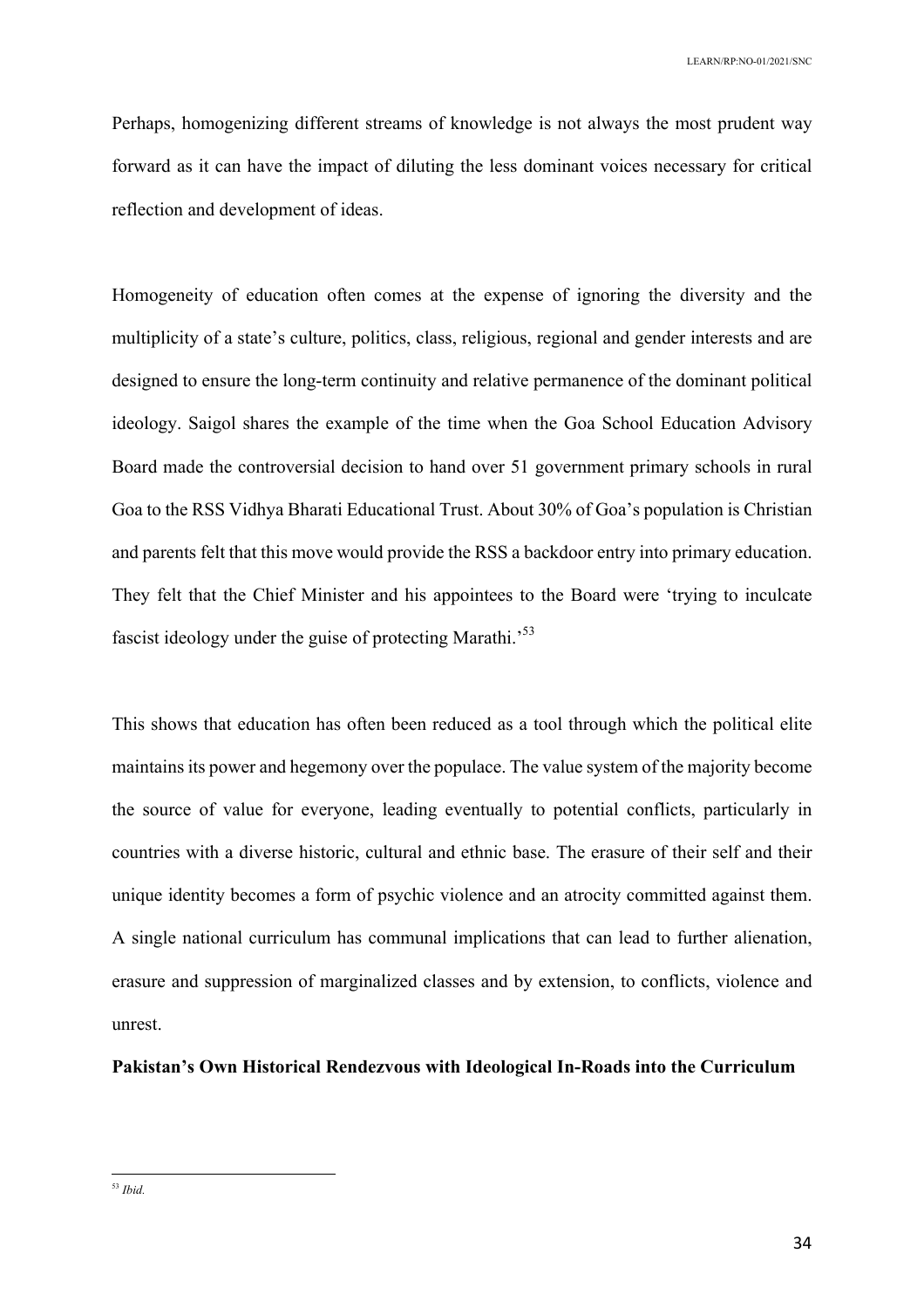Like India, Pakistan cannot be devoid of its ancient and historic past and certainly cannot be seen in isolation as a superficial dream that miraculously came into being with much sacrifices and bloodshed at the stroke of a pen that august  $14<sup>th</sup>$  of 1947. However, because ancient history of the subcontinent makes reference to India or Hindustan as it then was prior to partition, it becomes a taboo subject for the artificial construction of an identity that is to be inherently Pakistani at the expense of denying and disowning our shared history and collective past. This results in a massive repression of parts of the past that belong to the South Asian region and is a process that diminishes identity as much as the Hindutva denial of multiplicity of the Indian Past does.<sup>54</sup>

Saigol makes an excellent point as to why it is important for Pakistan to reclaim its ancient medieval past. She writes,

'In order to prove authenticity, Pakistan cannot be shown to have such shallow or recent historical roots. Identity can be consolidated more easily if it can lay claim to antiquity… Pakistan needs to be historically 'pushed back' to an earlier period to make it more exotic an authentic and also to make its claim to soil more justified.<sup>555</sup>

The political past as taught through history books has been manufactured truth, conveniently deleting or omitting aspects that don't sit comfortably with the national narrative.<sup>56</sup> When students are not given an opportunity to research and consult different texts, opinions and viewpoints on a subject matter, they have a danger of learning and growing up with a rigid and incomplete outlook rendering them incapable of applying their mental faculties to analyse and

 <sup>54</sup> *Ibid.*

<sup>55</sup> *Ibid.*

<sup>56</sup> To read a detailed analysis on the silencing of histories in Pakistan see, Rubina Saigol, 'Between the Sacred and the Secular: Curriculum Debates in India and Pakistan', in Imtiaz Alam (ed), Religious Revival in South Asia, SAPANA, 2007. It gives a detailed account with examples of the kind of instances of the past that have been suppressed to preserve the state narrative, both in India and in Pakistan.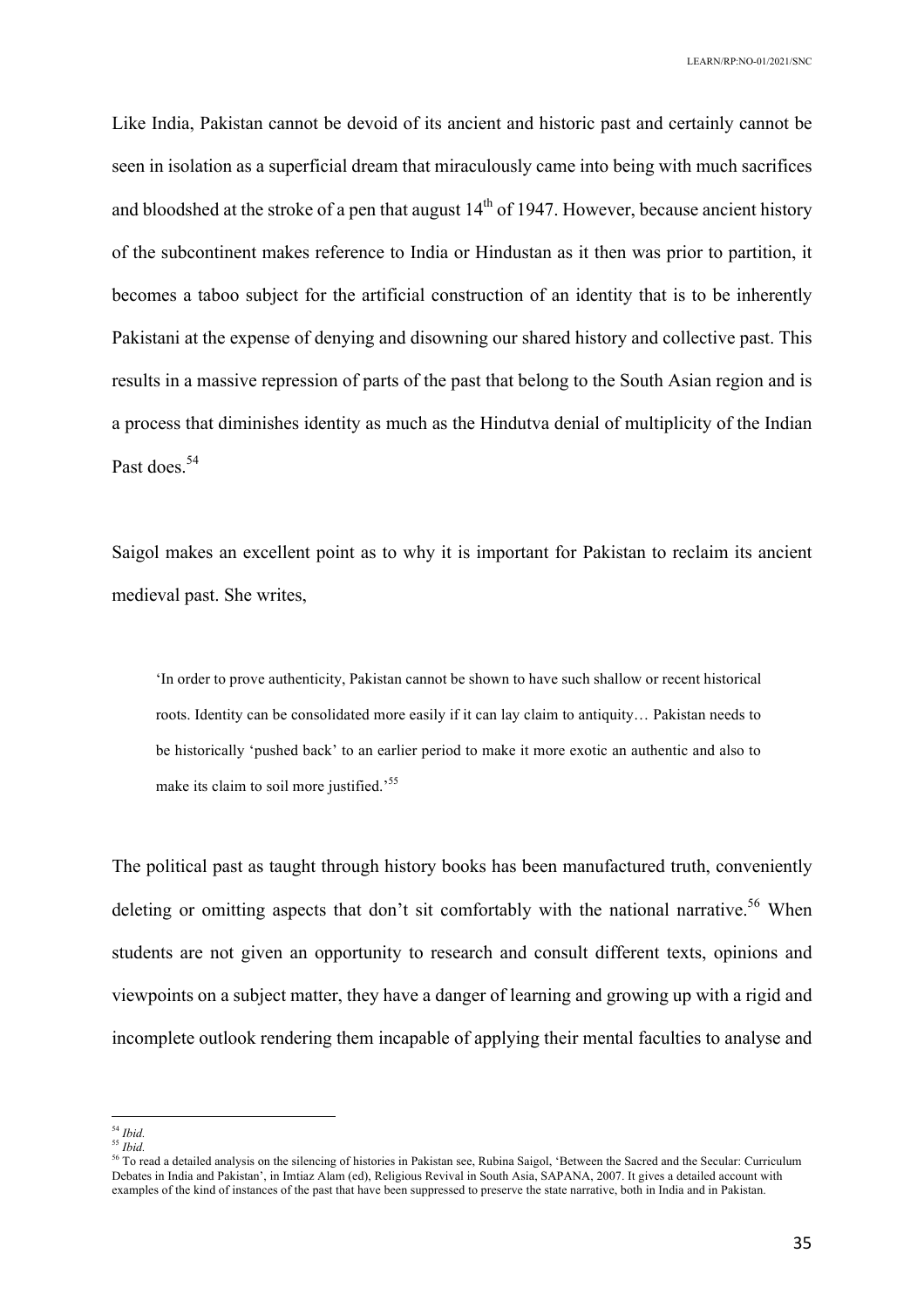critically assess the different pieces of information coming their way in a constructive manner. The hegemony of textbooks and ideas reproduces the regurgitation and rote-learning of what has been constructed and made available to them and does not offer any room or space for critical reflection because there will be no competing information to compare and contrast with.

In this context, education has been seen and treated more as a political tool to achieve political and ideological ends as opposed to a process for the training and preparation of children to meet the challenges of their time and to equip them with skills necessary for them to compete in an increasingly shrinking and inter-dependent world, which is our default reality.

It appears that the policy makers may have been too selfishly motivated to secure their political objectives by means of control over curriculum to an extent that it may be classified as a disservice to children and as a denial of their fundamental rights to acquire an education that will empower them to meet their pedagogic and global citizenship goals.

The single national curriculum is centred on the notion of 'one nation, one curriculum', which to begin with is in itself an exclusionary and silencing slogan that denies the diversity of identities prevalent in Pakistan. In addition to that, it speaks of 'ending educational apartheid amongst different streams of education in the country' which is a flawed assertion given that it implicates the 'symptom' as the 'cause' and not vice versa, which is rather lazy and perhaps dishonest.

The authors of SNC have time and again been advocating for uniform education that will uplift the quality of education for all but it remains unclear how the notion of identical and same curriculum has the capacity to make it 'inclusive'.

36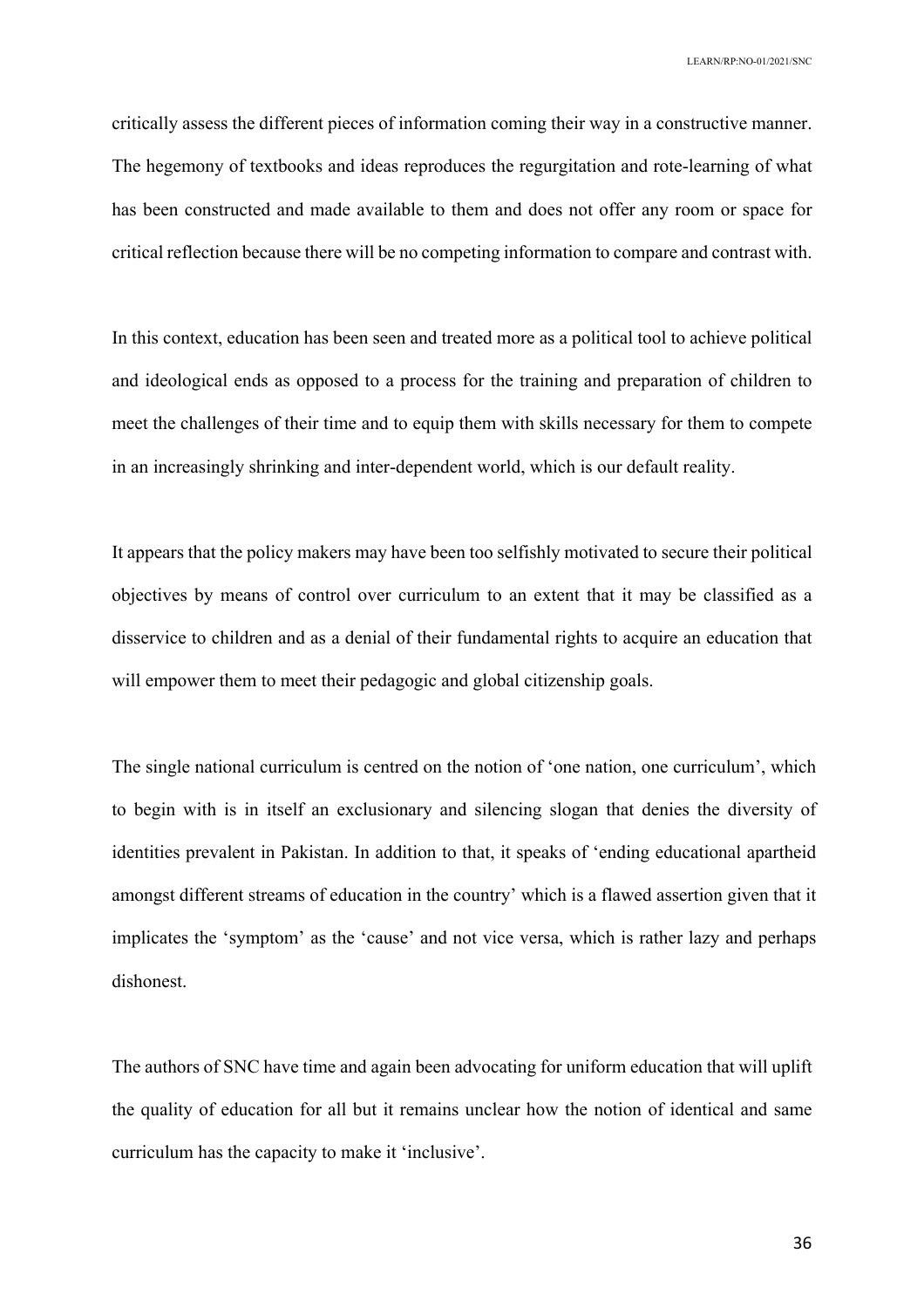Inclusive education is about ensuring access to quality education for all students by effectively meeting their diverse needs in a way that is responsive, accepting, respectful and supportive whereas, uniform education means that all children regardless of their differing needs study the same single curriculum, with the same methods and same mediums.

Uniform systems are rigid and do not take into account the different learning abilities or the different social, historical, ethnic, gender and other context of different groups of people. It imposes a singular dominant version to the exclusion of others. Ordaining the imposition of such a singular vision is not the kind of equality that leads to progress. In fact, it has the potential to leave behind many more than before in terms of pedagogic aims and has the potential to lead to an increased risk of communal or sectarian violence.

Thus, 'sameness' does not automatically mean nor indicate 'high quality'. The 'quality' of education does not come from a dictated singular view through a uniform method, rather it comes from developing the ability to think and question amongst the students, who should be able to address real world problems of their time.

If the objective really is 'inclusive' education, then the focus should be on ensuring equal space for diversity and diverse needs, histories, languages, cultures, gender, ethnic and other markings in the fabric of the society. That however, seems to be missing from the idea of a single national curriculum.

## **SNC, Transparency and Stakeholder Engagement**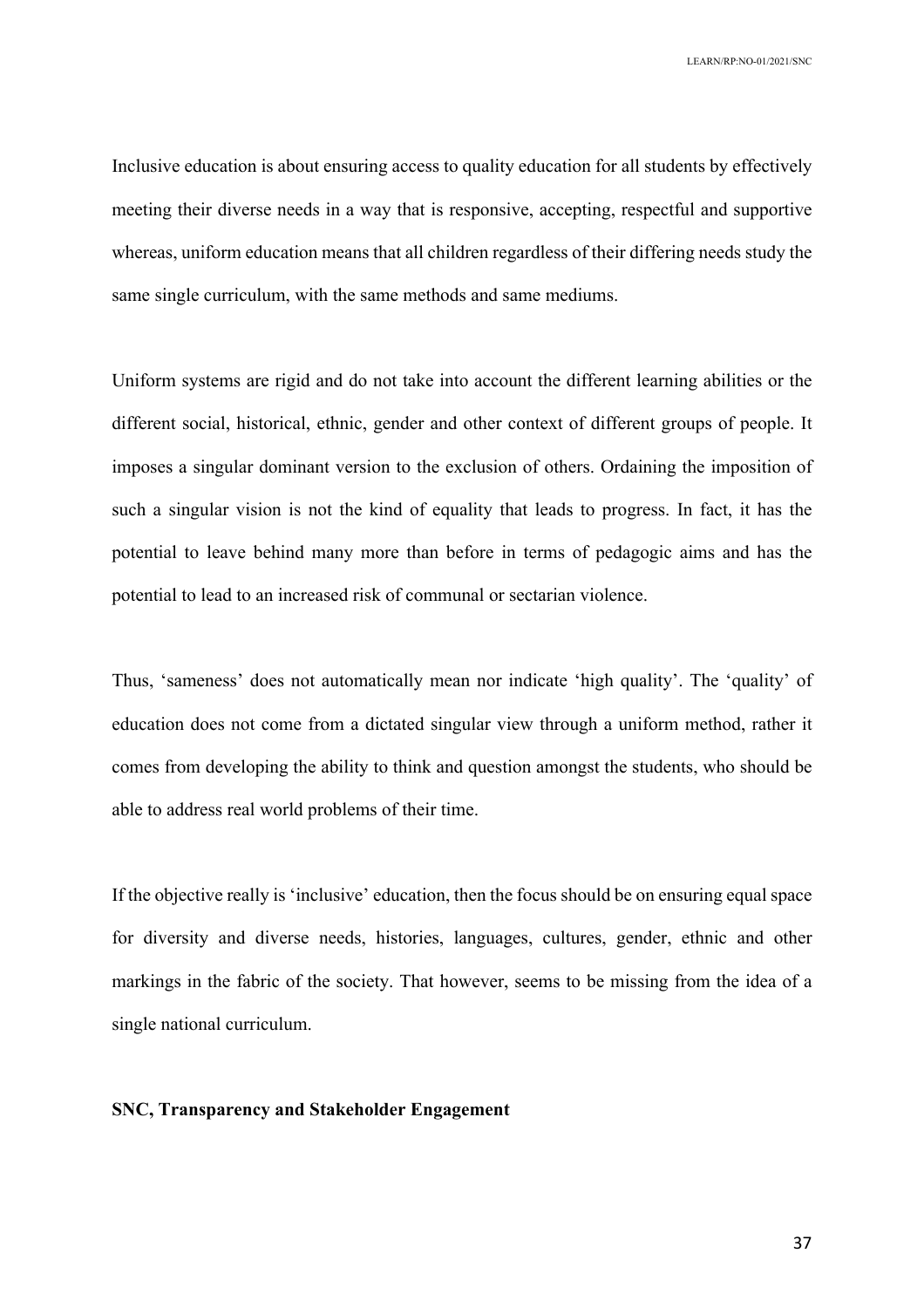The process of developing the SNC was spearheaded by the National Curriculum Council (NCC) comprising 46 members including federal minister for education and professional training as chairman, the provincial and area education minister, chairman HEC, heads of Ittehad Tanzimat ul Madaras Pakistan, chairmen of provincial textbook boards, representatives from army, navy, air force and educational institutions and eminent scholars and educationists.<sup>57</sup> The SNC website also enlists 373 persons under 'curriculum experts' from different provinces and areas as focal persons. These persons include anyone from lecturers, subject specialists, principals, head of departments, assistants, junior teachers, coordinators, directors, trainers and persons with other similar descriptions.<sup>58</sup> There are very few established names of scholars and professionals whose field and expertise is curriculum, amongst them while majority are people from the bureaucracy itself.

For a policy matter as grave as the manner in which knowledge will be produced, distributed and deployed in the society and more importantly which and whose knowledge it would be; the process of consultations, the selection of stakeholders and the general lack on part of the ministries to engage with a wider populace set to be impacted by these developments including amongst others, private publishers, parents, civil society, concerned citizens and the students, has been far from satisfactory, wholesome or conclusive. There is for example, no clarity on the extent to which the recommendations of different stakeholders, who have been stated to have been a part of the process, have been included in the SNC. Moreover, not once has this curriculum been debated in the assemblies nor an effort made to conduct impact assessment on those on whom this is to be applied. Even the private schools expressed concern in their correspondence to the parents that the government's decisions regarding the curriculum and

 <sup>57</sup> Minutes of Punjab Textbook Board Meeting, (n 16).

<sup>&</sup>lt;sup>58</sup> SNC List of Experts. Available at: http://www.mofept.gov.pk/Detail/ZTgzM2ZhMmYtYjA0Ny00ZTI5LWIwYTgtZDU2OTg4NjFiZmE4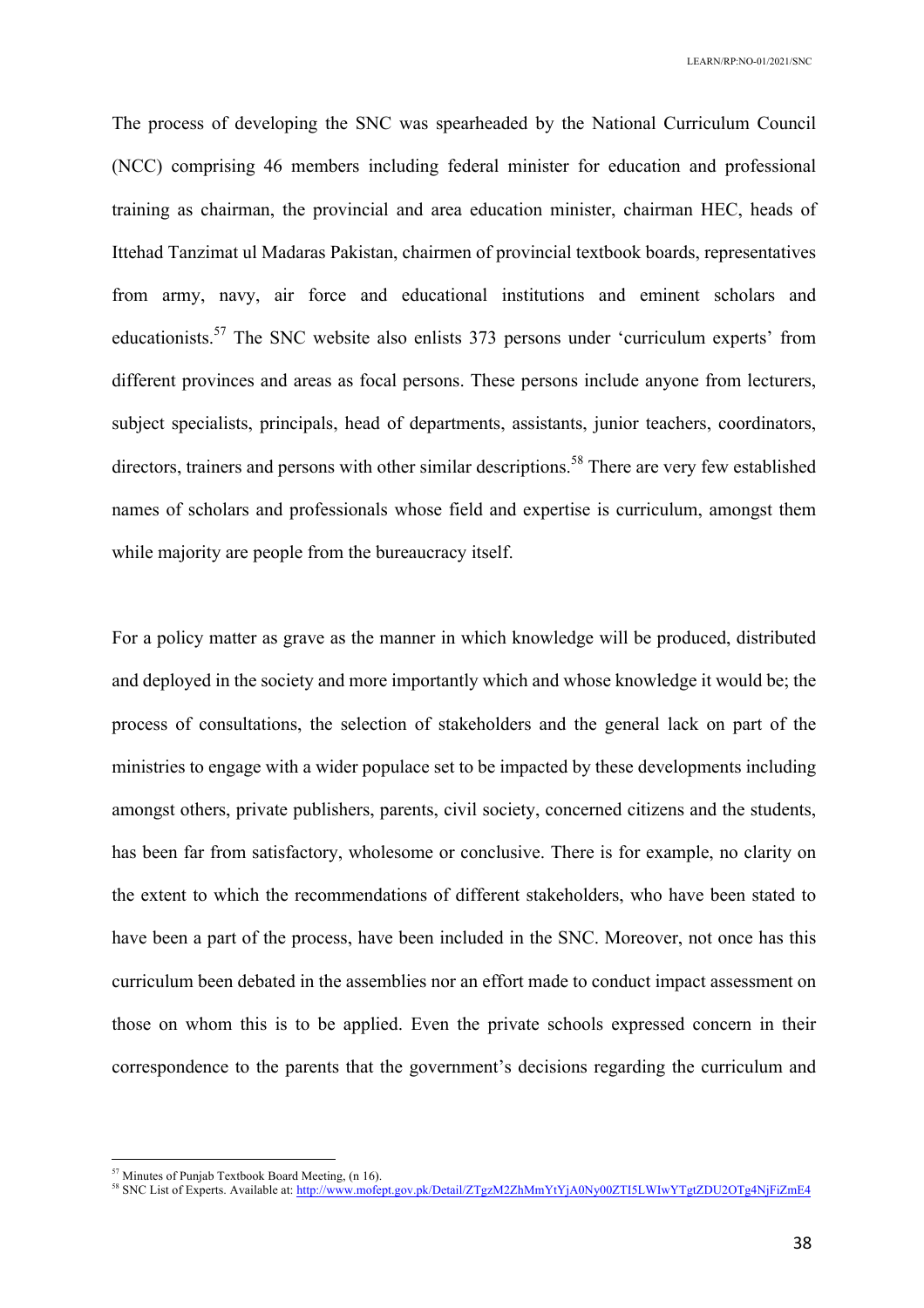textbooks would impact the teaching they provide and the books they use to prepare the children to compete in internationally recognized examinations.<sup>59</sup>

How transparent, inclusive and unanimous the process has been, is therefore, questionable as it appears to be reminiscent of the process adopted by NCERT in 2000 in India for their NCF. According to several academics and activists, the process of consultation for NCF in India was shrouded there too in secrecy and mystery. Mere circulation of text was declared to be consultation by NCERT. Through a pretence of consultation, the saffron agenda of the then political dispensation, could be declared to have been widely approved by academics and educationists. As a result of lack of consultation, several states refused to bow down before the central government's ideological onslaught.<sup>60</sup>

Saigol explains the basis of criticism and resistance by these states which included the fear that this move would lower standards of quality education, but more importantly, that it will give education a narrow, exclusivist, sectarian and obscurantist orientation.

'the governments of nine states (Delhi, West Bengal, Bihar, Rajhasthan, Madhya Pradesh, Nagaland, Karnataka, Pondicherry and Chattisgarh) signed a statement rejecting the National Curriculum Framework, arguing that it was a blueprint for lowering the quality of school education and giving it a narrow, exclusivist, sectarian and obscurantist orientation.'<sup>61</sup>

In Pakistan unfortunately, the odds of a similar resistance from provinces is unlikely given their wilful concurrence to allow the Federal Government to take over their sphere, particularly

<sup>&</sup>lt;sup>59</sup> LGS, letter dated 29<sup>th</sup> January 2021, available at: https://twitter.com/SanvalNasim/status/1355474223465115649?s=20. See also, Ayesha Razzaque, 'Eliminating Private School Competition', The News, 31 January 2021. Available at: https://www.thenews.com.pk/print/782664-.<br>  $\frac{60 \text{ Saigol}}{60 \text{ Saigol}}$ , (n 38).

<sup>61</sup> *Ibid.*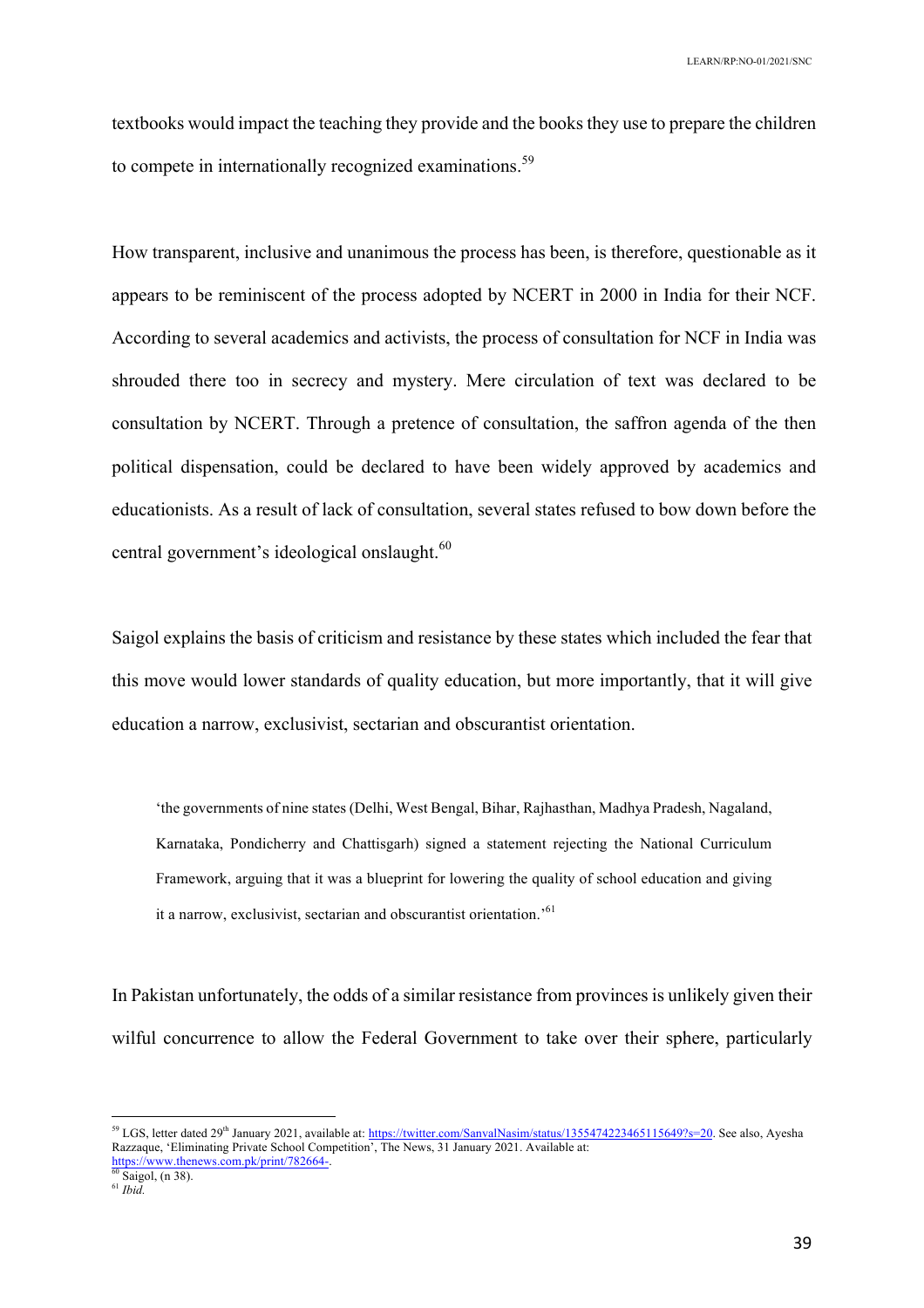where the ruling party has majority. In this event, it falls on the opposition to wake up to the dangers of erosion of provincial autonomy under the guise of uniformity which in itself is an authoritarian and hence undesirable ideal to achieve. Whether or not they would understand the dangers of excessive state control over curriculum and its impact on the students, on their learning progress, on minorities and on provincial autonomy itself and so whether or not they would rise to the occasion, remains to be seen; and even if so, to what extent can they make an effort to prevent this, or at least reform this, is a question.

Unfortunately, the answer seems very bleak in light of the Senate recently passing a bill moved by Javed Abbasi of PML-N to make Arabic language compulsory in 'educational institutions' in Islamabad.<sup>62</sup> The bill defines educational institutions in Section 2(b) as follows,

'educational institution means any school, college, institute, otherwise by whatever name called for, established and setup in public or private sector for imparting education to students irrespective of its status whether registered or not registered with the Federal Government or any other body.<sup>563</sup>

Although, for now the bill is applicable only within the jurisdiction of Islamabad Capital territory, a. the fact that it is moved by a member of the opposition at a time when the Federal Government is engaged in imposing its own SNC with similar underpinnings, illustrates the run for the popularity race amongst political parties to win the title of who is the bigger ideological loyalist and b. the fact that it has been shoddily drafted in violation of not only the fundamental rights, particularly of minorities but also as an excessive display of state control over private entities and democratic choices of the people, is deeply concerning of the

<sup>&</sup>lt;sup>62</sup> The Compulsory Teaching of Arabic Language Bill 2020. Available at: http://www.senate.gov.pk/uploads/documents/1597726901\_768.pdf

<sup>63</sup> *Ibid*, Section 2 (b) Pg. 1.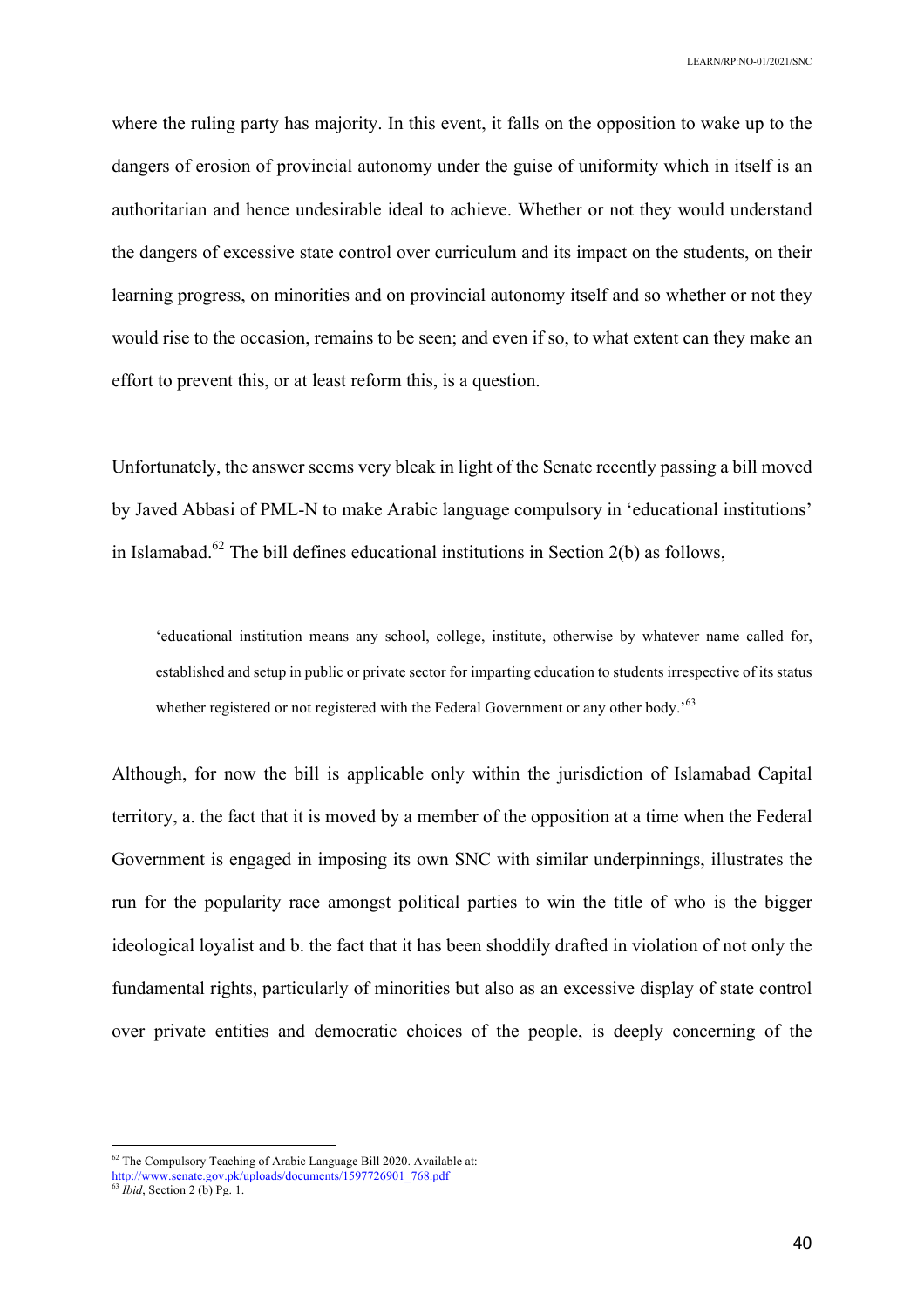implications such actions, fuelled by emotions but devoid of any real empirical evidence have on citizens, students and their relationship with learning as well as with the state.

For instance, the bill makes no concessions for non-Muslims from the compulsory learning of the Arabic language, rather it makes clear in Section 1(2) that it shall apply to the students in all educational institutions of Islamabad Capital Territory. It does not define students at any point.

In addition to that, the statement of objects for moving this bill underscores the reasons why it was promulgated. These include amongst others, sweeping statements like,

'a large number of population from around the world seek to do business and employment in the rich Arab countries, thus knowledge of Arabic…will also broaden the employment and business opportunities for the citizens of Pakistan as well'.<sup>64</sup>

This assertion seems to be problematic on three levels.

Firstly, there seems to be no empirical study, survey or basis on which an attempt to determine the percentage of Pakistanis interested in pursuing employment or business opportunities in Arab countries which establishes that their chances of doing such business or accessing such opportunities are being affected because of not being able to speak Arabic, is referenced or documented to substantiate the need to implement this. It therefore, appears to be based more on speculation as opposed to actual data.

 <sup>64</sup> *Ibid*, Statement of Objects and Reasons, Pg. 2.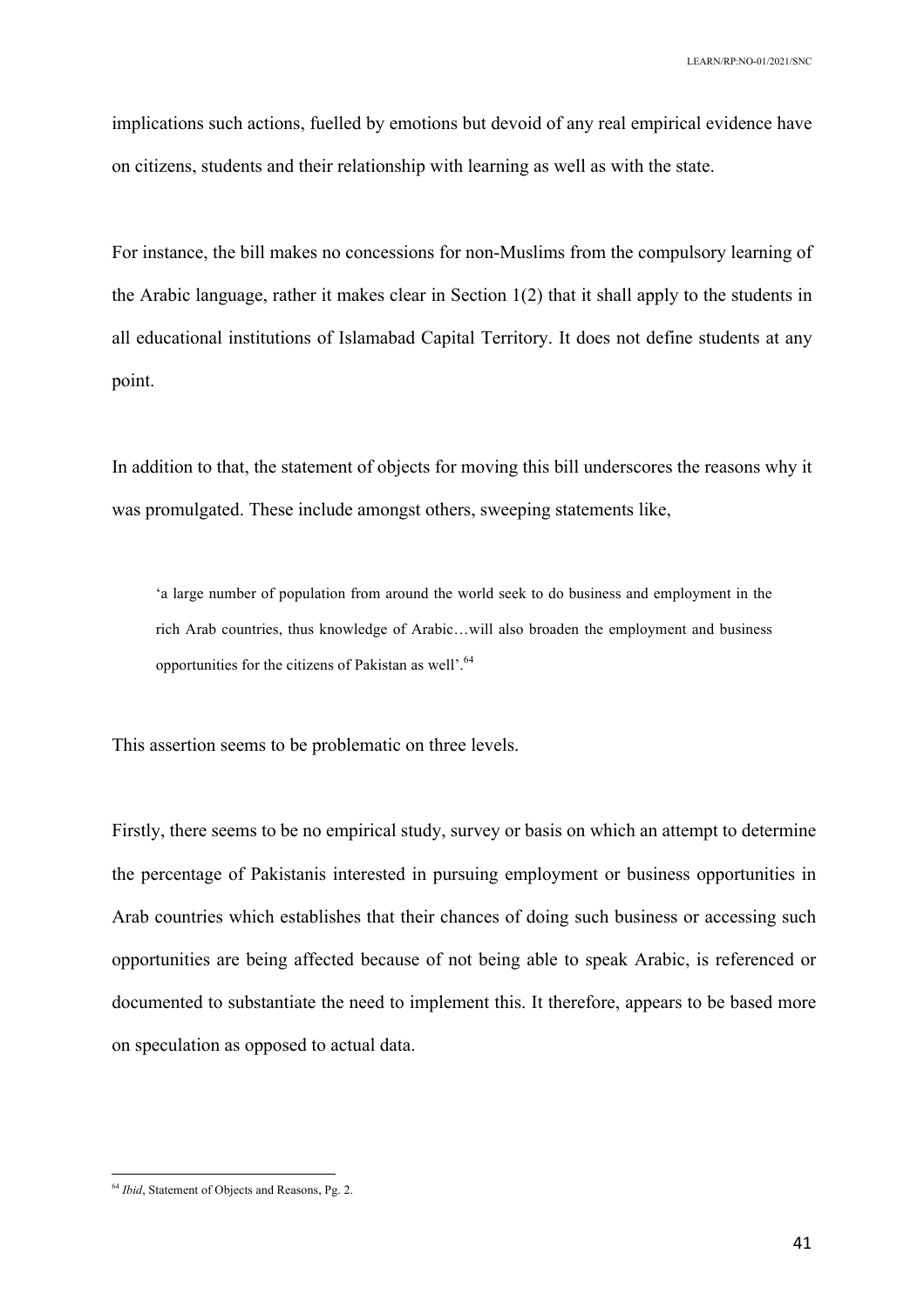Secondly, it seems farcical to suggest that the age group for which this has been made compulsory i.e. between levels  $I - V$  and with grammar from level  $VI - XII$  would be engaged in any immediate business or professional correspondence with Arab countries. If the intent was to benefit the business community and the working class, special but optional courses in preferred business languages would have been a more robust solution. It also begs the questions as to why there is a language bias when it comes to promotion of language of the Arabs. Surely business and employment opportunities come from many other countries as well as so on this logic should not all other popular languages such as French, English and Chinese also be equally promoted and supported by Senate sanctioned bills? Or do we just want our children to only engage with the Arabs and do business with them in days to come?

Finally, most Arab countries are more international in their flavour, hosting at times more expats than natives, conducting business in universally spoken languages, including English which is widely spoken and resorted to; not because of a colonial hangover, but because they look at English as a mere tool to communicate with a diverse audience who happen to have a working knowledge of it. In such multicultural set ups, not knowing how to speak Arabic does not appear to be quite the deal breaker for employers as much as the Senate bill makes it out to be.

This bill therefore, does not expressly exclude non-Muslims from learning Arabic which is problematic for their fundamental rights. Moreover, this bill includes private educational institutions which is excessive interference and dictation and it presumes without empirical evidence that work opportunities in Arab countries are dependent upon knowing the Arabic language. The decision of studying additional languages should remain an option for the students. Overburdening them does not appear to be the best way forward particularly when we

42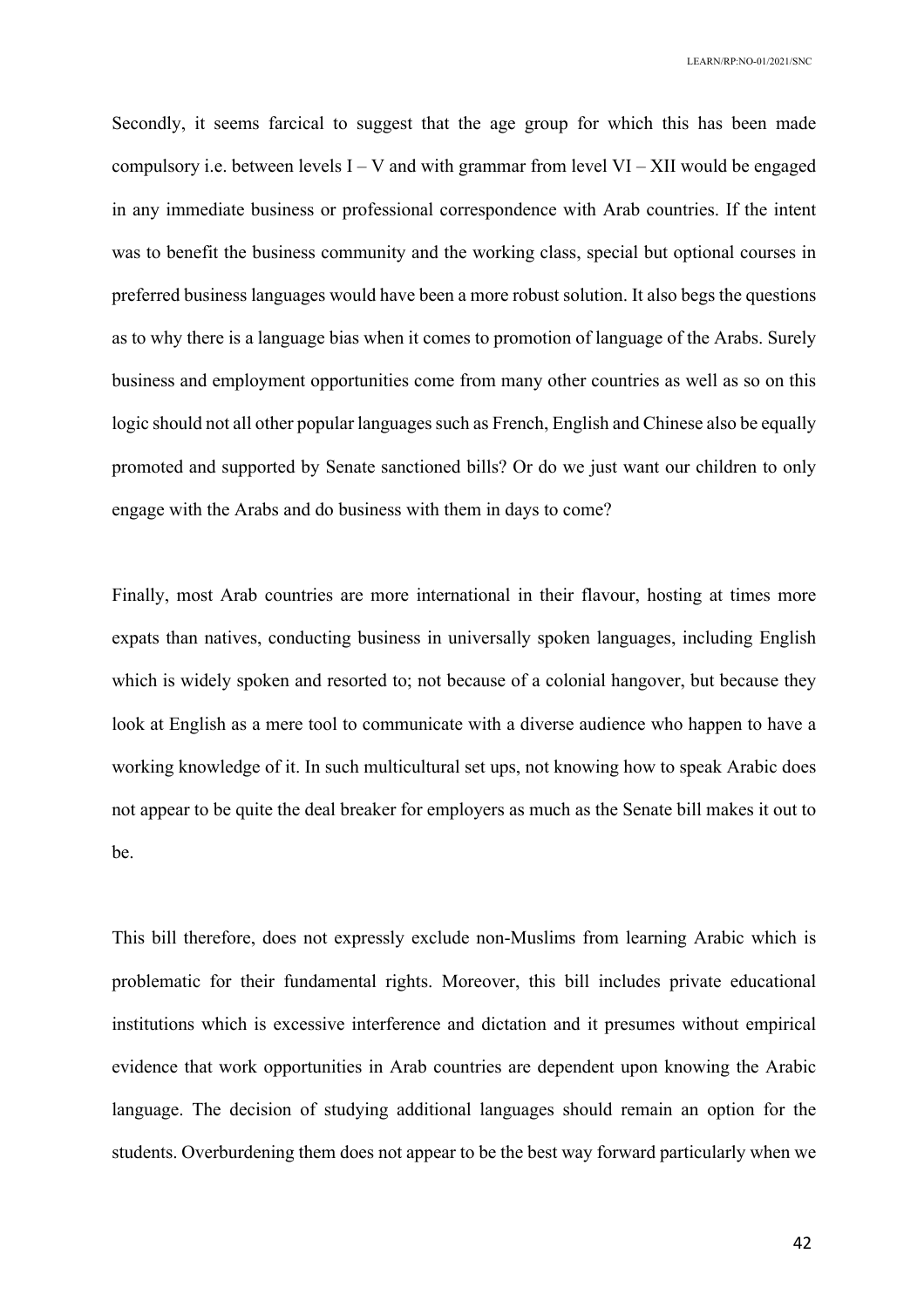don't have data to show how many of them actually aspire of settling in Arab countries and where knowing Arabic is a prerequisite for accessing economic opportunities.

### **Conclusion**

To conclude, I would reiterate that education is a provincial subject and Pakistan is a federation with various ethnic, religious and other pluralities. We are not a homogenous nation. Attempting to bring private entities under state control, is akin to excessive government interference and control which will drive down competition and lead to inefficiency and a drop in the standards and quality because of a lack of incentives to excel that come with a competitive market.

In addition to that, SNC has repercussions on the fundamental rights, freedom of choice, rights of children and on thousands of years of multicultural history of this land which goes way beyond the 73 odd years since Pakistan has been into existence. The claim that one nation, one curriculum would equalise and get rid of education apartheid without first fixing the economic inequalities is false and misleading, in fact it will lead to more divisions and clashes between different groups of people whose past and identities are not reflected in the uniform majoritarian curriculum. Uniformity must not be confused with Inclusivity.

It must further be questioned whether such uniformity is a desirable end in itself or not. Uniformity implies dictation of one thought, one mind, one approach and is akin to authoritarianism whereas inclusion demands equal space and respect for diverse views, diverse approaches and diverse thoughts.